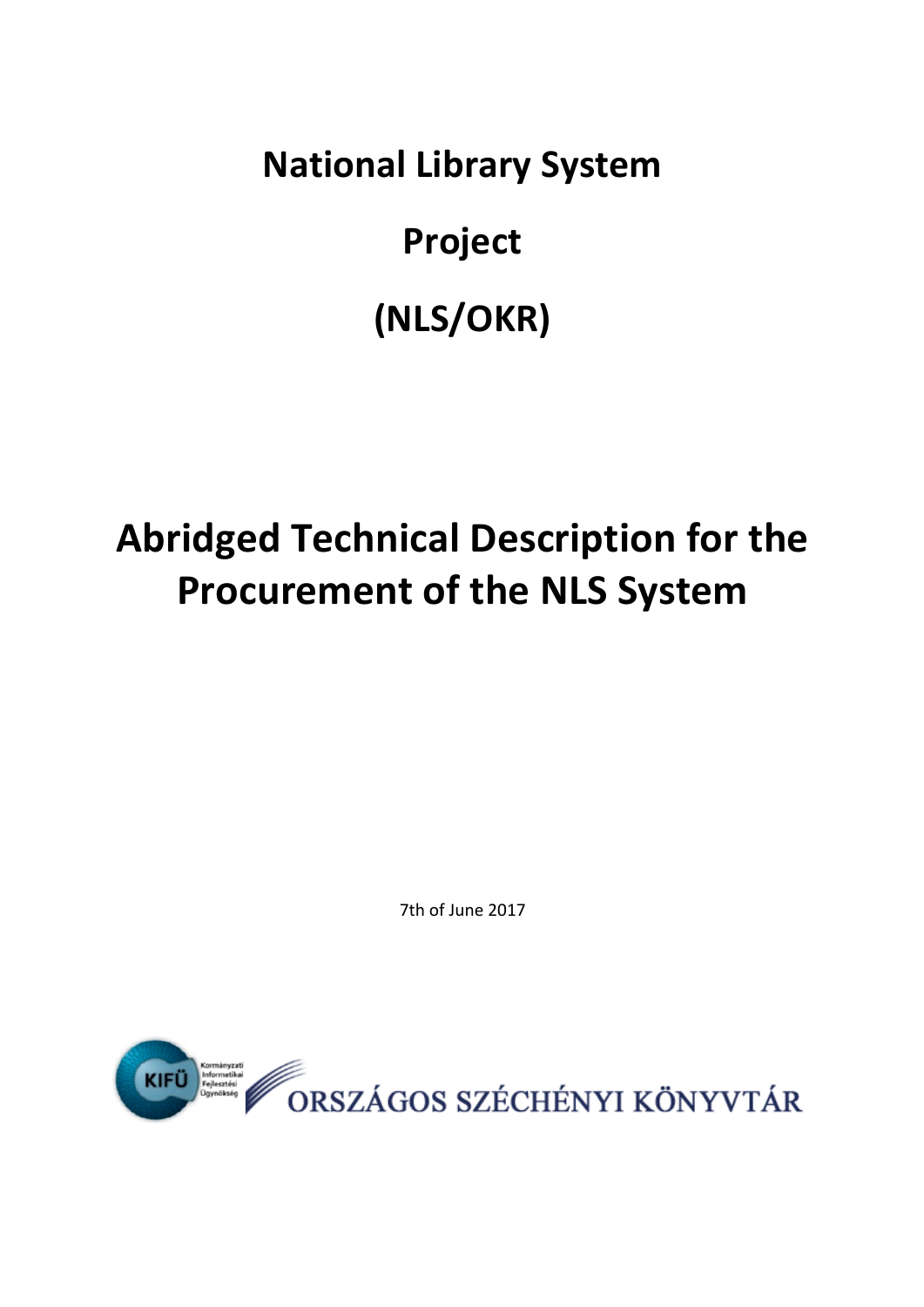# **5** FUNCTIONAL REQUIREMENTS OF THE SYSTEM

#### 5.1 Libraries (separately used modules of libraries)

#### **5.1.1 Acquisitions (ACQ)**

The task of the ACQ component is to serve the entirety of functions supporting accession and reduction (by weeding) of the library holdings. It assists the following procedures: preacquisition (desiderata management), order, arrival of publication and invoice, handling of budgets, registry of vendor data, claims, admission into holdings, the stock, the administration of call numbers, the use of RFID and/or barcodes.

It is related to the following components: administration of holdings and assets (PRG), query (DRY), cataloging (CCQ), circulation (CIR), supervision of stacks and holdings (WHM), handling of periodical publications (PER), electronic resource management (ESM), and statistics (STA). The module must be connected to the financial system of the library or its parent organization – either directly or via an API. The specific demand of the NSZL is the collaboration with the document arrival system (GTE).

The module has a refined system of authorizations. This can be configured by the user possessing the highest level of authorization. Certain procedures (eg, modification of budget allocations, installation of tables of conversion rates) are assigned to the highest level of authorization.

Acquisitions are conducted in separate fashion per library (member library and branch library) beyond the reach of other libraries. The general settings of the module are mounted at the member library level, for instance, the table of currency and exchange rates (with the use of decimal points or signals), while other settings are available at member library and branch library levels: rules of claiming, setting of budgets, recalculation of allocated budget amounts (in case of rate change).

In the acquisitions module an option must be enabled at the setting of cost centers and at each order item for the differentiation of the purchase price and the so-called estimated value. (In general, the estimated value is the antiquarian booktrade value of the publication and it is needed only when the publication does not carry its price and the order transaction does not have any other indication featuring the price, for instance, a receipt, an invoice, a sale and purchase contract value The money value featuring in the invoice must be separated into net and collateral expenses if the invoice contains the gross price only, with the indication of percentage of the turnover orvalue-added tax. The collateral expenses must be partitioned into turnover or sales tax and other expenses (eg, postage, and packing or wrapping).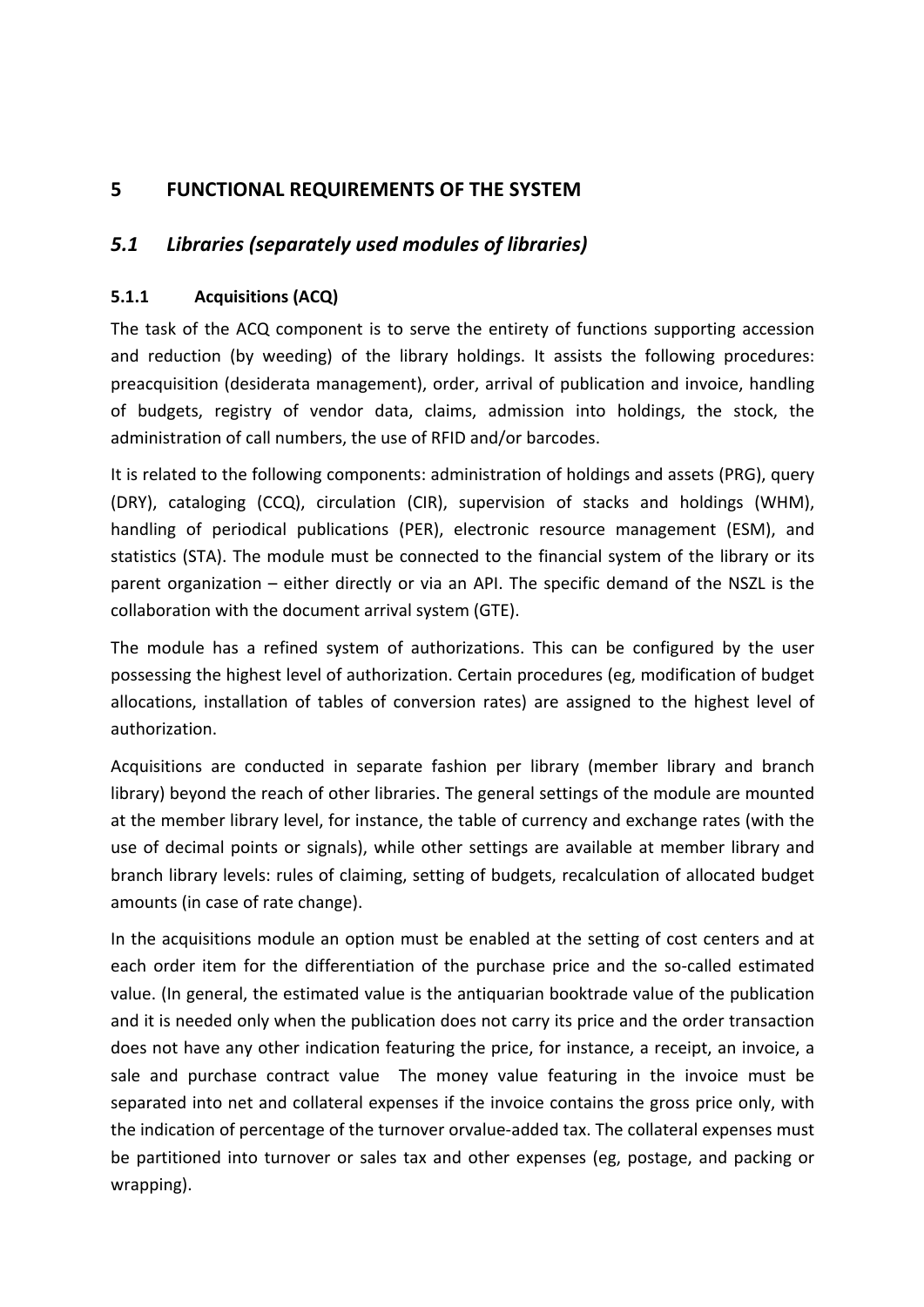Similar to the ACQ module a multifaceted opportunity must exist in the statistical module (STA) for constructing statistics, analyses and reports. The statistics and reports related to acquisitions must be configurable and their content adjustable by library as well as regarding all the libraries operating in the entire NLP.

In order to administer the library holdings as assets and possessions, there should be an option linked to items to record the codes and code groups necessary for the accounting management and to retrieve items and print them into file or on paper according to the specific codes.

In every procedure where the module has to communicate with an external partner it is an option to install boilerplate text (eg, letter of order, claim letter) in diverse languages; when the procedure is set off the system will offer the version of the language that is installed in the vendor data as a 'language' setting. The default is Hungarian.

The registry of vendors is able to operate both at the library and the central levels so that aggregated anyalyses and reports with respect to vendors can be composed at a later date. Upon recording the vendor data the system must perform a check if the vendor already resides in the system or not (even at other libraries) and present an option of taking over existing vendor data to the given library. The control of duplicate records can be configured. The duplicate control does not exclude that the vendor may have different data in the local list by member library and branch library, yet the prime aim is the costruction of a common stock of partners, no matter what differences there can be. An option must be present for query per vendor, for administration of the total value of items procured from the individual vendors (eg, for recording of exchange of publications), for exporting vendor data to other databases. The system should ensure through the statistical module the examination and analysis of the vendors at the library and the NLP level alike.

The system supports the procurement of all types of library documents, including online and offline electronic documents as well.

A new order item can be drawn up from the data directly loaded by the vendor (for instance, following an internet-based offer), from records already existing in the catalog, from data transposed from other databases by direct data capture. If the record of the document to be ordered does not occur in the catalog, its description can also be initiated from the acquisitions module.

The module handles the bibliographic records made for the purpose of preacquisition (proposal for procurement, desiderata), with the option per member library to display the desiderata records in the public catalog or not. The proposals for procurement can be made up not only with privileges related to acquisitions. The acquisitions librarian should automatically receive notification of the arrival of a new proposal for procurement. There must be an opportunity to create a desiderata list, to be written in a separate file. Of the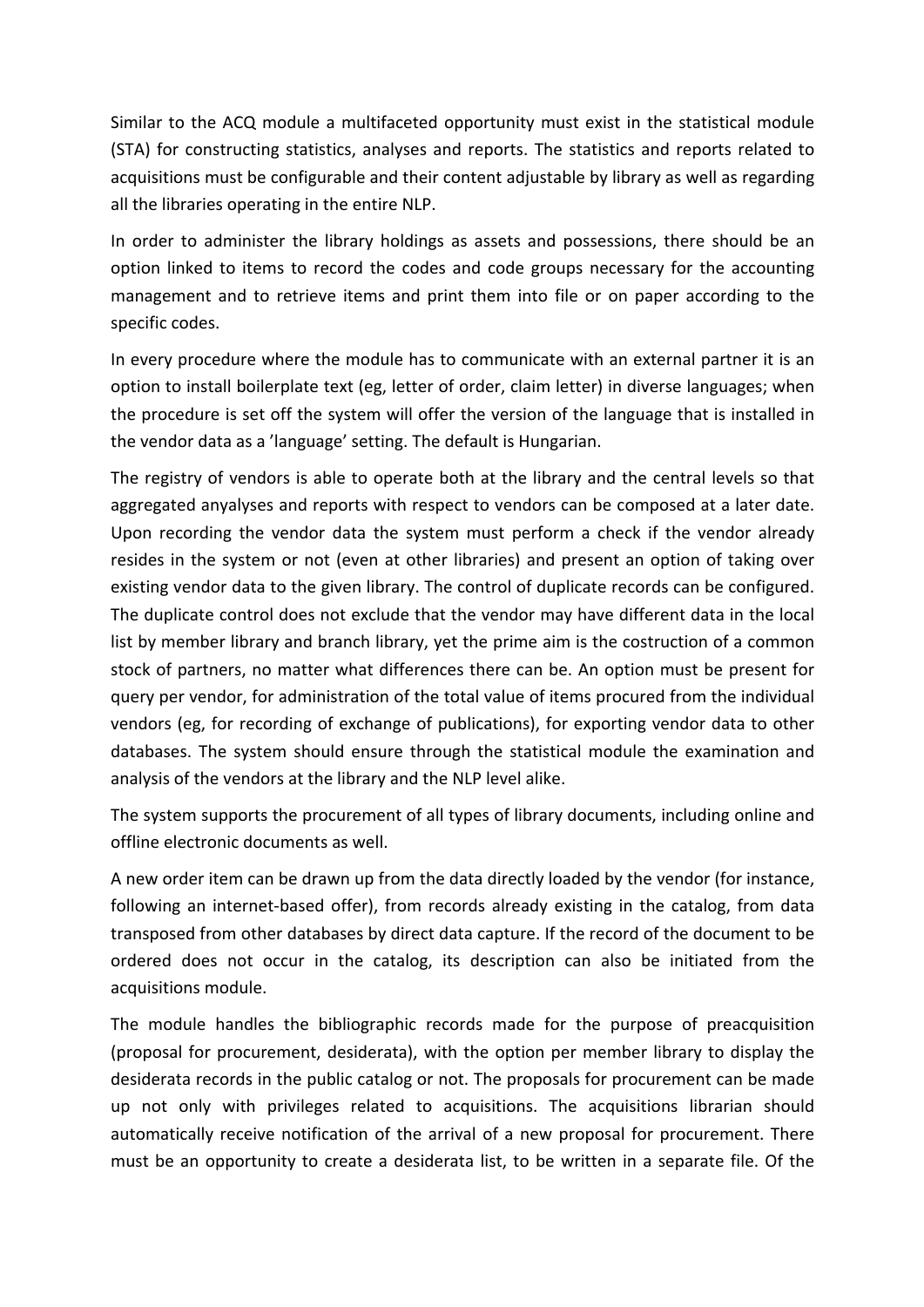endorsed desiderata an order item should be created.

The module treats the various types of order (individual order, list of orders, standing order, approval, etc); the various modes of acquisition (purchase, exchange, gift, deposit, own fabrication, etc.); the various types of payment (invoice, advance payment, gratuitous, etc.). It enables the suspension (cancellation) of the order. It can handle in a unified manner the data necessary for the order item from the linked bibliographic records (common data and volume data) of multivolume sets and other documents.

It is possible to append or tag remarks of non-bibliographic type to the order item which can optionally be printed out for the order. (These are not part of the bibliographic record describing the item.)

When saving the order item, in the event of incompatibility, the system must send an error message. For example, if the mode of acquisition is 'purchase', then it cannot have a 'free' type of payment attached to it.

The items of order can be printed one by one or in a list, or can be written into file. They can be sent electronically, directly from the acquisitions module.

Cancelled orders, the list of vendors and cost centers can also be printed.

At intervals set in the rules of claiming the system is able to set in motion the claiming procedure: automatic notice on the necessity of claiming. The order items sorted for claim can be listed written into file or printed out. It can be set by library that the unfulfilled orders are deleted or preserved.

It must be possible to shape up flexible workflow processes on the basis of those described in the workflow management module (WFL). There should be an option if required to 'skip' certain actions of the ordering procedure (eg, in case of bookshop purchase the creation of a desideratum is not needed nor is the launch of the ordering process and, by skipping these the publication can be checked for arrival, admitted to the stock holdings and the invoice can be handled).

It is possible to check the arrival of copies in numbers less than the ordered quantity, the order stays 'in progress' until arrival of all the ordered copies, or it can be terminated with modification of the number of copies. The checking of arrival can be withdrawn (in case of a mistaken arrival).

The arrival and 'payment' of incoming invoices is interconnected with the maintenance of budgets. At the time of arrival of the invoice there must be an option to administer divergences between the price of order and that of the ivoiced one, and the budgets must be recalculated according to the invoice price. It is an option to admit electronic invoices too. It is an option to print an 'invoice' drawn up in the system. Following the admission into holdings – with the option of setting per library – the invoices completed with the inventory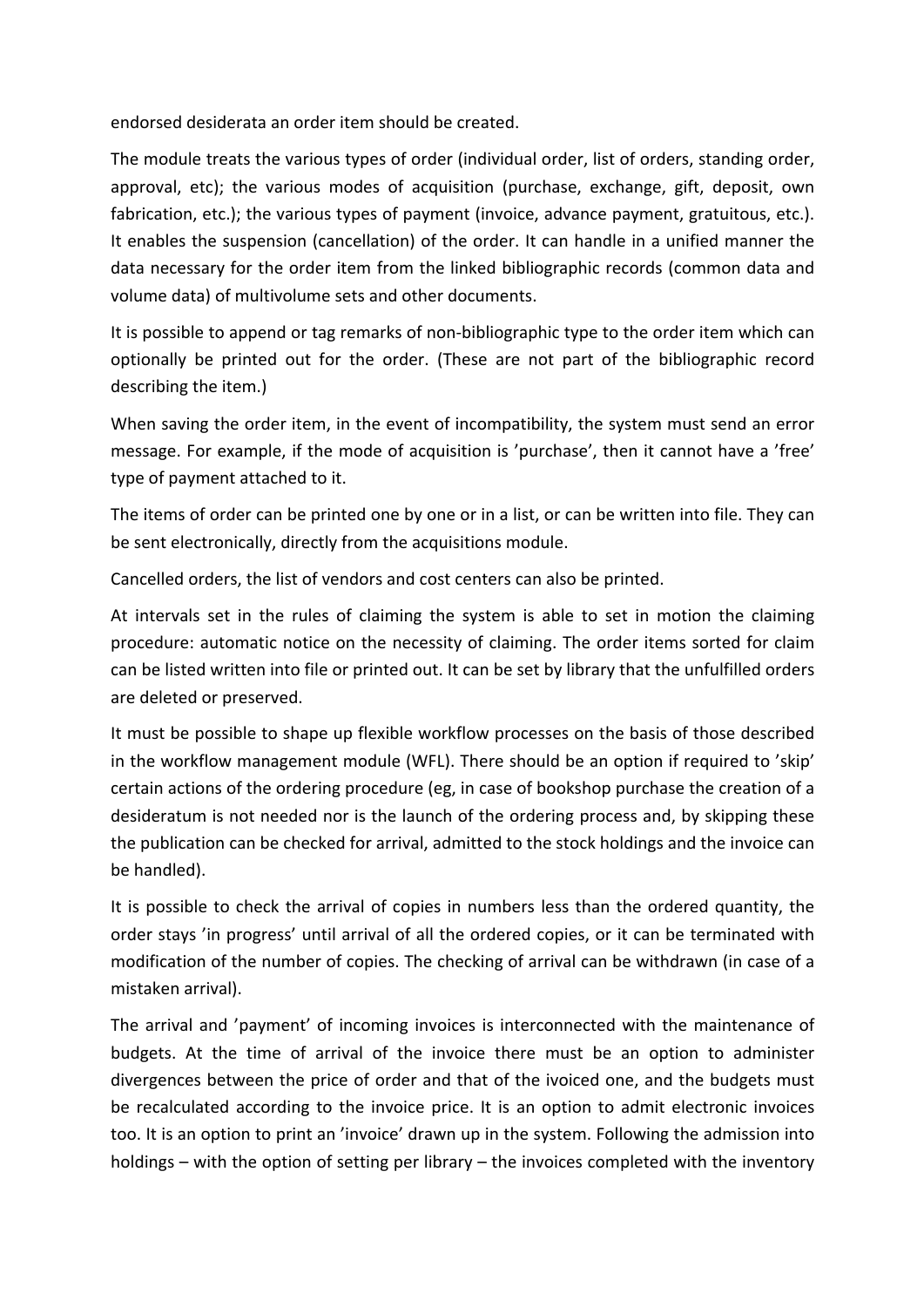numbers are to be printed on paper or electronically sent to the fiscal section of the library or its parent institution. The system must ensure the protocols of data furtherance and data acceptance toward the libraries' financial systems via standard conduits or pipes which can be configurable.

Ensuing the inclusion of the data in the inventory registration of the holdings there should be an option to archive the fulfilled orders and paid invoices, the archived records can be viewed without the system librarian's assistance by authorized users. The archived order items can be printed into file or on paper in a configurable way.

In the event of non-accomplished orders or payment default the system must handle the credits/encumbrances (debits/credits).

The module must enable the administration of inventory numbers and call numbers or topographical location numbers and their automatic allocation to incoming publications. There should be a registry of more such identifiers: inventory number, call number, temporary call number (in case of free shelf). The identifiers can be printed on labels or into lists. It is also a must  $-$  if need be - to print the RFID and barcode onto a self-adhesive label and to fix the barcode of a preprinted barcode label.

In a configurable way per library and per branch library, the module makes possible the inspection of the holdings and item information: it keeps track of what happened to a particular item (who, when and in what way altered the item record), it can produce a report on the totality of item data belonging to one title (how many copies belong to a given title in the holdings, is there an order in progress on it and was it recommended by someone for procurement).

In the module the 'ordering' of binding (protection of holdings) or digitization of the copies can be handled.

The bibliographic record and the item status (eg, at the bibliographic record: desideratum, ordered, claim in progress, in processing, processed; at Items: on binding, in digitization, misplaced, lost, to be deleted) must be displayed in a unified manner in each module. The retrieval and listing of items can be performed on the basis of status.

To the module's highlighted data contents and records files can be assigned (eg, scanned invoice, etc) the existence of which must be indicated to the user in the form of an icon and enable the opening of the attached files with the management software preinstalled and associated on the user's working tool.

It is possible to print a variety of lists into file or on paper. Such as these: accession list on new procurements (with configurable content), list on copies found missing in the holdings supervision or according to the RFID or barcode; list of deletion from the data of designated copies in case of holdings diminution (with configurable content, etc.).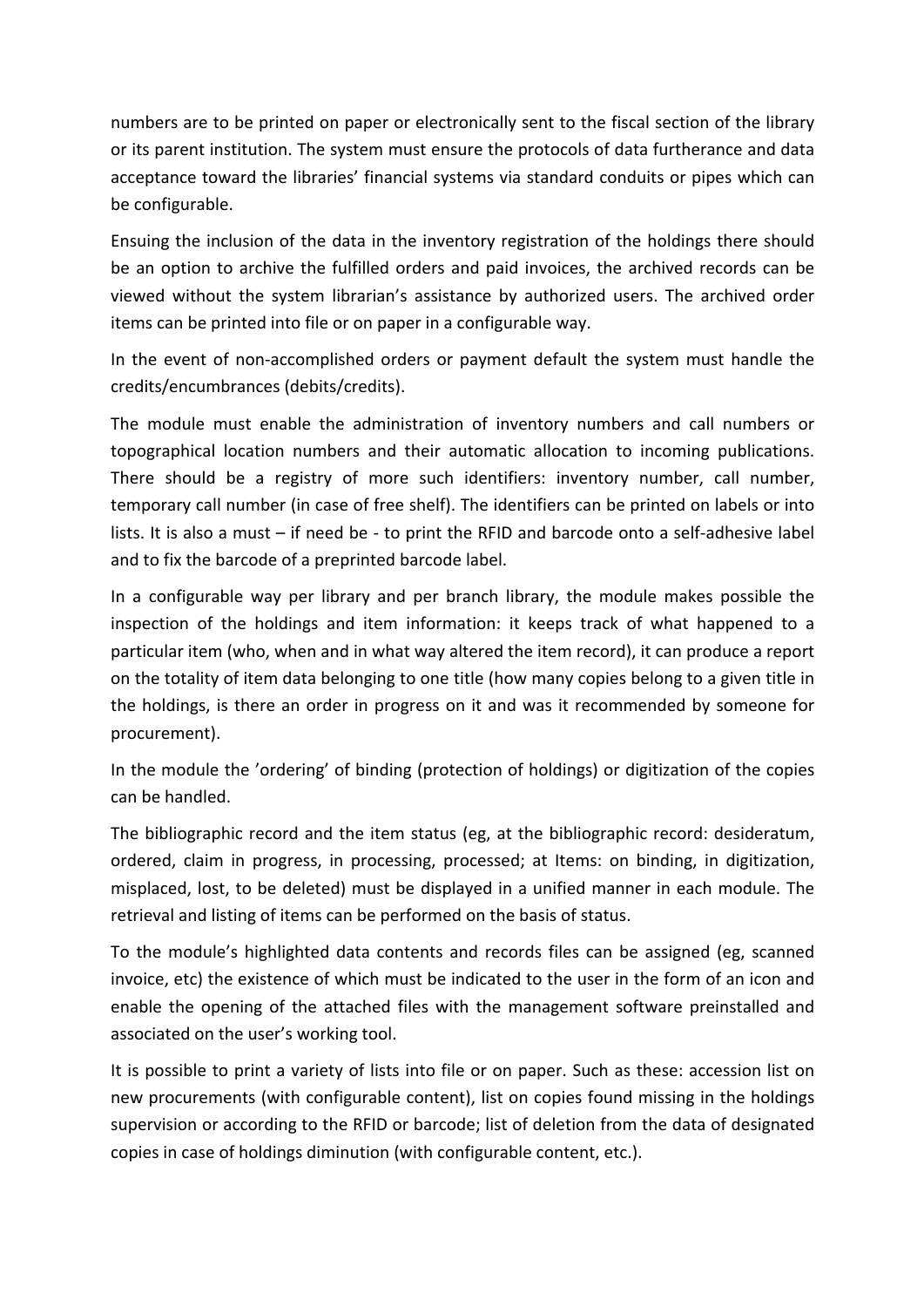#### **5.1.2 Management of Periodical Publications (PER)**

Logically, the module is a submodule to the ACQ which is to support the following major functions: ordering of and subscription to periodical publications, their arrival claim, collation (arrangement into binding units), binding, the handling of electronic publications, the detailed administration of holdings of periodical publications.

Here we take stock of the requirements that, beyond those written in the ACQ module, specifically apply to the handling of periodical publications.

When periodical publications are ordered, the initiation of a subscription should be ensured as well as their renewal without the need for making a new order item. In the order item related to subscriptions an option must be present to keep track of changes occurring in the data of the subscribed periodical publication (eg, material changes in the bibliographic data, in the periodicity of appearance, in the number of partial units belonging to one volume.) The duration of the subscription can be set. The subscription can be extended to several libraries with the apportioning or sharing of the costs.

It is enabled to order individual issues, partial units as well, even retroactively, regarding individual or several part units and volumes. The retroactively ordered and arrived issues should be inserted to the copy data belonging under the given volumes, without issue-byissue check-in.

To support the subscription of periodical publications (via public procurement) it should be configurable to print lists narrowed down to branch libraries and arranged by vendor.

In the case of electronic journals a connection must be ensured to the electronic resource management (ESM) in a manner that the financial management of the subscription must take place in the PER module. In the event of database subscription an option must be for the batch or bulk upload of records and their bulk deletion. With respect to the electronic sources and databases it is possible to perform temporary acquisition, access purchase and handling of license invoices, that is, to handle subscriptions without check-in of partial units and their admission to the holdings.

To one order item several cost centers can be allocated and thus to share the invoice among cost centers or among libraries. To an order item one can assign a location site in case of multicopy orders.

Schemata of arrival, 'cardex sheets' can be created according to the installed periodicity. The system must hearken to the expected arrival of the component units. It must spot the unarrived units and give a warning about the necessity of claim according to the set rules of claiming. It is possible to compile lists of non-arrived issues and the claim can be forwarded electronically to the email address included in the vendor's data.

It is required that the system be capable of arriving and handling special and unusual part units (merged or conracted issues, combined volumes, year-spanning volumes, transient,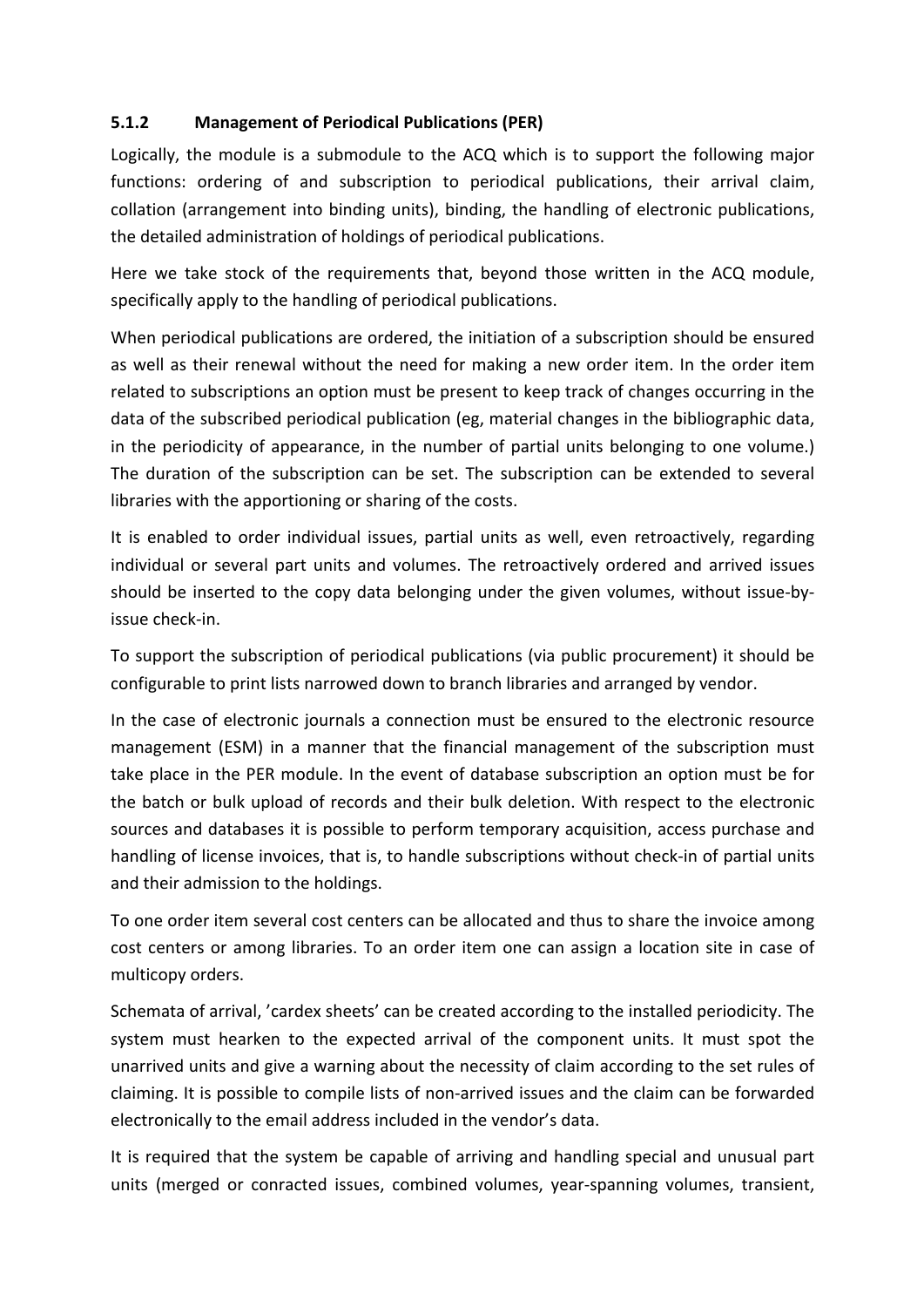special issues, irregular issues).

It must handle copies of the same periodical publication simultaneously acquired from various resources.

It is capable of contracting copy data of the arrived part units into one single item record; of displaying the holdings data in harmony with the contraction in every module, the catalog included. It can break down the merged volume on display into binding parts, then into issues. 

In the module, the binding units are definable and modifiable. The binding instructions belonging to the individual units can be captured. The volumes and the binding units do not necessarily match (from one volume several binding units can be composed, several volumes can be merged into one binding unit). If need be it must be able to handle issues of different periodical publications. It must support binding procedures, such as transforming item data into units of binding and, pertaining to this, the handling of the RFID or barcode. It should be possible to assemble binding lists.

The module must help the weeding of periodical publications, by means of lists drawn up from items to be eliminated from the holdings, and, in addition, it should be able to automatically delete the holdings and copy data of discarded titles, volumes, part units. Also, lists for circulation and lists of surplus or redundant copies can automatically be compiled.

Statistical data on usage of the periodical publications can be retrieved by means of the statistical module (STA) by different aspects (eg, by the number of loans in case of circulable periodical publications) and the compilation of analyses and reports can be generated.

Data of the periodical publications can be retrieved according to various aspects, as, for instance, types of acquisition, vendors/publishers, budgets. The number of claims relating to individual journals in a given interval can be queried. The running of the associated reports can be initiated either at central level or in a manner including several libraries.

The module must ensure the automatic adjustment of item data of the publications to the bibliographic record in the catalog according to location code.

#### **5.1.3 Control of Stacks and Holdings (WHM)**

The task to be carried out by the support of the component: the checking and supervision of the existence of copies recorded in the registry of library holdings. The component, therefore, is to warrant and automate the workflow processes of holdings control. A precondition for realizing automated holdings control is that the copies have individual barcode or RFID label in them and the codes figure in the catalog as well. In the course of supervision the identification data of copies can be fed in in batch with a barcode collector or RFID reader, then the batch loading of the identifiers from the created file, and the data of a selected set of documents (a particular location or document type) can be inspected in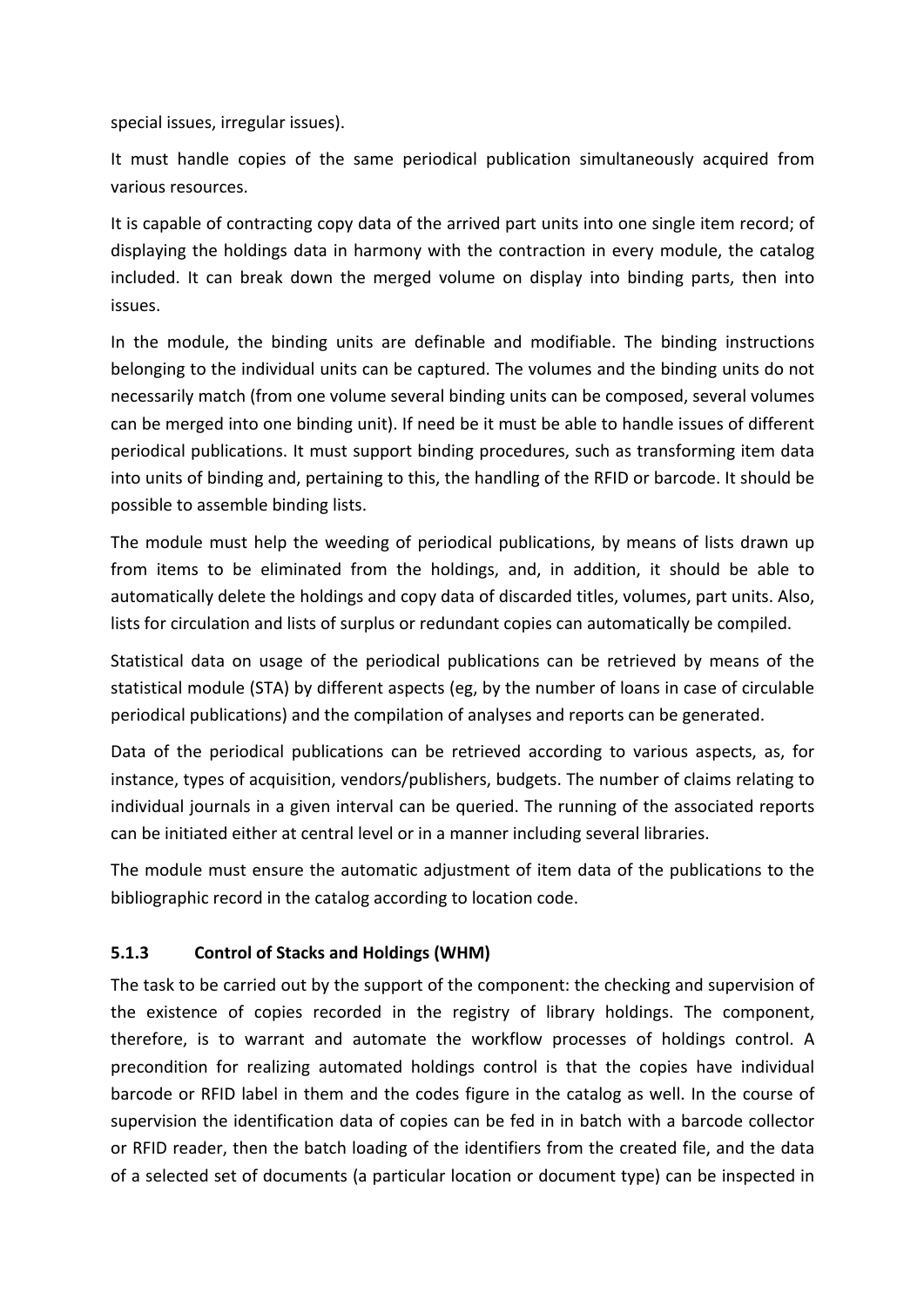bulk. In addition, an option must be enabled to enter or key in the holdings by copy and, on the basis of identification data of existing copies, to inspect the data by location and holdings unit.

Upon entering, an error list must be generated by collating the data of copies and those of location concerning documents belonging to a misplaced spot of stacks or improper range of call numbers. The data content of the error list is configurable. It should signal copies spotted in the course of the feeding in and deleted earlier.

The data of missing copies are to be gleaned in a separate list. The data content of the error list is configurable, editable, printable and exportable. A list of deletions can be made up from the error list.

When RFID is applied, it is an option to locate a lost (not found in its location) copy by means of an external scanning unit according to identification data.

It is set that during stacks and holdings control the system must not automatically handle the copies not found in their locality as missing but it is to follow the status changes of the copies, the final or temporary restriction on their availability (eg, deleted copies, copies in binding, on loan, on hold). The copy statuses and restrictions of availability can be configured during holdings control, then the settings can be erased.

The WHM component must be closely related to the PRG component. According to the assembled data, the date of holdings control, the code of the performing person must be visible at the item level. These should be handed over to the software component, to the registration of holdings and assets. The program for stacks control must amalgamate the quantity (number of pieces) and value of the missing documents.

The control program can handle the periodical publications, that is, the specialities thereof that a library unit is composed of several portion units.

To the holdings control program there must be attached a query program allowing for a multiple-angled retrieval which helps select the holdings portion designated for supervision (eg, search or query of date of admission into holdings according to initial and final date, location, selecting stacks locality from a list, search for a given document type, for a given range of call numbers).

It is possible to collate and compare data of documents located in the stacks and the holdings processed in the database (catalog) with a mobile tool.

#### **5.1.4 Registration of Holdings and Assets (PRG)**

The component must ensure the inventory administration of the entirety of the library holdings as well as the assets administration of cultural possessions belonging to national property from the library holdings in a form complying with the library's balance (registry of accounting). The component must be closely related to the ACQ, PER, CCQ, and CAT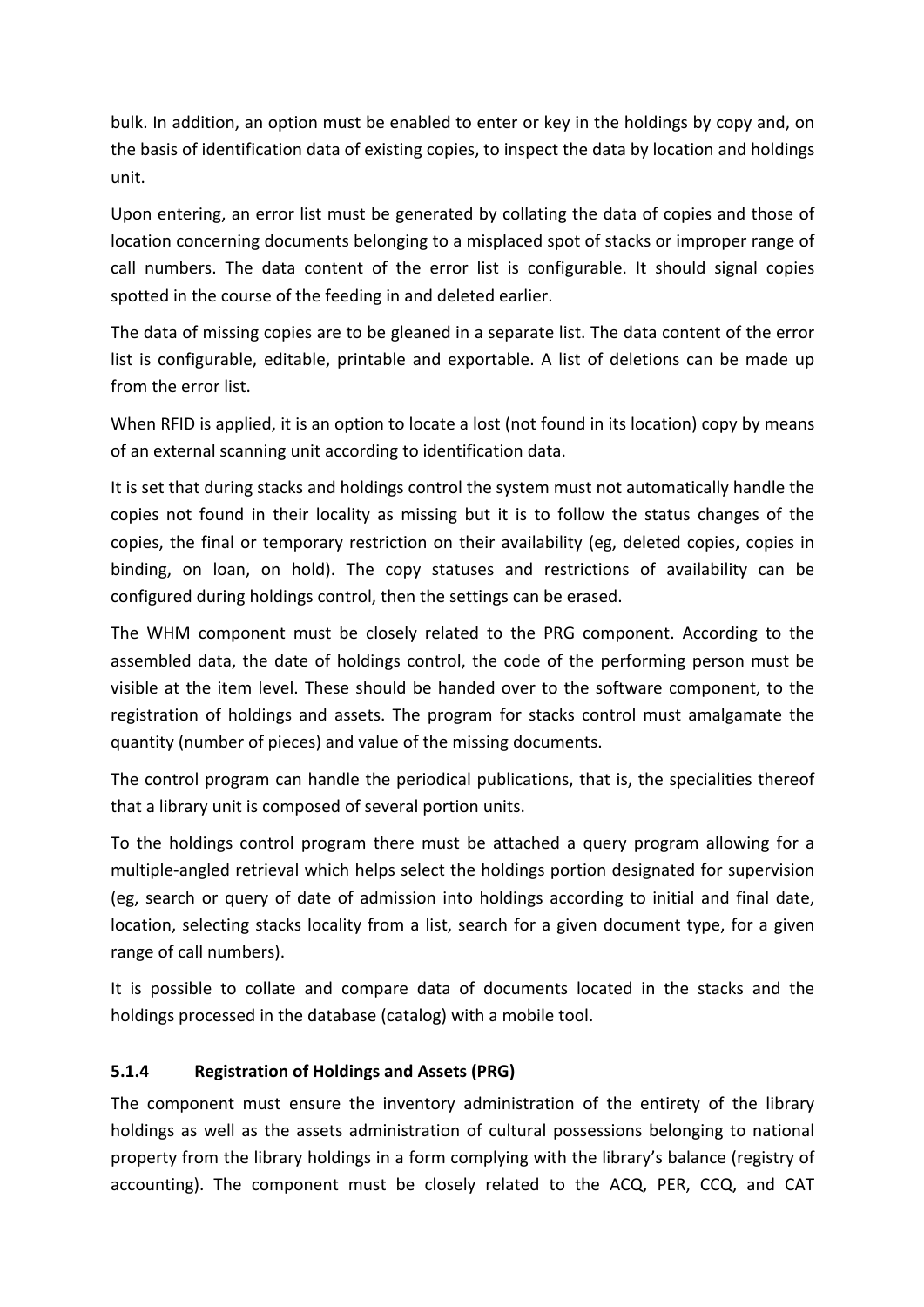#### components.

Pursuant to the valid Hungarian law (3/1975. KM-PM joint decree) the **holdings registry** is an authenticated and certified document-like inventory recording which is to be realized primarily in electronic form. Its content: account in timeline of what document was procured by the library, when was it acquired from which vendor or other institution, private person etc, in what mode of acquisitions (purchase, exchange, gift, deposit, etc.) and for what price. The inventory record must show the aggregate value of the holdings and the number of pieces of library units. The holdings registry (inventory recording) must be conducted from the entire library holdings and from every collection.

The data of the library documents necessary for holdings registry are fixed in the acquisitions (ACQ) and periodical management (PER) module as well as in the cataloging (CCQ) module. It is a requirement that the data recorded upon acquisition be preserved after the closing of the acquisitions item. A receipt can be generated of the inventory data row which should be preserved in authenticated form either in a database or in another, electronic format. On the increment of the inventory registry a printed list ('inventory book') can be produced at determined periods of time (eg, at the end of the year on the period between the first and last day of the year).

The purchase price and the so-called estimated value of the documents should be detached and manageable separately in the acquisitions module and in the holdings registry. The purchase price is related to the documents procured via purchase to which an actual vendor invoice belongs. The estimated value is related to modes of acquisitions behind which there is no transfer of money (exchange of documents, gift, deposit copy). As for a document adopted into the holdings in one of these modes, the estimated value of the publication can be the commercial price printed on it, or the basis of its determination might be the value in the antiquary trade or a price reached at auctions of similar documents. The purchase prices and the estimated values must be kept in separated columns in the inventory registry.

In the acquisitions module and in the holdings registry an option is enabled to break down the gross sum if needed into net purchase price and VAT (AFA) and costs of delivery (expenses of packing and/or postage).

The Hungarian legal regulations in force (Act CXCVI of 2011 on the national possessions, Act CXCV of 2011 on public financing, Govt Decree 4/2013 on accounting of public finances) prescribe that cultural treasures recorded in the collections of public institutions (libraries among them) maintained by the state or the local government belong to the national property. The library documents of antique value classified as antique must be registered as national property (in the case of OSZK the archived deposit copies as well).

The holdings parts belonging to the province of **national property** must be administered in a way in harmony with the detailed analytical registration of the balance prepared according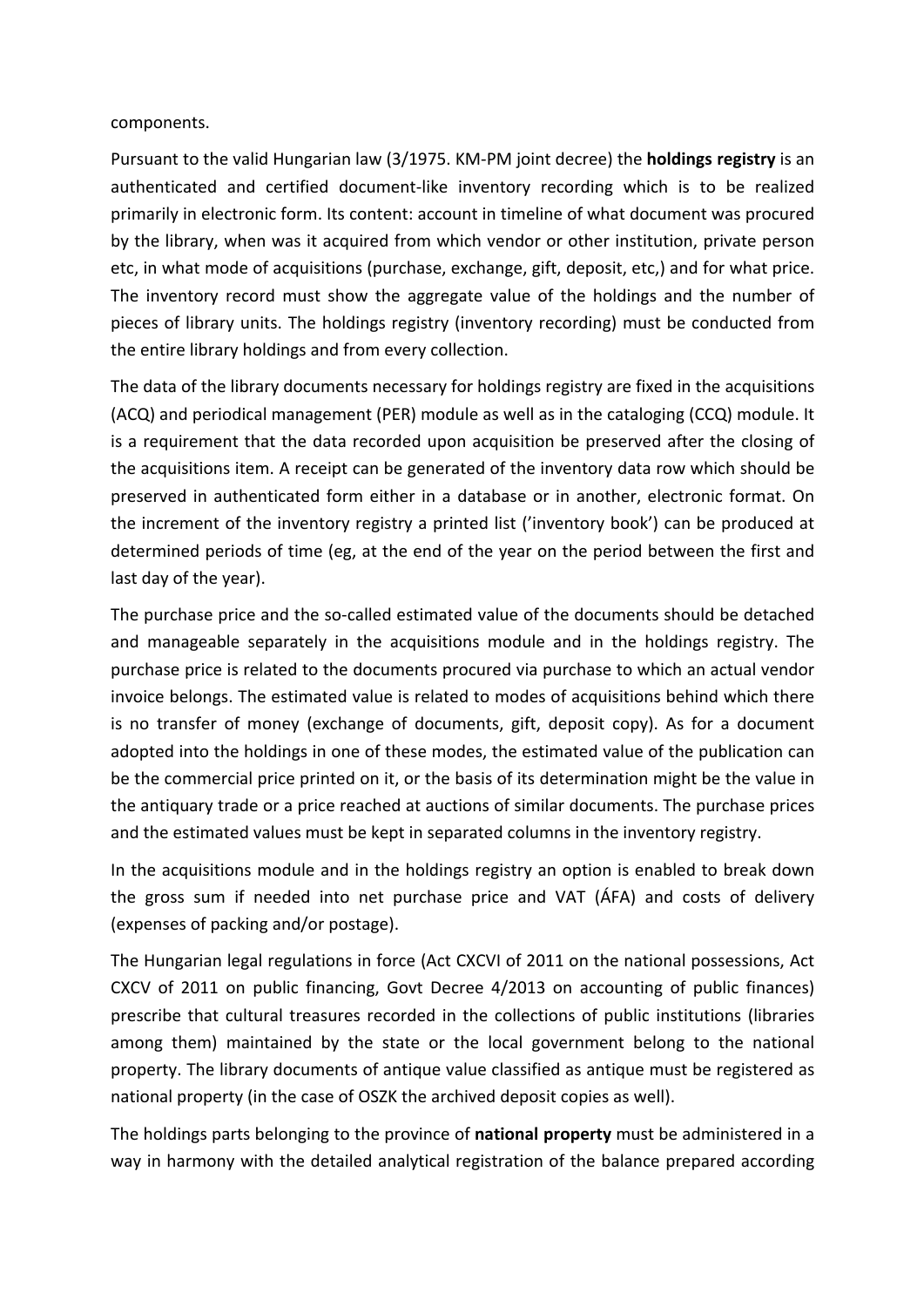to the accounting regulations. The professional registration of the library (the inventory registry of the holdings) qualifies as a detailed accounting registration if its data contain also the data mandatory according to the above government decree. However, the items belonging to national property must be distinguished in the library holdings registry. Therefore, the group-forming codes or identifiers to be formed in the inventory registry should be able to separate items of national property from the other items.

The group-forming codes or identifiers are well-advised to be placed among acquisitions data or in the copy record, but whichever is their place, they must get into the holdings registry. The earmarked items must be searchable according to the codes or identifiers, and their detached appearance in the statistics must be ensured.

It is not only the data recorded during acquisition and cataloging that must be present in the holdings-registration tool/database, but the entry of data arising at a later phase must be secured in the registry. Such data are to be entered to the individual items when, for instance, they are discarded from the holdings, switched over to another location of the collection, received a new call number, were selected for holdings control, etc. It is necessary with respect to national property to keep a record, pursuant to the requirements of balance administration, of the value of manipulations of material protection (restoration, binding work, etc) done to the library document. On account of this, the authorized librarian handling the holdings registry tool/database should have editing privileges as well.

The holdings registry is administered by each NLP member library separately.

#### **5.1.5 Library Administration (LMA)**

The LMA component is the aggregate of all functions which constitute the library administration. Here belong those technical functions, too, which enable the setting of specific mode of management of the libraries within the NLP.

The LMA component is the administrative layer of the NLP member libraries. Here you can fix, in addition to the basic data, the structural layout of the given library and determine the policy of the library and handle the various privileges/access rights.

The component is in close connection with the CAD, UAD, and USM components.

An important requirement is that the system should enable a wide variety of configurations and parameters for the workflow processes, services and user interfaces handled by the various software components (modules). Our expectations of configurations in terms of the individual components are found in the list of requirements of the respective components.

The structural buildup of the library must be precisely mirrored so that a refined and granulated system of authorizations and privileges can be deployed. The structural hierarchy of the library must be maintained. Some parts of the hierarchy are to be registered in the CAD module as well: in order to operate the interlibrary loan services (ODR system) the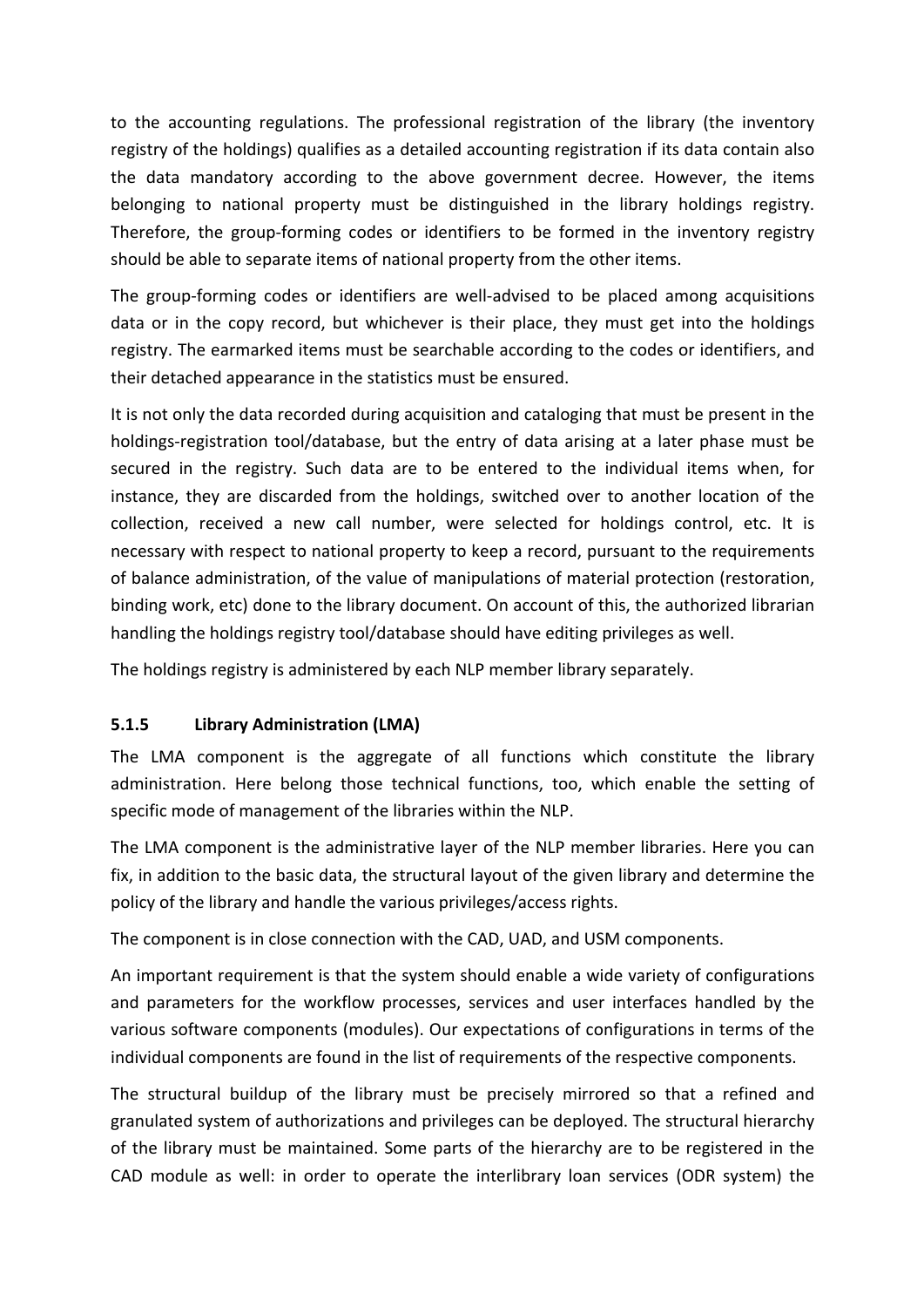registration of libraries of complex structure should be at least at four levels. In the case of libraries with more sites and locations and branch libraries each place of service must appear with its respective data (eg, opening hours).

The LMA component handles the users' privileges/access rights. The privileges are hierarchic, which means the privilege of higher level is allowed to perform activities assigned to lower-level privileges. Apart from the levels of privilege built into the system there must be an option to define and assign new privileges centrally as well as per library. Every activity can be assigned to the users. It should also be possible to establish spheres of role: the individual privileges can be stuck together corresponding to the individual single user scope of work and at the same time allocated to users. The single user privileges can be restricted ensuing from the structural hierarchy of the library (eg, they can borrow at certain places of service), or within certain workflow processes (eg, in the course of cataloging those engaged in formal description have a different privilege from those doing subject cataloging meaning that specific fields are edited by either group. The user identifiers must be unique together with the library's identifier.

# 5.2 Users (modules at library – user level)

#### **5.2.1 Circulation (CIR)**

This is the totality of functions ensuring the circulation of library documents and the administration associated with the loan service. Characteristically, the component is at the library level which means that the NLP member libraries can use it separately and independently. It is coupled to central components such as the users' central authentication system (USM) and the common catalog (CAT). The component supports all duties and tasks of the given library with respect to circulation. It *couples* with the LMA, UAD, USS, CLC, and PAY components.

Each working process needed for the circulation transaction must be manageable. The allocation of librarians' privileges can be configured and, on the basis of this, the workflow processes and executable operations can be set. The system of authorizations and privileges should be multifaceted and multileveled: they can be allocated fixed to the competent structural units of the individual libraries and library structures (branch libraries, sites of services).

The rules of circulation and document distribution, the patron categories and the pertinent privileges, the settings related to circulation can be determined with the appropriate authorization: the number of loanable documents, duration of borrowing, renewal, sanctions ensuing delayed return (warnings, charge of delay, legal measures) hold requests, maintenance of opening and closing hours.

The creation of patron categories should be configurable: eg, the library and/or library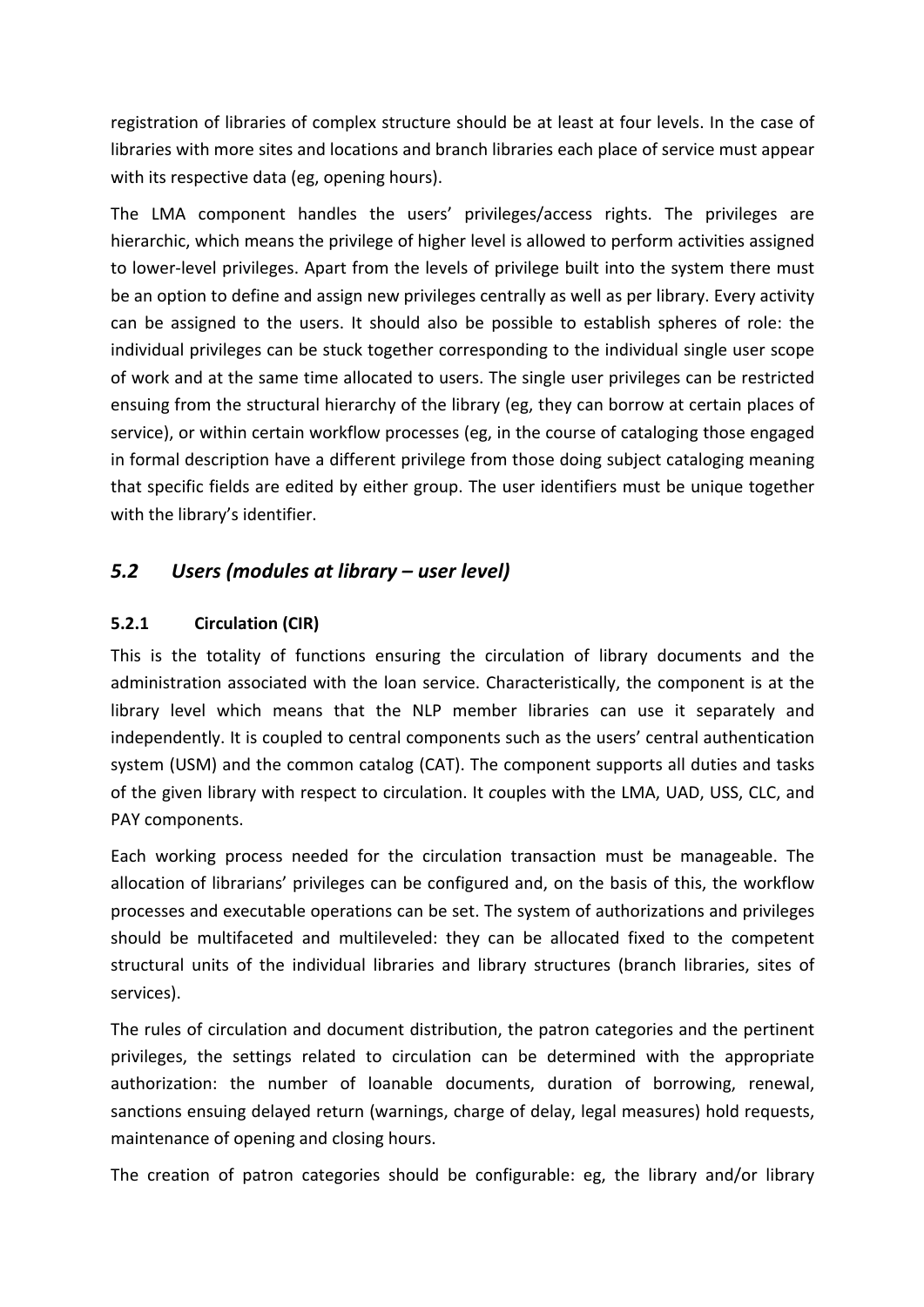subunit of registration, the library/subunit concerning loan transactions, patron type, patron privilege, document type concerning loan transactions, maximum number of documents to be borrowed/placed on hold simultaneously, financial matters, etc. The limits to load/hold must be automatically tracked by the system and it mustn't allow exceeding the limits.

Patron identification should be at multiple level. It is possible to join national authentication systems. It should be enabled in the NLP system, depending upon configuration, to register patrons applying for the overall NLP system which enables the patron – relative to their privileges - to log in to several libraries with the same username. The central user authentication system assigns unique, unalterable identifier to the patron and by virtue of this the patron data can be registered in the individual libraries. The patron data can be altered by the authorized librarian. Deletion of patron data can be started only after inspection, with certain conditions (deletion is not allowed if the patron has loan, hold, ban or money debt). Deletion is possible only for a given library, the patron's data and identifier registered in the central administration are retained. These are deletable in turn if the patron does not have a loaned document in one single library and they have not resorted to the service of a library for a determined period of time (x years).

An option is enabled to register or delete a sponsor to a patron, to record the data of the sponsor. (Sponsor: patrons without independent earnings  $-$  typically children patrons, school-aged readers and students of full faculty in higher eduction - on behalf of whom the sponsor takes financial responsibility).

An option is possible for centrally managing the data of institutions with circulation capability.

The authorized librarian can display the loan transactions of the patron, their contingent debts, per library and per library unit (service site). The system takes into account the validity of the registration at release/loan, hold and renewal of loan time. At loan and at return, the authorized librarian should be able to alter the due date or return date given by the system.

The system must be able to administer the release/loan and return and, according to the installed conditions, the renewal of loan, the placing of hold on a copy in loan. The setting in association with working process of the hold and preparation of the document is configurable and there is an option to place a hold on a copy or a work (title). With respect to hold there is an option to give the validity of the hold, the place of pickup, the mode of use (loan, reading room usage). It is possible  $-$  relative to librarian privileges  $-$  to enter or alter item data in the process of circulation.

The release/return is enacted with the entry of the barcode or the RFID code of the copy item, and the manual feed-in of the necessary data is also possible. Upon return it is possible to print the return receipt or to send it in email.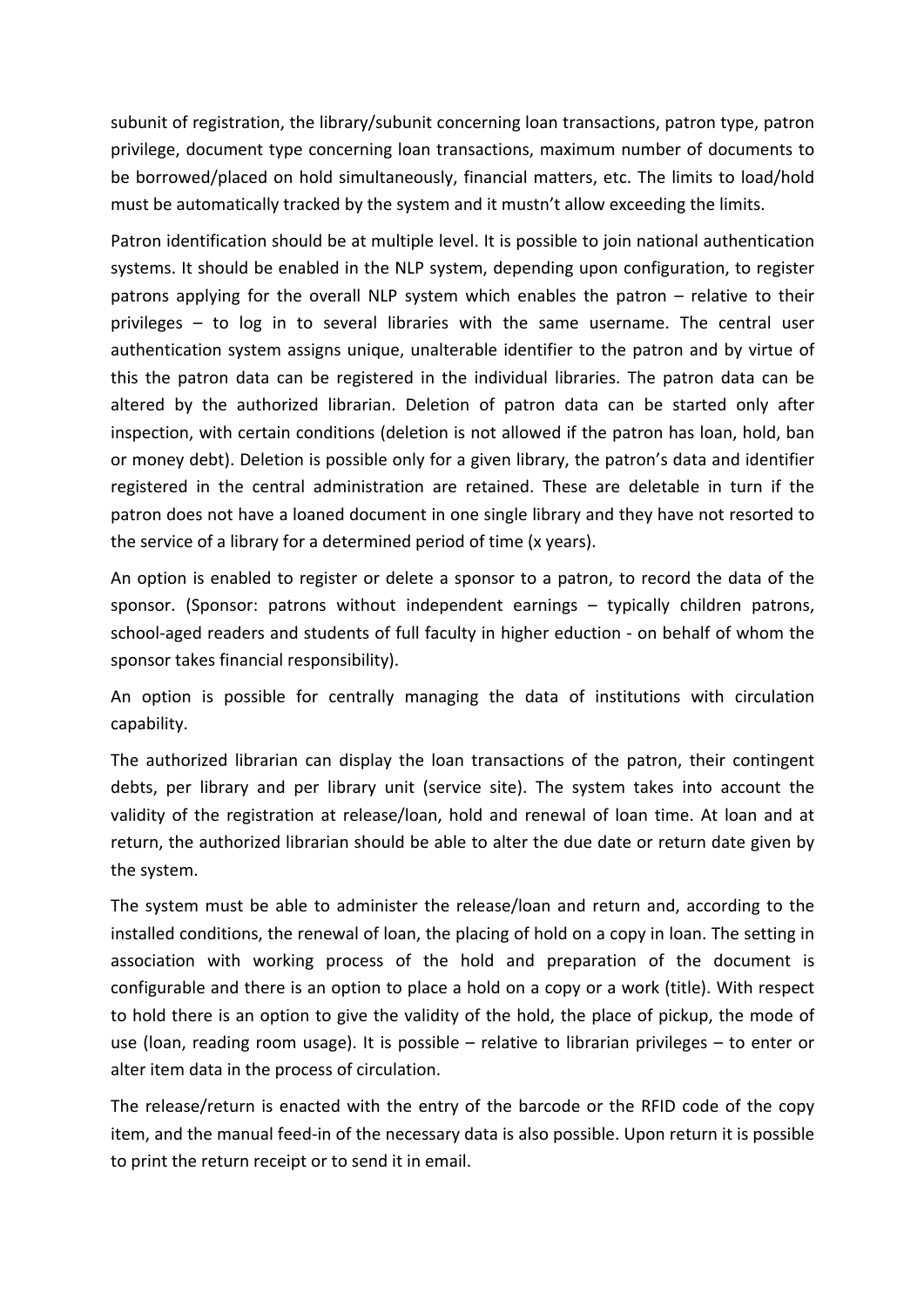The system, according to the settings, should charge delay fees at the time of a belated return, taking into consideration the opening hours of the given library or service site. The handling of transactions related to a lost book is possible by the system.

The librarian can execute the operations in association with the patron's debts (deletion, alteration of the sum, registration of the payment, the handling of instalment, etc.). Also, it can handle the prohibitions and bans related to the patrons.

The notification related to the patrons should be configurable (notices, warnings, reservations, etc.). The retrieval of patrons to be warned is configurable, the generation of notices as well as the manner of sending the letter.

A fundamental requirement with respect to the circulation component is the handling of the copy data and the tracking of the copy statuses (on loan, on hold, etc.).

The system must provide the patrons with the execution of certain loan activities in selfservice (issuance, renewal, hold request, launching of stacks request). The patron who logged in online should be able to view their patron account (eg, actual loan data, pending holds, dues, etc) (see also USS component).

The movement of the documents within the library should be registered with the assistance of the software component: the transfer and traffic of documents between the stacks and the reading room as well as the internal loan (request of copies from stacks to offices of the librarians). The reading room loan should appear in the patron's list of loans similarly to a genuine loan.

It is possible to determine the charges that can be imposed on the patron pursuant to those defined in the circulation policy (registration fee, reservation fee, overdue fee, reimbursement refund of lost documents, postage, reimbursement of lost and valid patron reader card). The system must create an invoice of the fees to the patron and to the accounting.

An option must be enabled to query the loan data with a variety of viewpoints and to assemble statistics and analyses related to loan and document usage. The queries related to loan transactions must be configurable.

The more relevant requirements specific to the NSZL in relation to the module:

It can be configurable that how many loan requests can a user initiate, according to his or her category of privileges and by document type at a time or within a given interval. Upon submission of a request from stacks the system can handle how many requests are allowed for a patron with a patron card marked A, B, C, D to submit.

• The module can be connected to the library's admission system. The module should send a signal to the admission system that the patron is not allowed to leave until a document is charged on them. The module should send a signal to the admission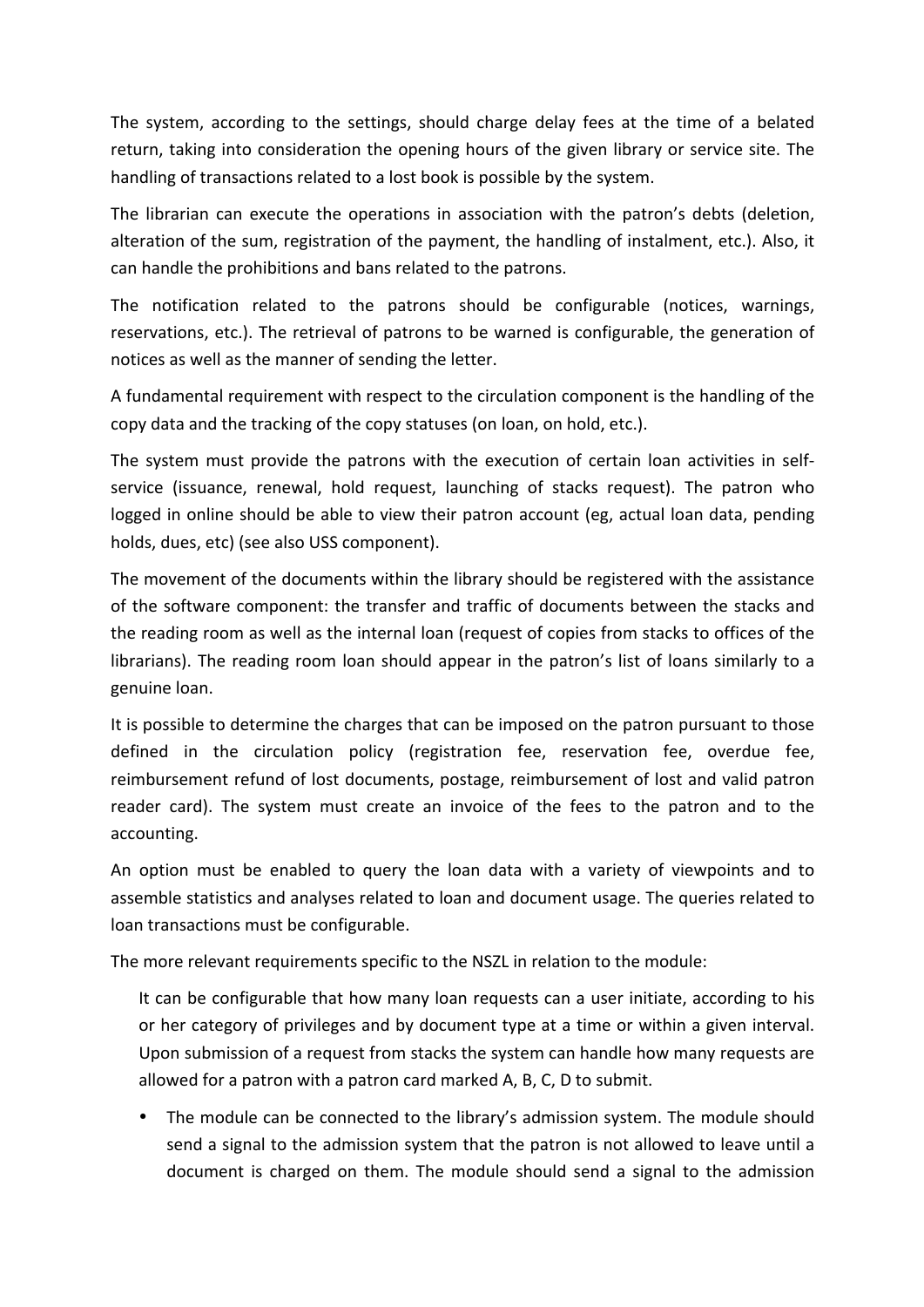system that the employee is permitted to take the book out of the building. The module and the admission system should signal if someone with a document with an expired permission is passing through the gate.

• The system must handle that the patron may possess a document hold. If it is on hold, the gates must allow it to pass. The system can handle that a user is allowed to simultaneously have daily requests (requests from stacks) from different types of documents, holds at several locations (special collections included) and loans at the Special Library of Library Science in the building of the NSZL. The system can handle that multiple types of documents are put on reserve.

## **5.2.2 User Management (USM)**

This comprises functions dealing with the general registrational and common central privileges of users of all levels of the entire NLP. A central identification system of the users should be related to other identification systems (eg, EDUID, NIIF federation containing data of high schoolers), and it must utilize the personal data figuring there for the identification and authentic registration of the patrons/users.

## **5.2.3 User Administration (UAD)**

This is the entirety of the functions related to library level registration, library level privileges and library relations of the users affected in the system (patrons and staff members as patrons) as well as the actual state of fees of loans and services. It is closely related to the Circulation (CIR) and Library administration (LMA) modules.

# **5.2.4 Users' Self-Service (USS)**

The component contains system elements concerning the definition and realization of operations executable by the patrons. First and foremost, it provides convenience services to remote users.

It is an expectation to allow online registration for the patrons The logged-in patrons should reach their own surface where they can get customized services. On the patron surface it is possible to set individual parameters and to preserve the settings.

On the patron interface, in the user account the user is allowed to reach the related actual data (personal data of registration, password, contact data).

Services available on the patron interface for registered and logged-in patrons: online renewal of library membership, display of loan-related data, renewal of due date of loans, document request (request from stacks, interlibrary loan, proposal for procurement) fixing of holds on loaned documents, request for reading room reservation, loan of ebook, order of various services (eg, photocopy request, topic alert, SDI, RSS feed), online payment of registration fee and those of services etc. The patron should be enabled to an optimized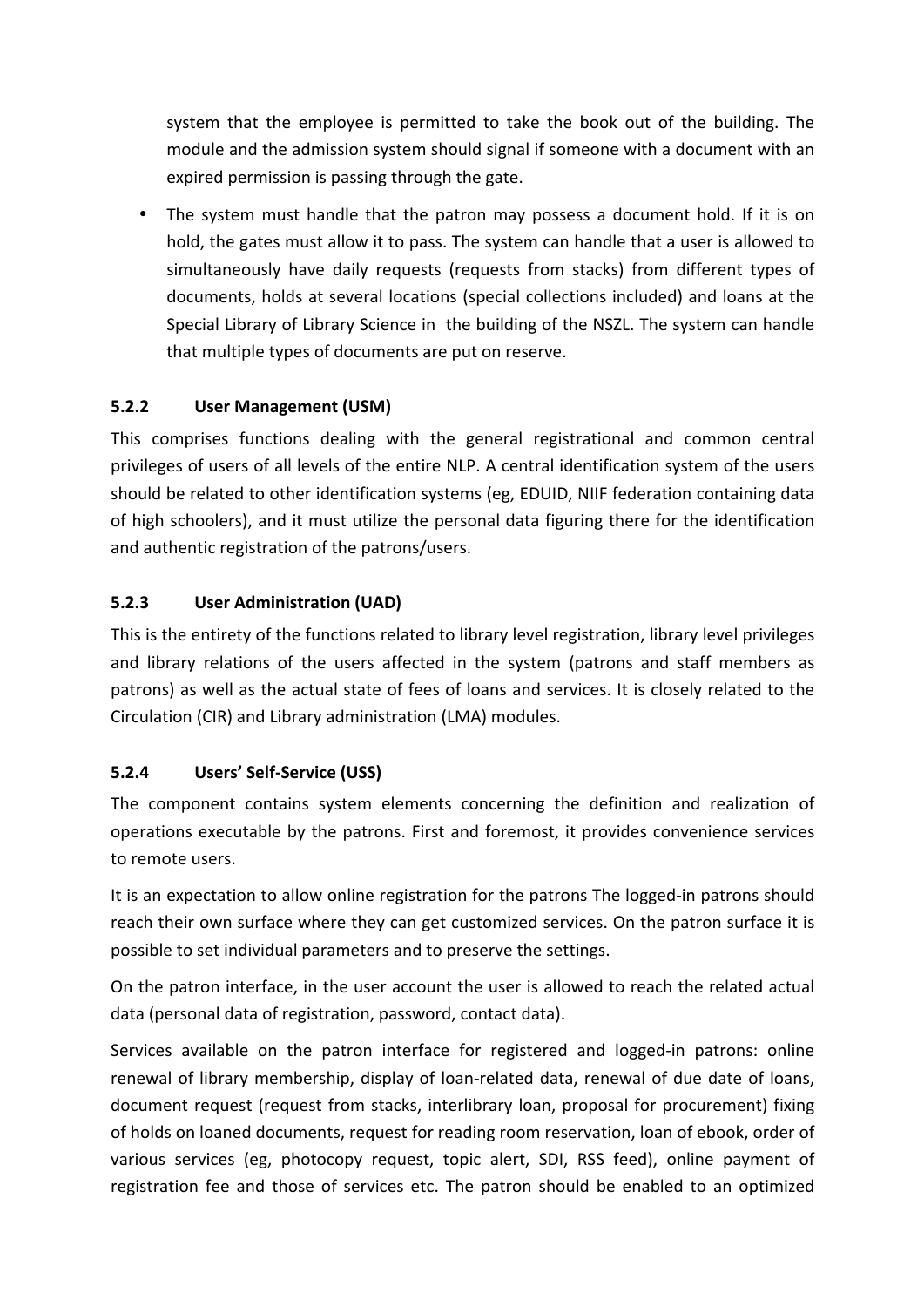query and export of archive data related to services utilized (eg, documents used as a registered patron in a given period, money movements in a given period).

The user can establish an own library (virtual bookshelf) where they can handle their list of readings, can share it with others (eg, in learning systems, on social media pages) and export it. They can save the lists of hits received as a result of queries, send them in email, print them into file, preserve and alter the searching strategy. The search history can be stored and former queries can be reselected and viewed again. The patron is enabled to label, add or remove labels, and to search in the list of labels.

On the patron interface it is an option to order services bound to end-user approval, eg, newsletter. 

The patron interface should provide an opportunity for communication between library and patron (email or chat), as well as a communicational tool for the patron with other systems (e-learning, systems of higher and public education, e-government systems, etc.).

## **5.2.5 Customer Relationship and Communication (CLC)**

The CLC component is an assembly of functions which secure every element of the communication between end users (patrons) and the system's professional users (librarians). The elements and forms of contact and communication should be configurable. Principally, the communicational elements are forms suitable for electronic contact and relationship. 

In order to initiate and maintain contacts it is necessary at the patron's authentication to complete patron's data with required elements like telephone and email address. Also, the language of communication must be provided among the patron data. The surface of communication is to be shaped in a manner that upon patron login it is either in English or in Hungarian depending upon the default language. The choice of language should comply with the default even if the librarian initiates the contact. The system must allow for forming a surface and communicational tools in other languages as well.

An important element of communication is the handling of user feedbacks. User feedbacks. questions and requests as well as responses given to them should be recorded and registered.

From among the forms of communication email is the default one, but the patron has the option to prioritize his or her favorite form of communication: email, sms, Facebook message. The messages sent to patrons must be logged and the log is handled by the librarians. 

There should be unconditionally sent messages, pushed messages which the patron cannot refuse and ones that are invited (or suppressed) by the patron (eg, list of new accessions). The timing and text of messages to be sent to patrons can be separately handled by library,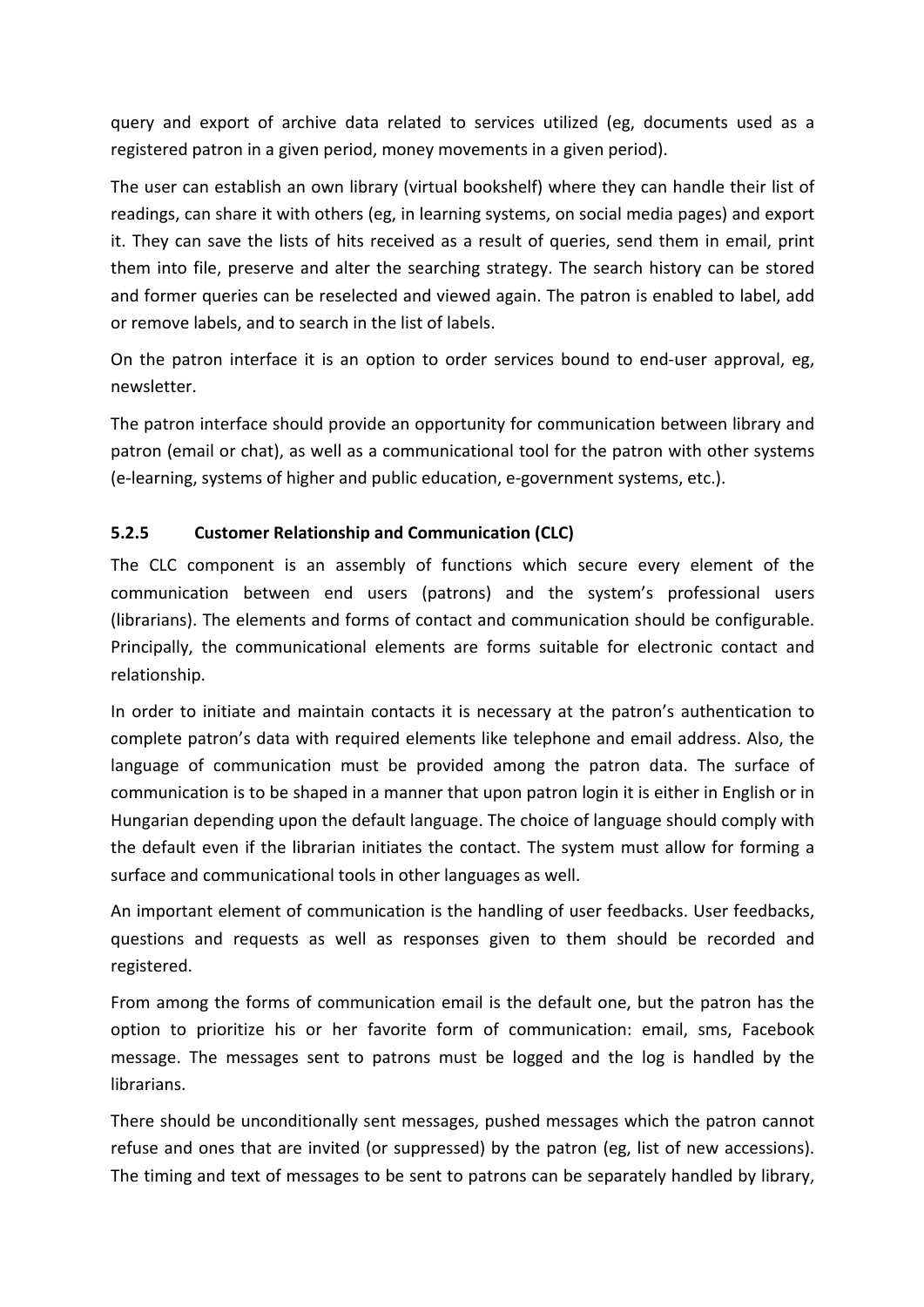and the sender's name and email address can be supplied by loan site.

In certain cases the system should automatically send notifications to the patron, eg, an email of warning about approaching expiry of the patron card, about approaching due date of borrowed documents, a notice of overdue loan if the patron has not returned the loaned document.

The sending of a circular or newsletter is possible to which the patron is to subscribe. The theme of the circulars or newsletters may be, for example, library events, documents recently procured, etc-. A similar role is to be performed by the news channels (RSS/Atom XML, HTML, in email format).

A chat service must exist. The patron is permitted to write a message to the library they are registered at. The incoming message is to be answered by the currently online librarian who will continue the exchange of messages with the patron. These exchanges of messages are logged.

There should be a mobile application created for the intercommunication of patron and library which can be handled by the patron according to their settings.

# **5.3** Modules used by the libraries as well as by the central services

#### **5.3.1 Statistics (STA)**

The STA component serves the production, collection and display of statistical data related to the use of NLP and various services of the library as well as the compilation of reports and statistical analyses drawn upon statistical data. It is a requirement that the module operates separately per library yet with a common catalog. Also, it must turn out statistical data with respect to the usage of the ODR system (interlibrary loan) and other central services.

The statistical component too must contain a variety of user authorization levels. And in this component the user interface should be user friendly, customizable, and graphic.

The statistical queries and output definitions can be configured and preserved so that the member libraries of the NLP can utilize each other's statistical settings and patterns generated for statements.

An option is present for easily defining the creation of scheduled (daily/weekly/monthly) statistical statements. These timed jobs must be executed at determined dates by the system and the output should be conveyed to the authorized librarian. It is anticipated that no programmer competence or help from the informatics expert is needed for the generation of such statistical outputs and these can be created and run by the librarian administering the system.

Within a designated time-frame (eg, daily) the system must save the momentary values of data intermittently variable so the trends can be examined. The range of data involved in the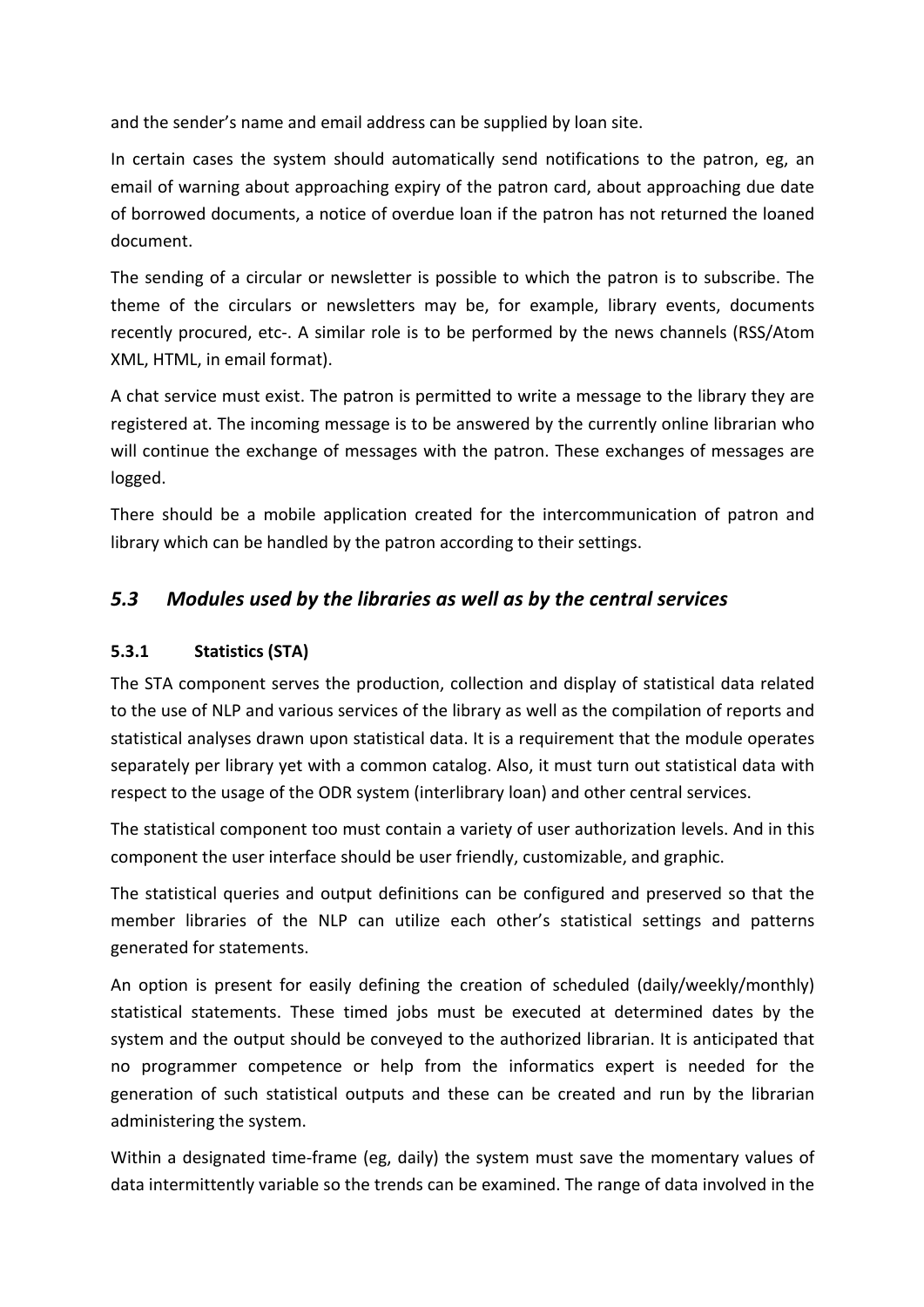save can be determined. The data thus collected can be queried and retrieved as well.

Apart from the prebuilt queries there must be an option to define ad hoc queries and, if need be, to preserve the definitions and to reuse them at a later date.

The retrieved data can be printed and saved (in pdf and csv formats). The data of the statistical module can be exported into table-managing (eg, MS Excel) formats. The statistical component is capable of producing charts and diagrams from the queried data and the charts can in turn be exported into office programs. It should be possible to generate reports and accounts with configurable content in a wide variety of selectable formats (csv, excel, word, pdf, MARC, MARCXML, etc.).

The opportunity to create statistics is an imperative as far as all the components are concerned. For each workflow a statistical query can be defined. There should be statistics made on data of acquisitions and documents procured along varied aspects, on the usage of holdings, on the use of the catalog, on the number of bibliographic and authority records to be found in the catalog (by determined viewpoints and time frames), on registered patrons, on data concerning circulation and interlibrary loan, on transactions – also along a number of configurable viewpoints, on the usage of electronic sources with expenditure analyses, on the use of digital collections, on remote use, etc.)

#### **5.3.2 Digitization (DIG)**

In the National Széchényi Library a remarkable volume of digitization activity has been carried out over the past years, but simultaneously with the establishment and buildup of the National Library Platform (NLP) there are developments in the area of digitization as well which will result in a significant increase of digitizing capacity.

Digitization as a self-standing module cannot be identified, yet on account of its insertion and adaptation into the process as well as its integration into partial elements it is important to highlight the seminal correspondances.

Within the National Library Platform (NLP) it is first and foremost the ACQ and CCQ modules where the documents described in the catalog can be earmarked and flagged for digitization demand. This demand can be individual (as a service required or perhaps paid for by the end user) or group-based (eg, on bibliographic grounds or according to the hit list of DRY search). It is expected of the National Library Platform (NLP) that the state of documents thus earmarked for digitization can be traced during the process management of outside (non-NLP) application. At the end of the digitization process there are functions for linking the produced digital objects to the catalog entries.

The libraries using the National Library Platform (NLP) are allowed to see each other's plans, their digitizations in progress and their digitized copies. To a catalog entry several digital contents can be assigned, insofar as more than one digitized version is produced either in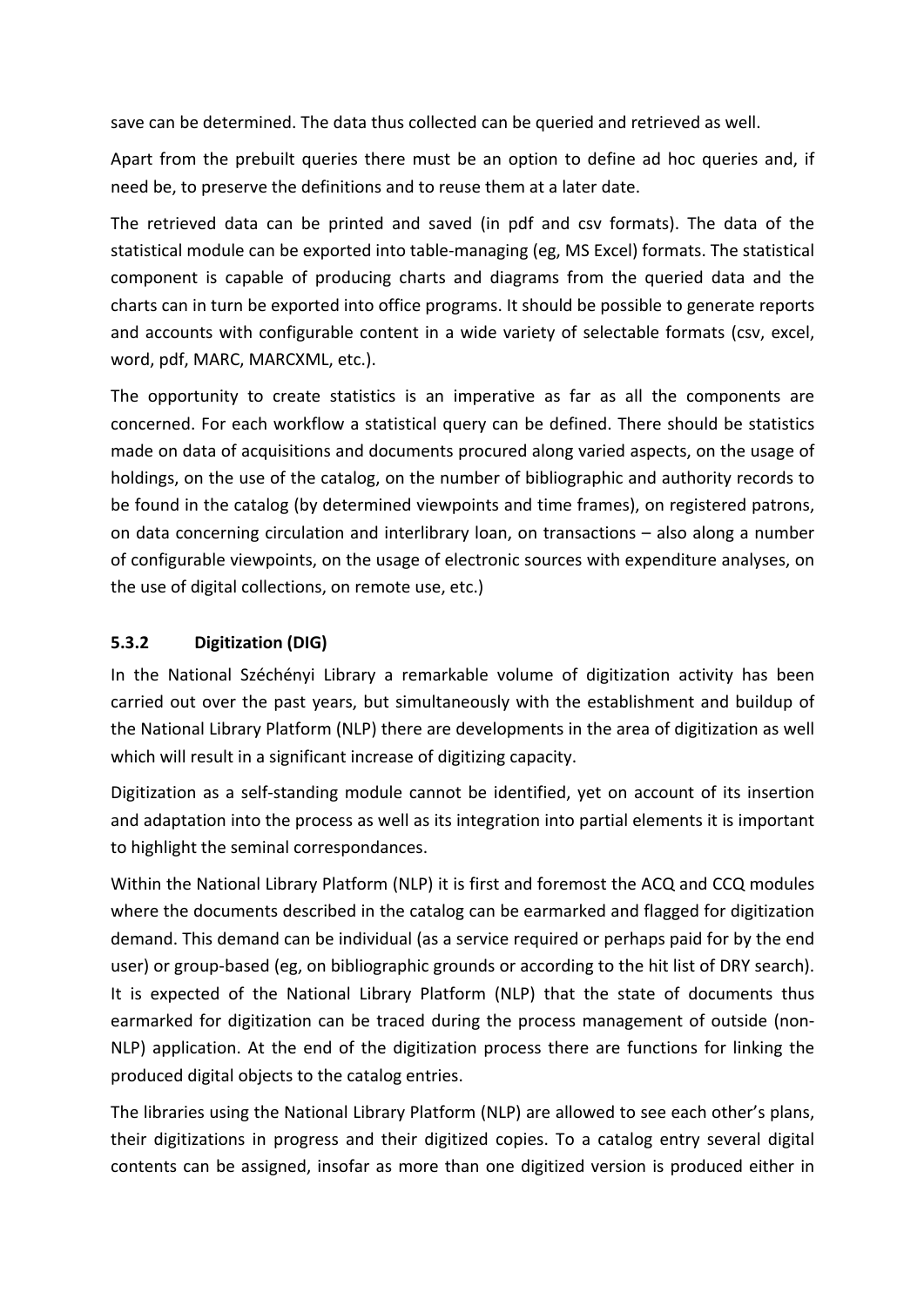the same institution or in other institutions. These versions can be regarded as a kind of digital copy.

On the basis of the above the digitization is to be carried out by inception in a National Library Platform (NLP) process and, following a technical cycle of measures, it must return to the NLP process so that the necessary settings for linking can be fixed in the catalog. This process can be executed even between libraries as well.

Within the National Library Platform the digitization plans of libraries are to be recorded in a simple environment of project definition and this can be queried for all the libraries of the NLP. Thus, even collaborative digitization projects can be designed in the future.

#### **5.3.3 Finances, Bank (PAY)**

The PAY component is a module complying with the valid Hungarian legal regulations which provides for the implementation of different financial and banking operations within the NLP system, per library, per locality or site or places of services separated within it. It is not the same as the system managing the library's fiscal and economic procedures, yet it must have a direct path of communication to the financial-accounting system of the library or its parent organization. 

The component must be closely related principally with the CIR, USS and ILL components (see also requirements pertaining to these modules) as well as with the procedures run by the libraries and granting fee-based services.

Taking the actual technical potentials into account the system must be able to manage bankcard and online payment, the various techniques of payment (EFER, PayPal, bank card, etc.) and to support transactions involving cash-based payments. It can handle remittance payment (eg, Erzsébet voucher, and at the interlibrary loan with IFLA voucher).

The system must be able to handle signals received from the related financial system (eg, suspended transactions, invoices with overdrawn account, sums arrived without any antecedent) and to forward them to the authorized users. The system must give a warning about anomalies related to cashier management (failed closure, failed deposition of money, multiple deposition).

It can produce accounting receipts. It can release a simplified invoice matching the valid legal regulations and store it electronically. It can cancel an invoice that was drafted mistakenly. It should be able to produce and print proceedings related to financial transactions based on a pattern.

The system of privileges concerning the cash-registers and money management must be finely adjustable in granular fashion.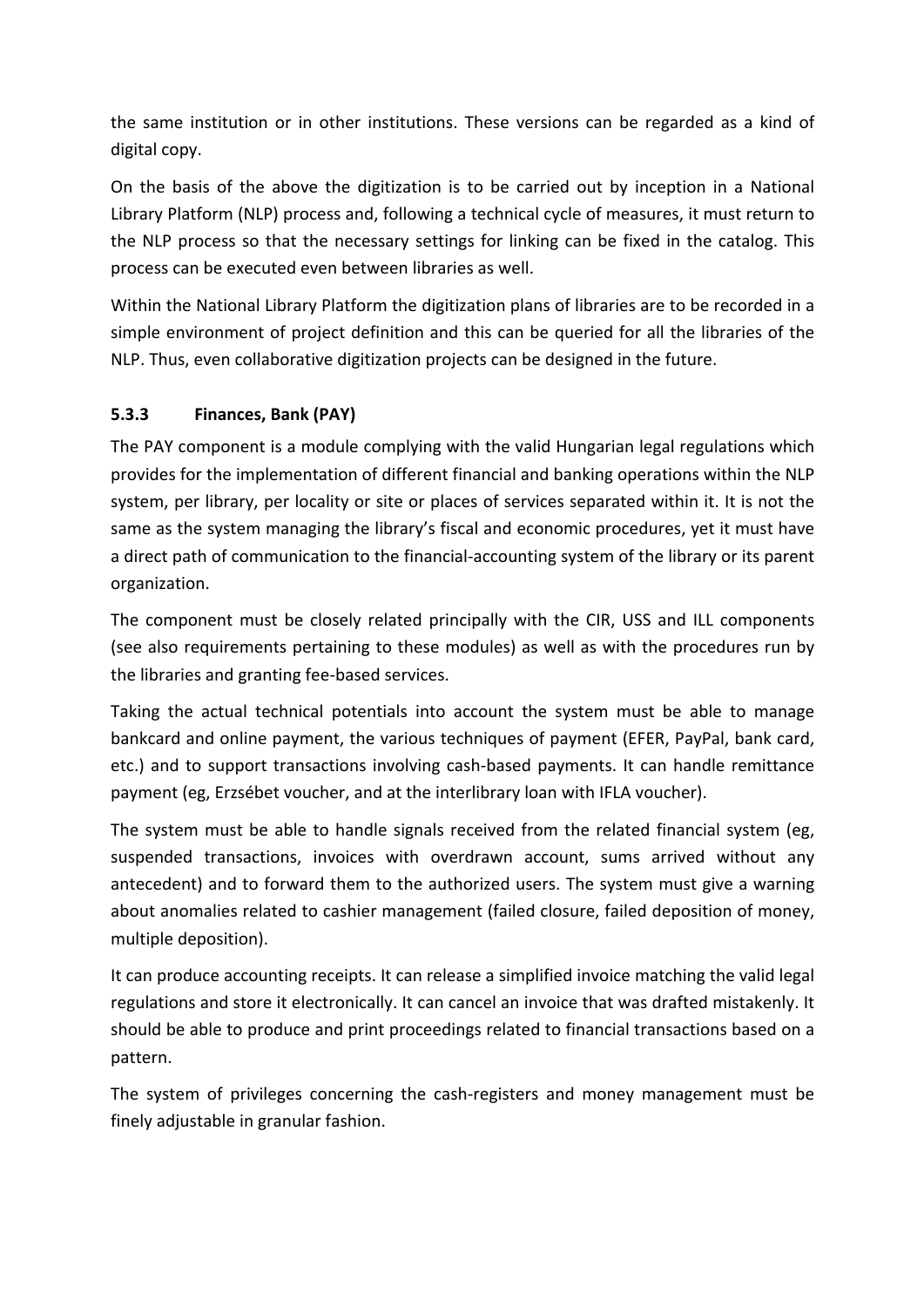#### **5.3.4 Electronic Resource Management (ESM)**

The component herein handles electronic resources to which the library (or a group of libraries) purchases access rights only by subscription. The subscription is usually realized on the encumbrance of acquisition expenditure or purchase of service, but the subscribed sources won't be admitted to the library's holdings. The module must handle the electronic sources so that the license fee or the paid service can be equitably allocated to libraries of the joint subscription. The module is related to the acquisitions data (ACQ and PER) detached at the level of individual libraries.

The module can manage licenses concerning the electronic resources either at the central level or at a joint level of several libraries. It operates the notifications regarding the expiry of contracts on the basis of those written at the workflow management module (WFL). The electronic resources ('knowledge base') are to be managed per library (or by a group of certain libraries) so that access to fulltext content is warranted to the end users (patrons) via the relevant service provider. The module enables the recording, storing, options for alteration and query of data describing the access to user guides, access data, contracts and institutions belonging to the sources or services.

The system ensures a tool for the provider of subscribed resources to the ongoing maintenance work related to the 'knowledge base' and to automatically update these content alterations. On the result of updates it must send a configurable notification to the librarian in charge of the particular electronic source.

The access data, contracts and user guides belonging to the resources, services and providers should be kept and stored in a central place for every subscribing library and they should be accessible with the appropriate privilege in order to handle these subscribed services in a cost-effective manner for the NLP libraries. This information ranges to include what services and portfolios are available at which provider and what restrictions (embargo) are in place for the access to a particular title, partial units or articles.

For the handling of subscribed resources a configurable librarian's surface should be ready in every library. The administration of subscriptions managed in the ESM module must be carried out in the ACQ module at the given library's level in a way that the ACQ module is capable of handling new types of purchase-subscription patterns (eg, mini-collections with variable content, prepaid license fee, administration and management of licenses and contracts). An option must be present to activate access to the subscribed titles and update the pertinent services from the sources of a given global knowledge base in harmony with the library's subscriptions. It should be possible for the library to add or delete a local provider, resource or service to the resource base thus formulated, to complete certain elements of the portfolio with local information, to insert and integrate the free sources into the assortment and to maintain these.

To the subscribed electronic resources there should be a definable link-resolver attached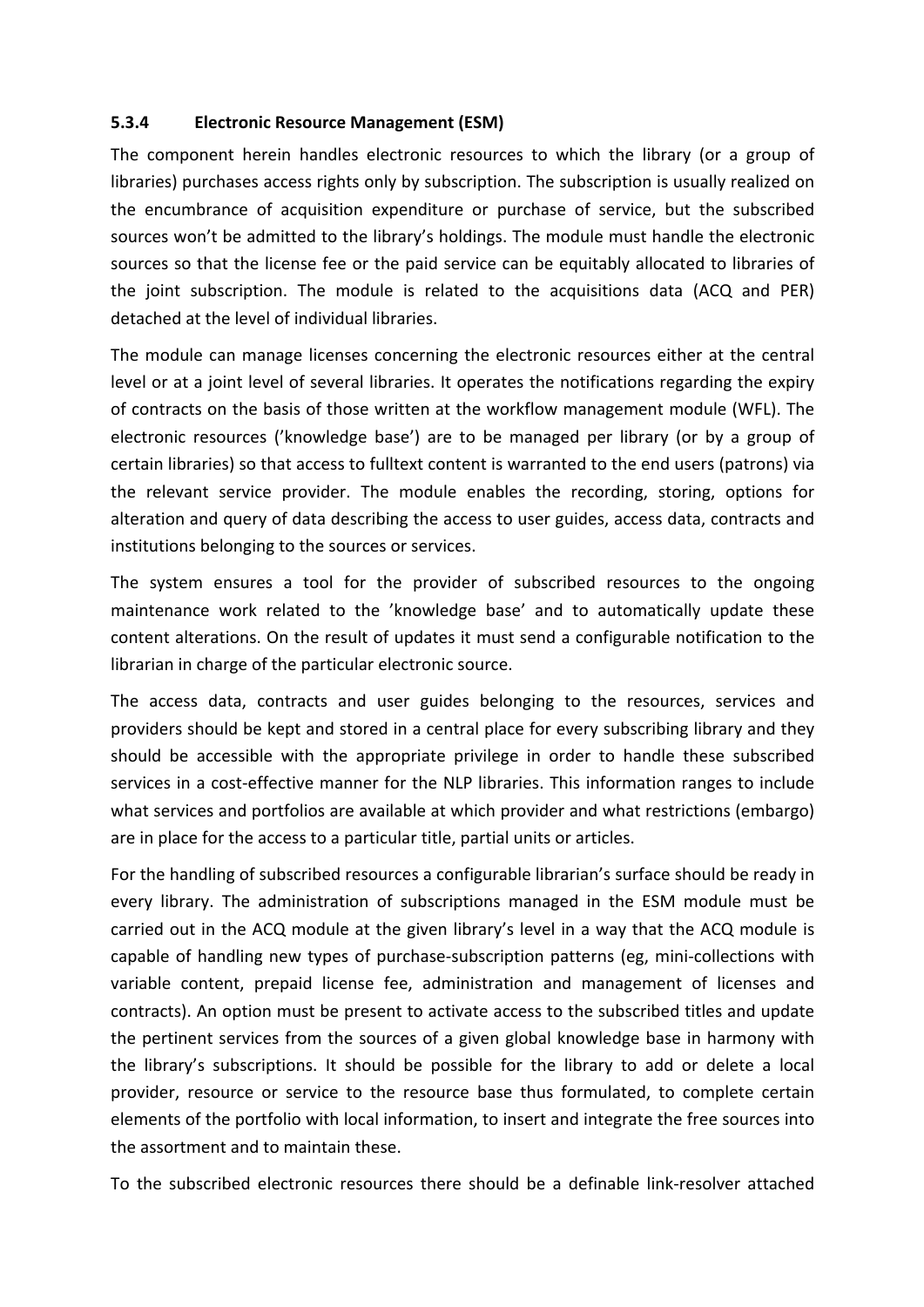which provides the address of access to the article, periodical and book on the basis of their characteristic features or attributes. On the Discovery interface the registered patrons of the library have access at their hit results to the fulltext documents by means of the link-resolver on the webpage of the relevant provider.

The managing surface of the data of electronic sources should grant an opportunity to compile searchable and browsable lists of accessible journals and books by alphabetic order, discipline, and vendor-provider in which the changes in the assortment can be followed. Also, the list of the library's printed journal holdings can be incorporated into the list of ejournals generated from the knowledge base.

# *5.4 Central services (modules in pooled use)*

## **5.4.1 Search Engine, Discovery (DRY)**

The DRY component is an assembly of system services that enable query and retrieval in the catalog and in the text content. It is a joint search utility that searches in the common catalog of the NLP and it can arbitrarily be set for other catalogs, (external) databases, repositories and fulltext sources. The query can apply to collections formed within the catalog and narrowed down to virtual databases as well. The system supports the appearance on the semantic web both in a semantic database and in the HTML-pages of a catalog and, also, the appearance on the surface web, which means it displays catalog data in an indexable manner for internet browsers.

The search option in the NLP system should be configurable and customizable in correspndance with the individual librarian's workflows and functions. Query groups or search groups can be put into shape in the Discovery system by each library and/or library group.

The indexing must be configurable in terms of the following:

• on the basis of what indexes can the end user search on the Discovery interface and the librarian on the interface of the NLP catalog,

on the basis of which fields and subfields should the indexing be enacted and which index should admit the particular index item,

• a field or a subfield can get into several indexes and by dint of various rules.

The manner of indexing should be configurable: eg, the article is taken into consideration at certain fields, or ignored at other ones, application of a stop list by language (the dictionary of characters to be ignored from indexing), the handling of lowercase and uppercase, and accentuated characters, etc.

On the basis of certain criteria virtual fields can be generated from the fields and to and an index made up thereafter accordingly.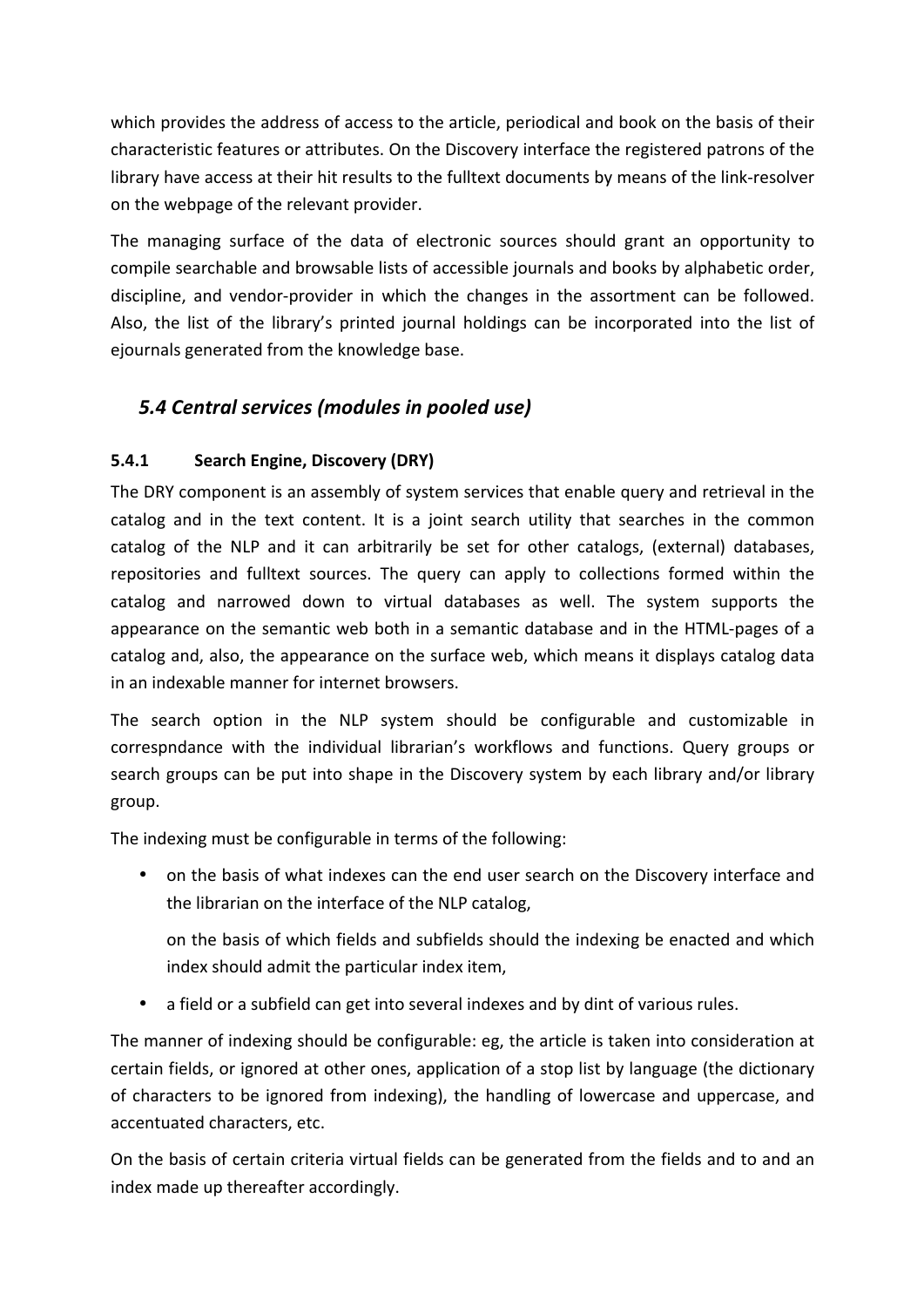The search-tool must ensure a query or an option of queries by multiple aspects and criteria: browse – simple search – advanced search (search-fields can be added) – keyword search – command-language search (CCL), fulltext search. A quicksearch must be ensured too, that is, one-field textual search in all the fields of the bibliographic record.

When making up a query the Boolean operators should be an option. While entering the query the system should display if possible autocomplete suggestions, and ensure text completion on the basis of the index. The query can be generated in a URL as well. Also in the DRY component there should be an option to use a virtual keyboard, to choose and key in characters that are not available on the input instrument.

The search can be filtered and narrowed down according to various aspects (document types, language, date of publication, discipline, resource, etc.) in a way that code-like index contents are selectable from a menu. The options of narrowing can be configurable. On the query page there should appear labels applicable for narrowing down the hit list  $-$  and adjacent to them it is automatically shown how many hits will result from the narrowing on the particular label. In the query there is an option for various types of truncation, to word, root, and phrase or expression.

It can be configured what indexes should be included in the advanced or compound search, but in the event of a simple search one should have the ability to choose from 4-to-10 search indexes. When searching for a name the function author and contributor must be distinguished. In a search by topic the UDC classification notation (main table classes, auxiliary subdivisions) should also be searchable.

In the Discovery and NLP system an option must be for browsing  $-$  configurably, for choosing the index for browse. One can page forward and back, the number of rows to be shown in one page can be set.

The Discovery system ensures a fulltext search in holdings suitable for this and in the entire record content. Fulltext search and the metadata-based search can be combined.

In the Discovery and NLP system the display can be configured on the basis of a variety of data structures (bibliographic and holdings data) as well as administrational and service (acquisition, circulation) data pertaining to them.

In the Discovery system the character sequences matching the query criteria should be highlighted. One can choose records from the hit list for further operations (download, print, email delivery, etc). A configurable display format should be present for the bibliographic records (brief, full, labeled, card or bibliographic form, MARC code).

The display pursuant to the FRBR model should be resolved. In the list of hits there must be an arrangement by the level of work (eg, identical author and title, but different edition, different display form) and an option to unfold and view the elements of the group if need be. The full display pages of the records should have a permanent URL. It is an option to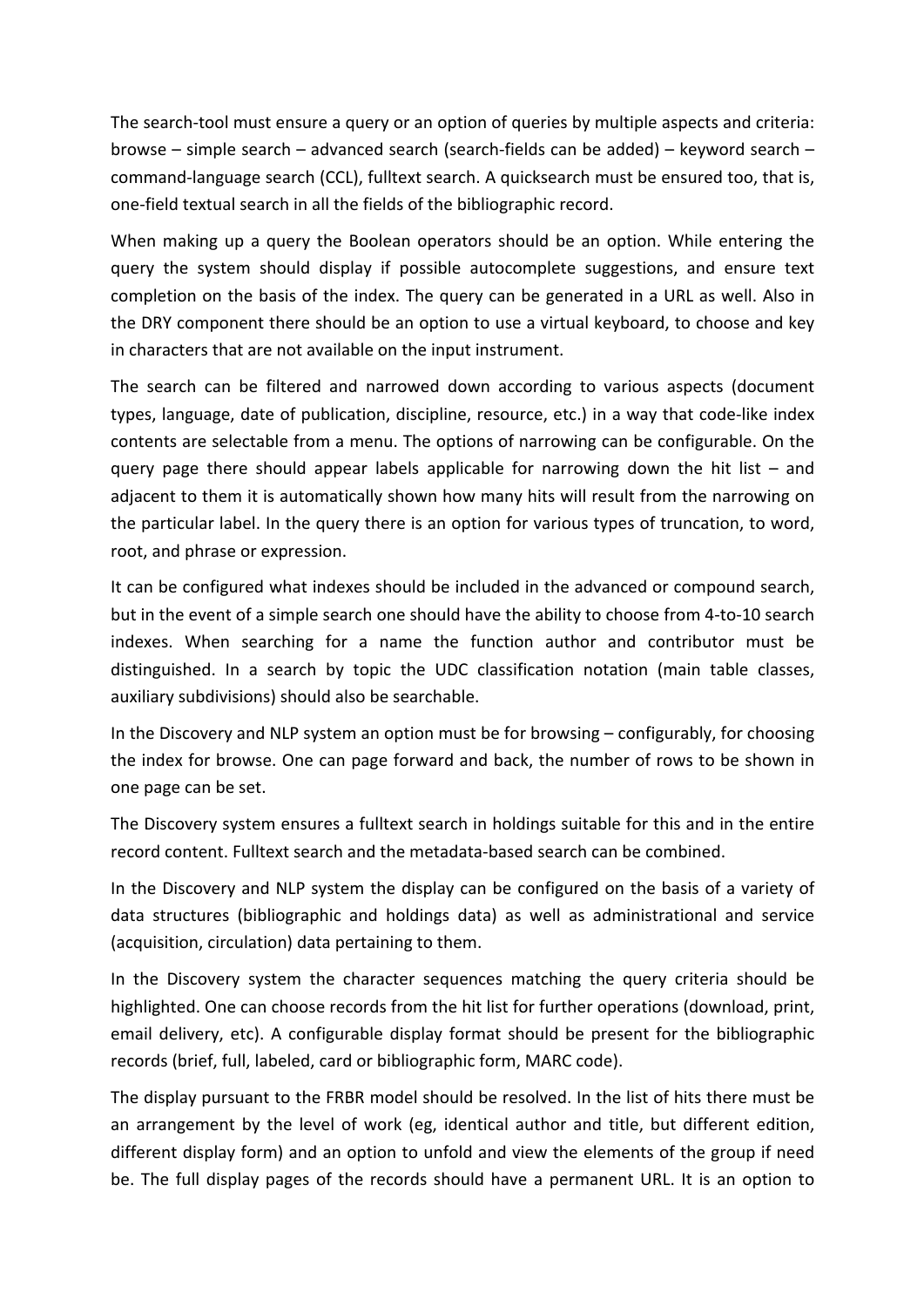retrieve bibliographic data in different formats (eg, marctext, marcxml, marcISO2709, atom, BIBFRAME) by keying the URL into the title bar of the browser.

In the course of the display of hits in the Discovery system an offer should be presented for the patron to reach similar sources. The digital records can be downloaded from the pertinent record if copyright prescriptions permit it.

The narrowing and filtering of clusters of hits should be configurable with filtering choices. The hit lists can be saved even temporarily, in a predifined record format. The lists of hits can be sent via email. The entire set, pages or individual records of the list of hits can be earmarked for download and to this various formats and character coding can be assigned. Upon download the records associated with the selected record must be downloaded as well.

The system must provide a configurational opportunity for determining the deduplication algorithm applied by the Discovery. The system must warrant API-links which grant services applicable to the hit list of the Discovery or certain elements thereof.

There should be an option to configure the arrangement of the list of hits and results in accordance with the criteria suitable for the user and to prioritize or set the rank of elements of the hit list.

The Discovery system can show detailed copy information and, in relation to this, handle the hold requests and reservations. The order of appearance of the call numbers can be configured.

The search engine can communicate with the major systems of citation management (EndNote, Mendeley, Zotero, Refworks, EasyBib, etc.) and export files directly into these. It is an option to export hits and results into RIS format.

The Discovery must ensure multiple services to the signed-in users, eg, access to their list of readings (loan) and certain functions of circulation (renewal, hold request, hold cancellation, etc) and the option to create a desiderata item. On the end user's surface the patron must have the ability to join the cataloging process – eg, keying in subject terms and other points of access separated from the data fixed by the librarian.

The user interface of the search tool must be fully responsive and must provide the same opportunities of usage on the desktop computer and on a mobile device.

#### **5.4.2 Workflow Organization (WFL)**

The expected functions of the WFL module fundamentally correspond to those of a universal workflow tool with the provision that the WFL should be able to cooperate with *all the* substantial functions of the modules of NLP outlined herein.

The WFL warrants tools for predefining workflow processes which can operate at all levels of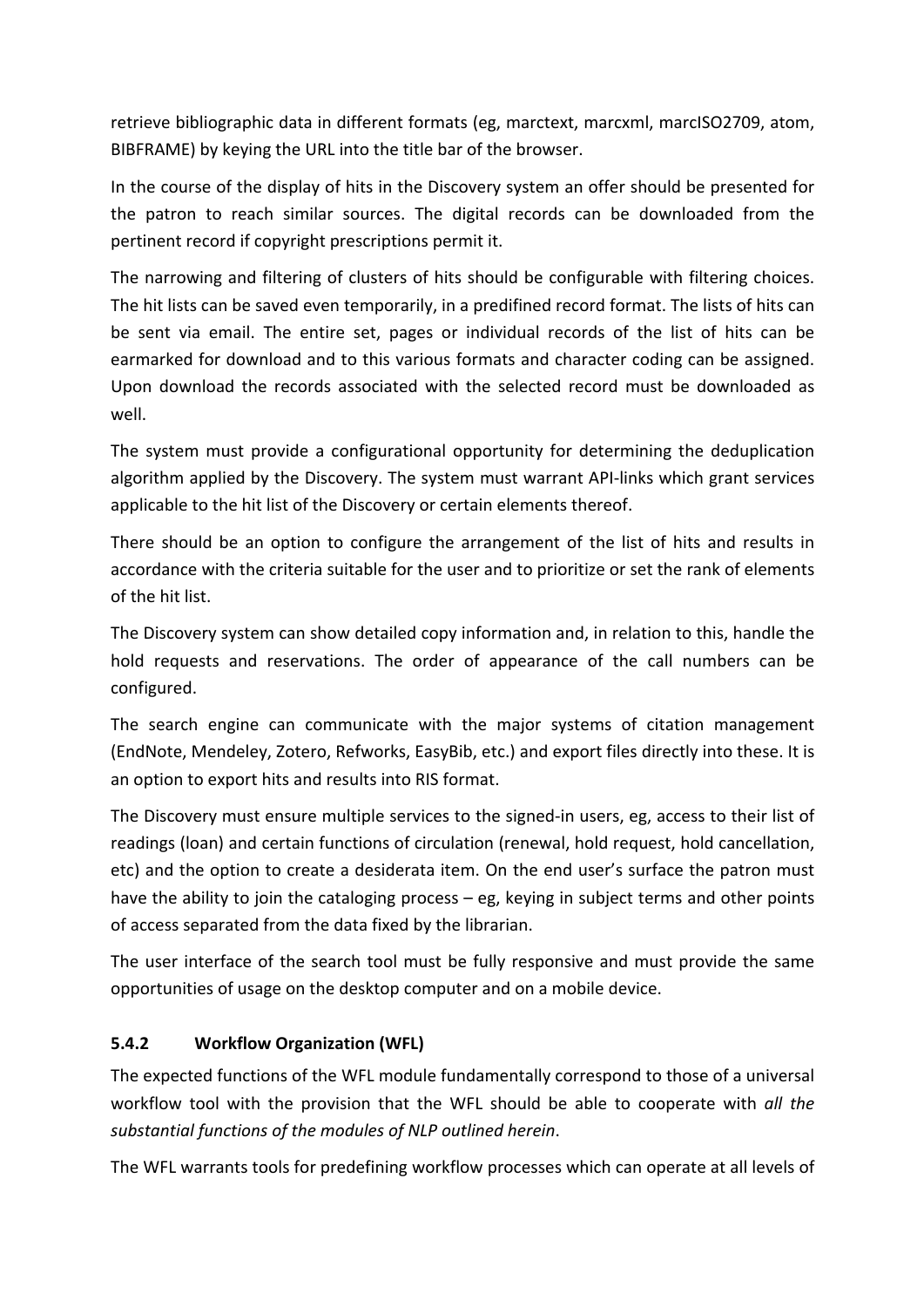the envisaged NLP model as well as between its levels. There must be an opportunity to conceive and run workflows the single stages of which are enacted outside of the NLP. The definition and setting up of the workflows must rely upon BPMN methodologies.

The WFL warrants workflow-monitoring support technically handled centrally yet logically matching the NLP's levels of data mangement in order for the currently initiated or automatically started processes to be traceable and controllable.

The scopes of the workflows can be defined at least by the division below:

- **Central processes** which are built upon common elements of the system and emphatically upon the common catalog and only those users are affected that possess privileges needed for central data management;
- Processes operating between the **central levels and a library** which typically should be operating in events when the termination or completion path of a process started at the central level is to be carried out at a given library's level;
- **Complex processes** when in the running of the process more than one library as well as central-level data management or process cycles are linked together. Such a process is interlibrary loan.
- Processes running **within one library** where each affected stage of process is enacted within one library or at most with the involvement of the library and one outside participant (see below).
- Technical processes that are carried on between nformatics systems and/or services. Typically such processes are those of data export/import or other batch jobs running without user involvement.

In the WFL there is an option to set up event triggers. These triggers are tied to certain data recordings or user actions going on in the NLP modules, but it can also be an option to interpret it as a trigger for displaying the system contents (directories, files, etc.) defined outside of the NLP.

The relationship of predefined workflows and the triggers can be determined within the module. The result of the steps of a workflow must prevail as a trigger for the following step of the process. In the course of the process definitions the conditions of branch-off points can be determined and during supervision expected from the system it must be guaranteed that no inconsistent process definition can come about.

During the workflow definitions it is to be determined that the individual process steps are enacted by who or by what. For instance, in the course of handling a demand for procurement the recording of the demand can trigger a process of approval which process is made perhaps possible by more participants (approvers), and approval will come off when all the approvers have endorsed the demand. As the implementors (participants) of the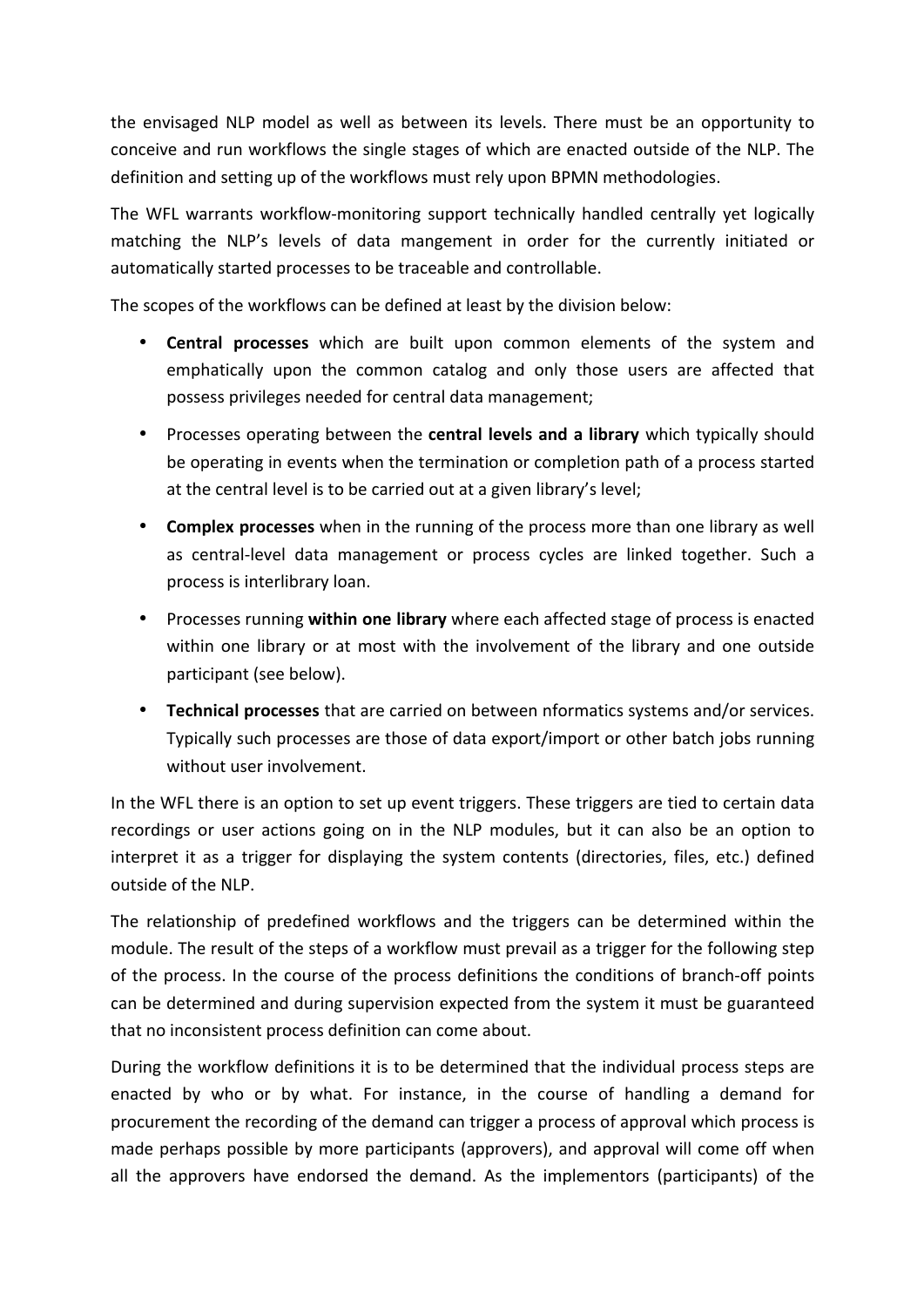process steps can be programs too, it should be possible to define processes where the agent of the process step is a particular program of informatics or web-based service.

The participants of each of the steps of the workflows can be classified into two major groups:

- a) Users who play a role determined for the workflows, the types of users are not the same as the roles. The users by type are as follows:
	- NLP-level librarian users
	- Library-level librarian users
	- Users identified in other partner institutions
	- (Personified) named end users (patrons, researchers, etc.)
	- Anonymous users (users without sign-in accessing the system via the web)
	- NLP-level system administrators
	- Library-level system administrators
	- NLP-level technical users (external programs which effectuate their access to the system by means of personified user codes)
- b) Technical agents non-displayable as a user. These can be the following:
	- Programs installed in local server environment running the NLP and prepared for running
	- Programs that can be called as a webservice and accessible with a permanent URL
	- Programs accessible as a webservice through a link resolver
	- RSS-based webservices

The above participants can be dynamically set up in the definition of the workflow. The participants belonging to group a) should appear in the system of privileges as authorized persons so that the system can concretely determine upon execution of the workflow the user who will be affected in the process step.

The workflows can be initiated by the user and not only by triggers. As far as the workflow is initiated by the user, then a special protagonist will emerge who is the STARTER (or initiator). In the course of the definition of the workflow the STARTER should be an exceptional roleplayer so that the steps which at all events are to be executed by it or they should reach it eventurally can be identifiable. For example, when a request for acquisition is brought about by a librarian, then the librarian will be the STARTER, so when the process runs off and every approval has been granted then the STARTER will get notification that its demand has been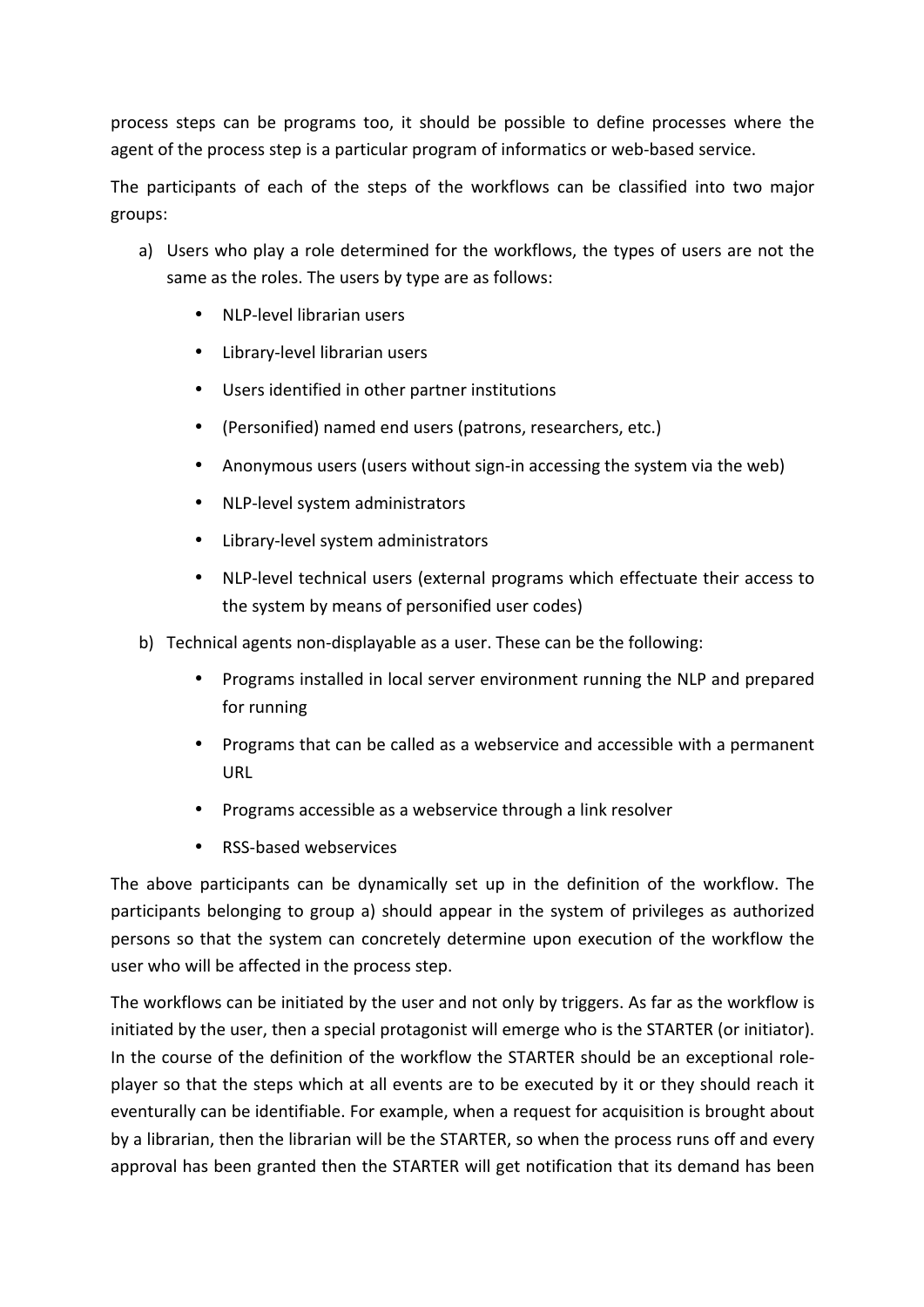approved. It follows, then, that during the running of the workflows the individual logical role players (who are linked via privileges) must appear in the system as actual role players.

During the definition, the WFL is capable of sending forward notices linked to any of the steps to role players determined at the logical level whose factual accessibility should be determined or resolved by the system at the actual running.

It is an option that during definition of the workflows the triggering of another workflow defined earlier can be fixed as a step.

The system must provide workflow simulation in the period of defining to test how the defined process will run off in practice.

The execution of concrete workflows are monitored by the system and, also, reports and queries built upon the logs should be available the running of which, like that of the definitions, is assigned to a special privilege.

#### **5.4.3 Cataloging, Authentication, Qualification (CCQ)**

The cataloging module is enabled to allow the privileged user, following a search in the database, to create normal bibliographic, authority and copy records and to modify, print, display or delete them.

It is enabled to perform formal and material description of all types of library documents (printed, electronic, audiovisual, cartographic, musical, etc.).

The cataloging module can handle every entity and bibliographic level.

The tender announcer prefers cataloging relying on FRBR LRM (FRBR Library Reference Model) basis with the use of an editor suitable for generating the individual FRBR levels.

The system can handle the new cataloging standard (RDA) and the bibliographic formats of exchange (eg, BIBFRAME).

The system must have an option, by taking advantage of the fields of catalog structures defined in the CCM module, to generate and alter the catalog records and to control them accordingly.

For the input of bibliographic, authority and copy records there must be a MARC editor which makes it possible to type in, save and store the ever-current MARC21 fields and subfields without the developer's assistance.

During cataloging the system employs the workflow processes set up in the WFL module and the rules of privileges defined in the CAD module.

It must provide functions of bibliographic and authority cataloging for the participating institutions  $-$  an option is present to constitute clusters according to demand by entering statuses (work state, partly completed, authentic, etc.).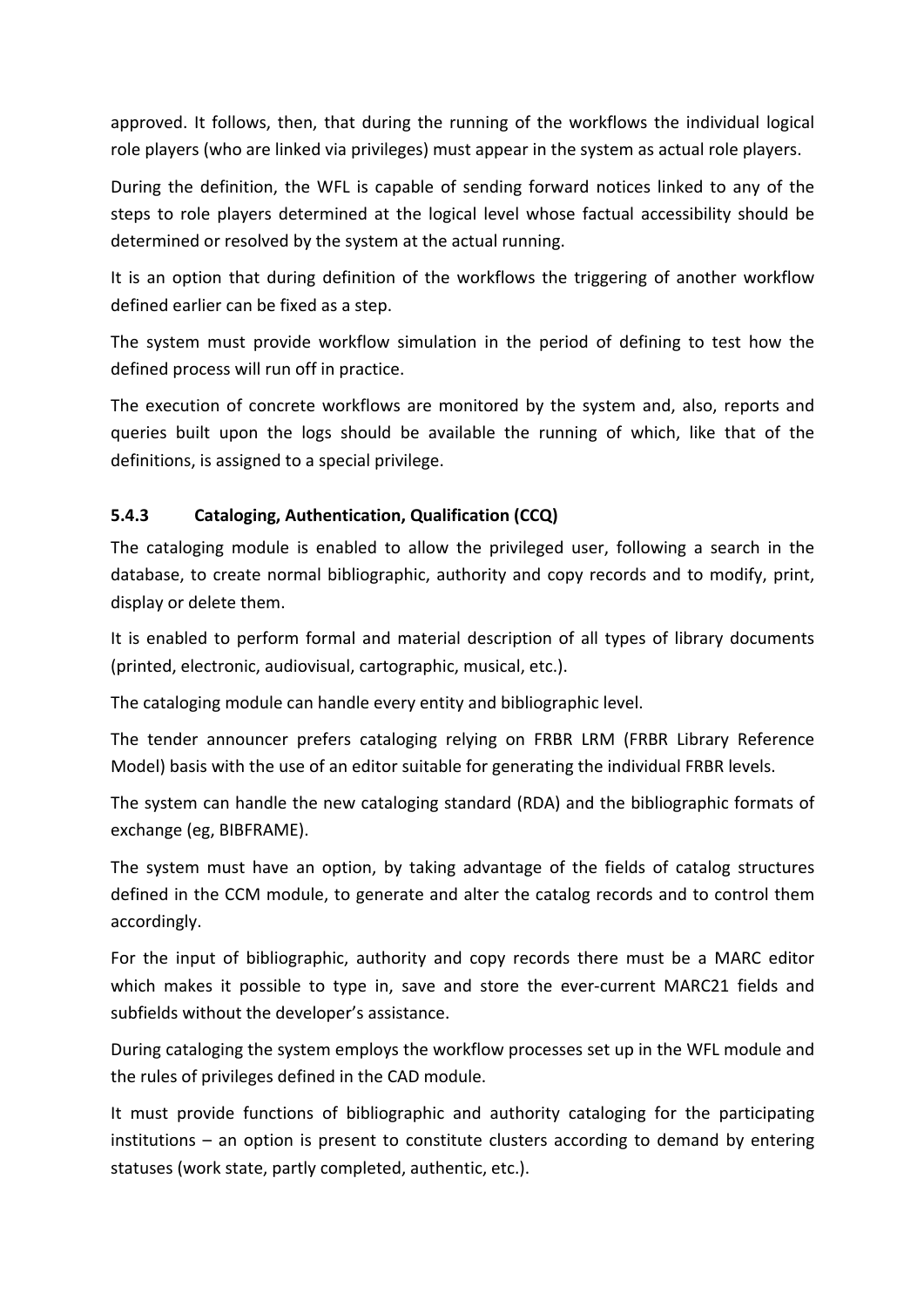Upon saving the record the system must place the record into "not public" status for the librarian and there should be an immediate opportunity to inspect the data in the patron view, as a preview. If the content is acceptable, the librarian can place it into a 'public' state as a separate function. This function must take account of the relations and links too. Which is to say that if an article is linked to a source publication, then the link too can be set to 'public' status only after supervision.

The flexible metadata treatment allows the distinction of the creator's person, library, etc. and to arrange the records into groups by this as well.

It is enabled to perform original cataloging, copy cataloging and to support common cataloging.

The records' carry-over from other databases, domestic or foreign catalogs is enacted embedded into the workflow. In the CCM module it should support data transfer between determined structures of cataloging according to the rules of data conversion.

The system stores the record identifiers of records coming in from the member libraries established in antecedent systems and returns them on occasions of queries, data export and API-based linkages, since the local pertinent services may be in need of them. This is a requirement also in the case of electronic documents: when digital documents are taken over from earlier systems, the storing and resolving of earlier record identifiers (EPA ID, MEK ID, DKA ID) is a must.

Upon record feed-in, when duplicate records are detected, the librarian should have the following options:

- to add the new record (adoption of the duplicate record);
- to reject feed-in (the take-over without any change of the record already existing in the catalog into the library's catalog, ie, the utilization and derivation of the common record.);
- to add own extra data (eg, subject terms) in this case with the indication of the library entering the data).

Apart from the standard publication identifiers (ISBN, ISSN) the module must be able to store and resolve other bibliographic identifiers (eg, RMK, RMNy, VD16, VD17, etc). Moreover, the handling of the identifiers of digital objects is also needed (eg, DOI, HANDLE, etc).

The system supports the handling of record links (unidirectional, mutual) by automatically generating the links on the opposite side. It is possible too to fix undetermined relations and links. It is possible to formulate record links and relations between the analytical record describing the partial document and the main record describing the source document even if the source of the records is different; by this means it is possible to link up the analytical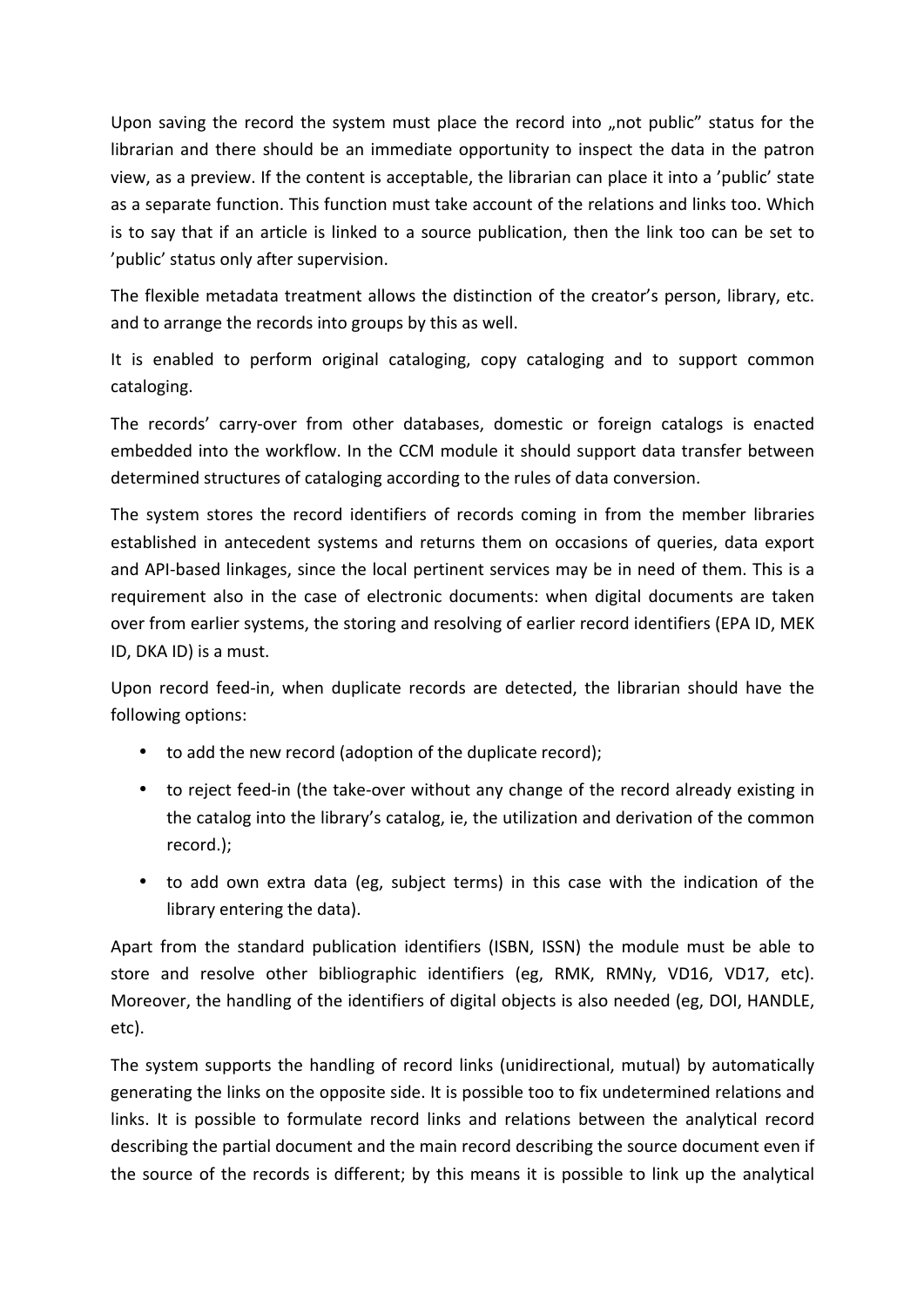records to the access data of the main record and to request directly through the various document-providing systems.

There is an option within the catalog, between the individual entries, to realize an N:M degree links (an article published in a publication can also be linked to its appearance in another publication).

At analytical processes special record links are needed:

a) part document  $-$  source document (there can occur a huge number, even tens of thousands, of linking part documents in the case of periodical publications): bidirectional (mutual) relations between article and source;

b) reviewed publication - part document as a review: mutual relations between records.

It is possible to handle several systems of subject headings, to apply 'central', 'library' or own subject words and in the course of application the subject system can be augmented; to use different subject system by discipline.

The system enables the handling of classification notations (eg, UDC).

The system must handle records without a copy (eg, common data records, main item of series, analytical items).

There should be a quality control and authentication of the records:

- mutifaceted (degree of processed state, degree of public access, etc) and multilayered (public, partially public, closed, etc) qualification of the records;
- authentication of records after quality control (revision), the protection of the authenticated records of the Hungarian National Bibliography (MNB): the altering of authenticated records must require special privilege;
- the option of syntactic (formal, structural) inspection when the bibliographic record is saved: to filter out elements conflicting with the given standard;
- it must check configurably the non-permitted characters (TAB, CRLF, etc.) in certain fields and filter them out when the record is saved.).

The deletion of bibliograpic records is possible only after appropriate inspection (eg, no copy data belong to it, no records linking to it, no digital copy belongs to it, etc) – the cause of non-deletion must be in a message (NB: records belonging to the MNB can be deleted only by a designated NSZL staff member with high privileges. The member libraries are allowed to delete their own records, locality codes and copies from the catalog, if there is no other restriction regarding the catalog item.

Flexible surface of data input, cataloging template:

• transparent web-based cataloging interface, in several versions (eg, field named,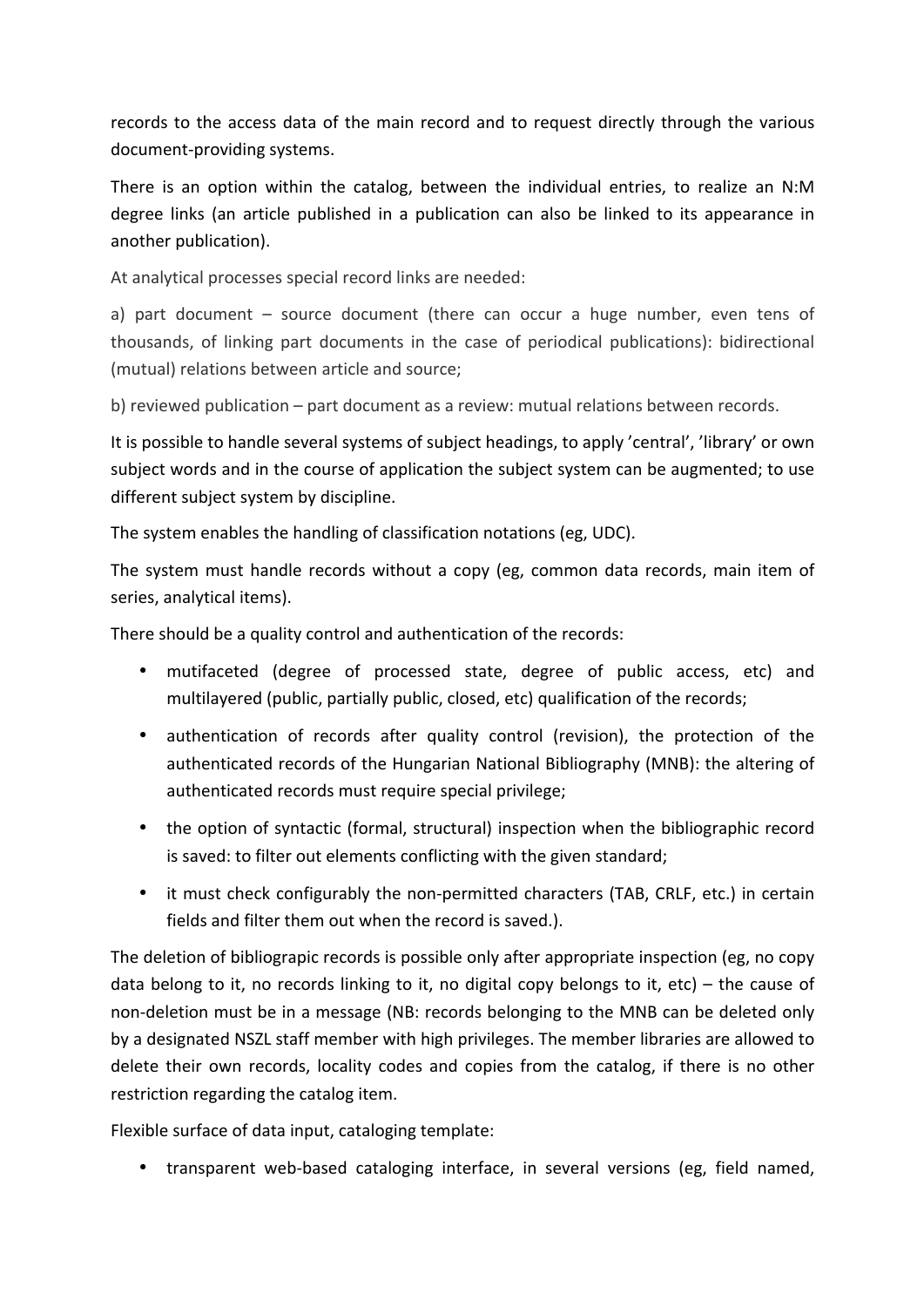MARC-codes);

• a web-based surface customizable according to demand for the entry of metadata (eg, mandatory and repeatable fields, default field values, fixed and expandable lists, embeddable namespaces and dictionaries that can at least be queried with a query link in another window, the possibility of copying a filled-in data sheet, bulk or automatic data input/deletion/correction valid to a given field and records, depending on the privileges, with logging. In the event of a human error or sysem defect the recovery of earlier state(s).

It is possible to open more records in parallel.

Tools of aid flexibly helping data input must be at our disposal (drop-down menus, if not too long, predefinable autocomplete relying on a data set, manual data entry with locationsensitive format control, photocopy options for phrase, subfield, field and record  $-$  at the creation of bibliographic and authority records.

Character set:

- UTF-8 (Unicode) character set:
- storage of accentuated characters in precombined version, if it exists;
- the use of a virtual keyboard for selecting and typing the characters not readily available on the input device;
- the display of characters in sync on the cataloging template and on the public surfaces (which means there is no difference between the two surfaces regarding the display of characters).

#### **Display of Records in the Cataloging Module:**

Launching from a menu or by clicking a button on the cataloging surface one can select the record's display form either according to standards, or in other formats. The possible choice of formats can be configured.

It must be possible to show the linking records at once on a screen, and, in case of a massive number of links in quantified form too, then by separate opening.

In case of periodical publications a hierarchy treatment must be present in the display: periodical  $-$  volume  $-$  issue. In analytical processing there must be a display of the source document in a table of contents-like form: a) periodical publication as a source document -> year, volume -> partial unit -> page number; b) monograph (volume of studies) as a source document -> page number.

In the presentation the system must take account of the default settings regarding the display of data configured in the CAD and CCM modules (eg, applied system of subject headings, thesaurus), but it should be an option too while on display to dynamically modify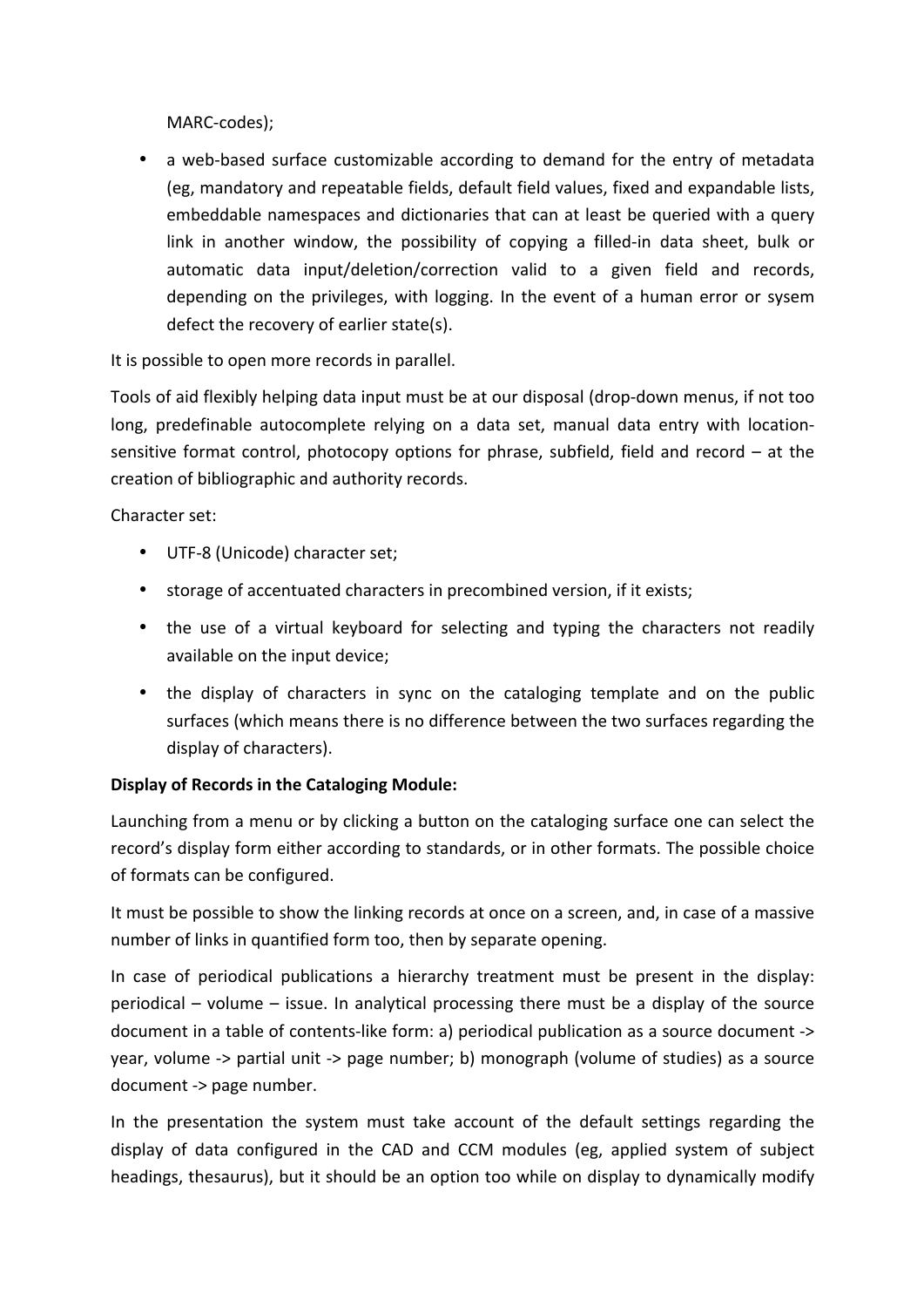the settings to a particular format.

The display of enriched metadata: additional information beyond the usual metadata that can be assigned to the given digital document (eg, table of contents, imprint, book review/critique, preface/postscript, author's biography, cover pictures/screen photos, nonstandard keywords/labels aiding retrieval, further recommended works, links of related pages/documents, the link of place of origin, informational email address with respect to the work.

The URN address of the digital objects in the catalog record describing the analogous document should lead to the fulltext electronic document.

#### **Authority Records:**

The system enables the configuration of the thesaurus search according to the given library behind the appropriate fields of all the standard records (eg, MARC21, Dublin Core etc.) applicable during cataloging.

It is possible to store 'background' authority records and to update these periodically from an external source (eg, tracking of Mesh versions).

The system must enable the substitute or placholder deletion of authority records in a way that it assigns the substitute authority record into all the links of the logically deleted record.

When an authority record is being created the system takes account of the namespace relationships and supports the generation of author's data also in the course of cataloging (the creation of the bibliographic record) and not only in a separate workflow. During the creation of authority records the system must examine if the author exists in the catalog. If not, then it should examine on the basis of those described in the Namespace linking (NSL) if the author exists in the Namespace. If there is a match it must generate the author record and the Namespace identifier is to be linked to it. If there is no Namespace match, then it should offer its recording in the Namespace with respect to the actual work of the author by means of the NSL module.

There should be instruments for the authority records made earlier to be easily assignable to namespaces used during the new cataloging. The record import function must operate with the authority records as well. The external link identifiers (eg, Namespace) should be placed in the catalog.

#### **The Handling of Holdings Data:**

In handling the holdings data the 'MARC21 Format for Holdings Data' can be employed.

The system must handle the holdings data at the member library level: creation, alteration, deletion of a copy record; the transfer of the copy to other bibliographic records.

It is an option to produce a full-value copy record as part of different workflows and modules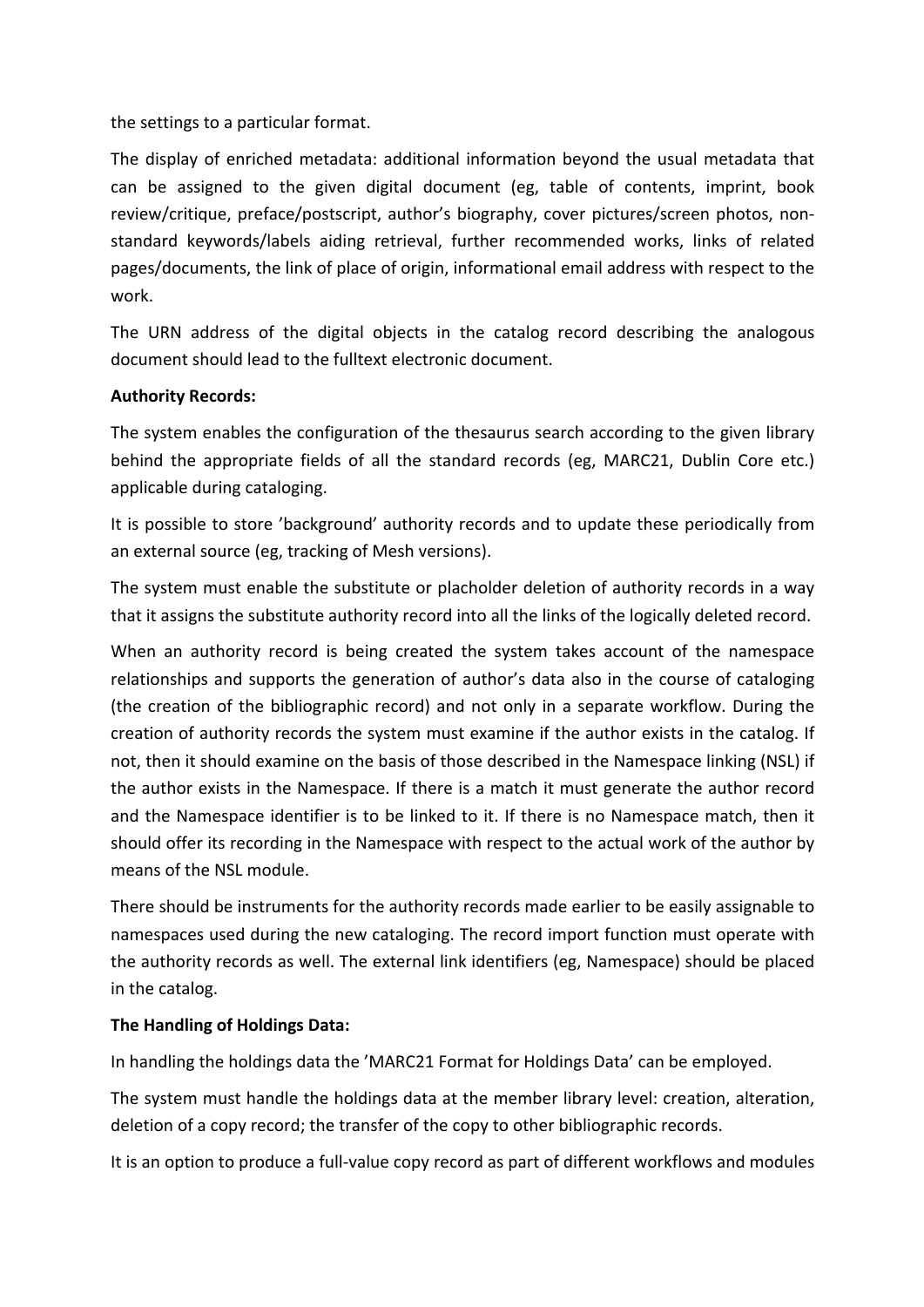(cataloging, acquisitions, loan).

Beside the original call numbers the temporary call numbers (eg, labels of free shelving) can be handled in the copy record.

The system must provide various functions (and linking data) for fixing information of holdings protection and its query. It should be possible to utilize these data in the queries of the statistical module (STA).

It is possible to store copy-specific data and comments or notes (eg, specific data of antique documents) in the copy record; to store data needed for their turnover in the copy data of electronic documents (data determining legal, financial, circulation policies, etc.) The vendor should provide suggestions as for the handling of system technique of digital copies and for forming proper solutions of identification.

The system enables functions for storing detailed holdings data of periodical publications in a manner that the data content of the stored binding units can be configured.

It supports the handling of functions of user privileges solved in the USM module that ensures the entry of copy data for librarians of libraries not using the NLP (a request in association with the handling of the central catalog of periodicals is an independent templated input surface for the management of holdings data).

#### **5.4.4 Catalog (CAT)**

The central element of the NLP is the module ensuring the functions of the catalog, the jointly built database of libraries. The catalog consists of bibliographic, authority and holdings records as well as reference items. The expectations related to the creation and handling of records are contained in the description of the cataloging, authentication, qualification (CCQ) component.

The catalog records can be displayed one by one, on the basis of location codes per library and it can offer a cluster of records belonging to a location site as the given library's 'own' catalog among its services.

The fundamental principle of the common catalog is that the libraries that moved into the NLP should not preferably create duplicate records in the course of current cataloging but complement the already existing records if need be (eg, with subject headings of their own) and assign their location code and copy data to them.

This anticipation, however, will not preclude the existence of duplicate records in the catalog. On the contrary, it is a pronounced wish or claim that a separate bibliographic record by copy can be generated in some of its partial clusters (antique library documents). This anticipation requires from the information system that it have an instrument for indicating duplicate records, eg, by semblance control of outstanding, important data elements. The data elements to be involved in the control can be configured on the basis of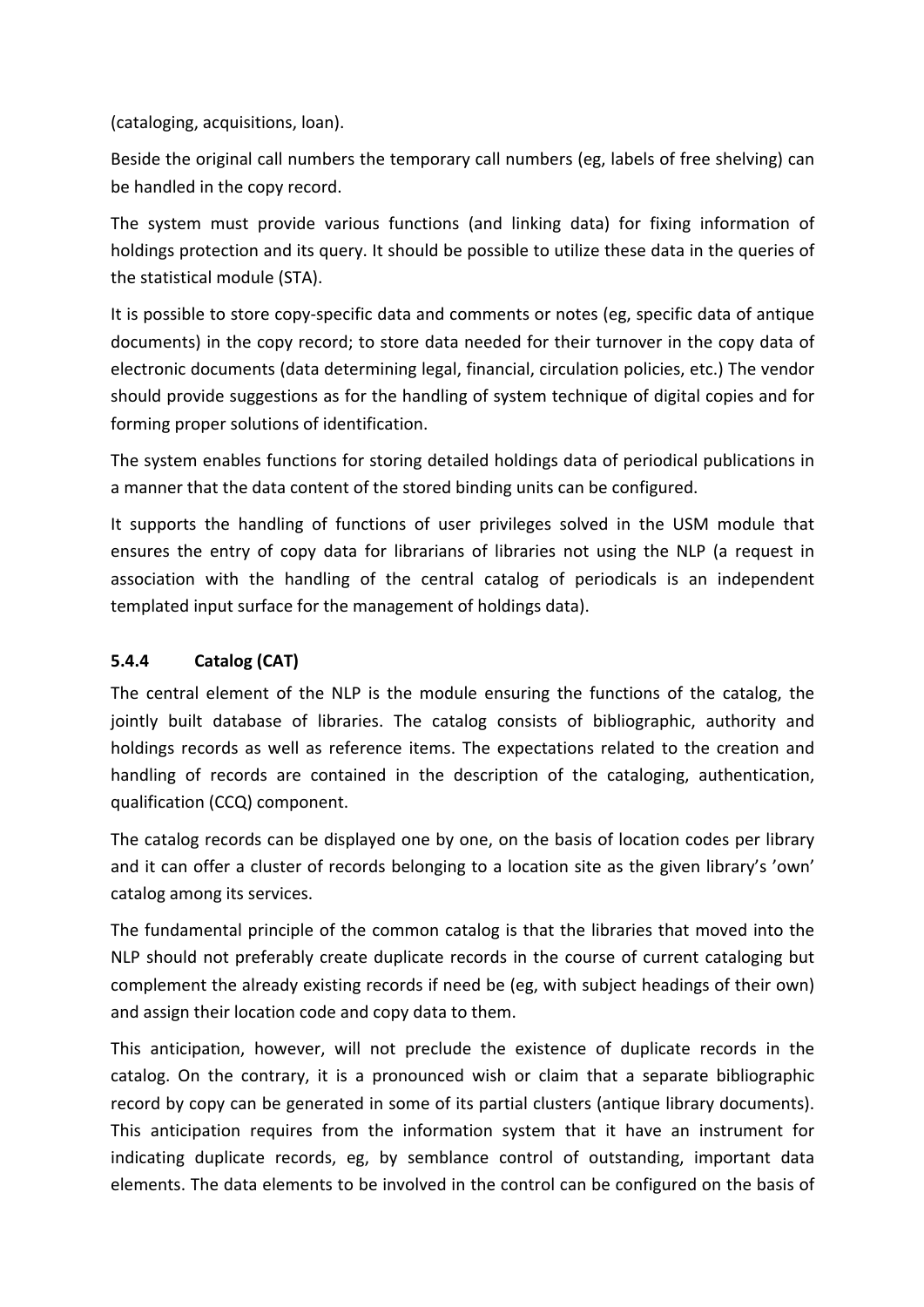those described in the Catalog-configuration and management (CCM) component. The duplicate inspection must be carried on while the bibliographic record is being created and upon saving the record. In the event of duplicate suspicion the control program should send a message to the librarian and place the suspect record into a work file. Depending upon the librarian's decision the record to be independently retained is transferred by the system from the workfile to the catalog.

A tool must be present for the ongoing or regular inspection of links (URLs) placed in the catalog records alluding to electronic documents which will send notification to the assigned competent librarian if the link fails to work or when the electronic document is no longer available at the alluded locus.

The catalog of the NLP takes over the role of the **central catalog** hitherto in operation (MOKKA, Hungarian National Common Catalog) of Hungary's libraries. The libraries moving into the NLP system which replace their own integrated library system (ILS) with the newgeneration library platform and execute every workflow of theirs as a member library of the NLP, 'bring' their earlier catalogs and databases with themselves. It implies a device is needed by means of which, upon conversion of records from formats used in their earlier ILS to MARC21 format, the records are loaded into the common catalog. This conversion software must be configurable so that it can migrate several input formats (eg, earlier versions of HUNMARC, USMARC, MARC21) into the most up-to-date version of the MARC21 format on the one hand, and, on the other, it can handle the diverse peculiarities or specific properties of data holdings extracted from the ILSs. The conversion of the earlier catalog of each and every migrating library is to be planned and executed individually.

The catalog and other databases of the Library for Library and Information Science that constituted part of the National Széchényi Library yet operated as an independent structural unit building its own catalog in its ILS at the inception of the NLP, are to be loaded in. The conversion of these is not expected from the system's vendor. The vendor's task will be the load of the converted data holdings.

It is planned that earlier data holdings of the MOKKA's libraries are to be taken over to the NLP directly from the catalogs of the libraries, and for this purpose it may be needed to execute the conversion between formats. During loads all records are allowed to be adopted by the NLP, or it is up to the choice of every library how it will handle its records appearing as duplicates in relation to the NLP's record holdings. The method suggested for the handling of duplicate records is similar to the procedure spelled out above at current cataloging.

The detached administration of **antique library documents** (pre-1851 old Hungarian documents and foreign ones of Hungarian relation as well as pre-1701 foreign documents is prescribed in a legal provision (22/2005, NKÖM Decree). This function is also taken over by the NLP, therefore, the records existing in the current administration system of antique documents must be loaded. The NLP is to provide a cataloging surface where the proprietor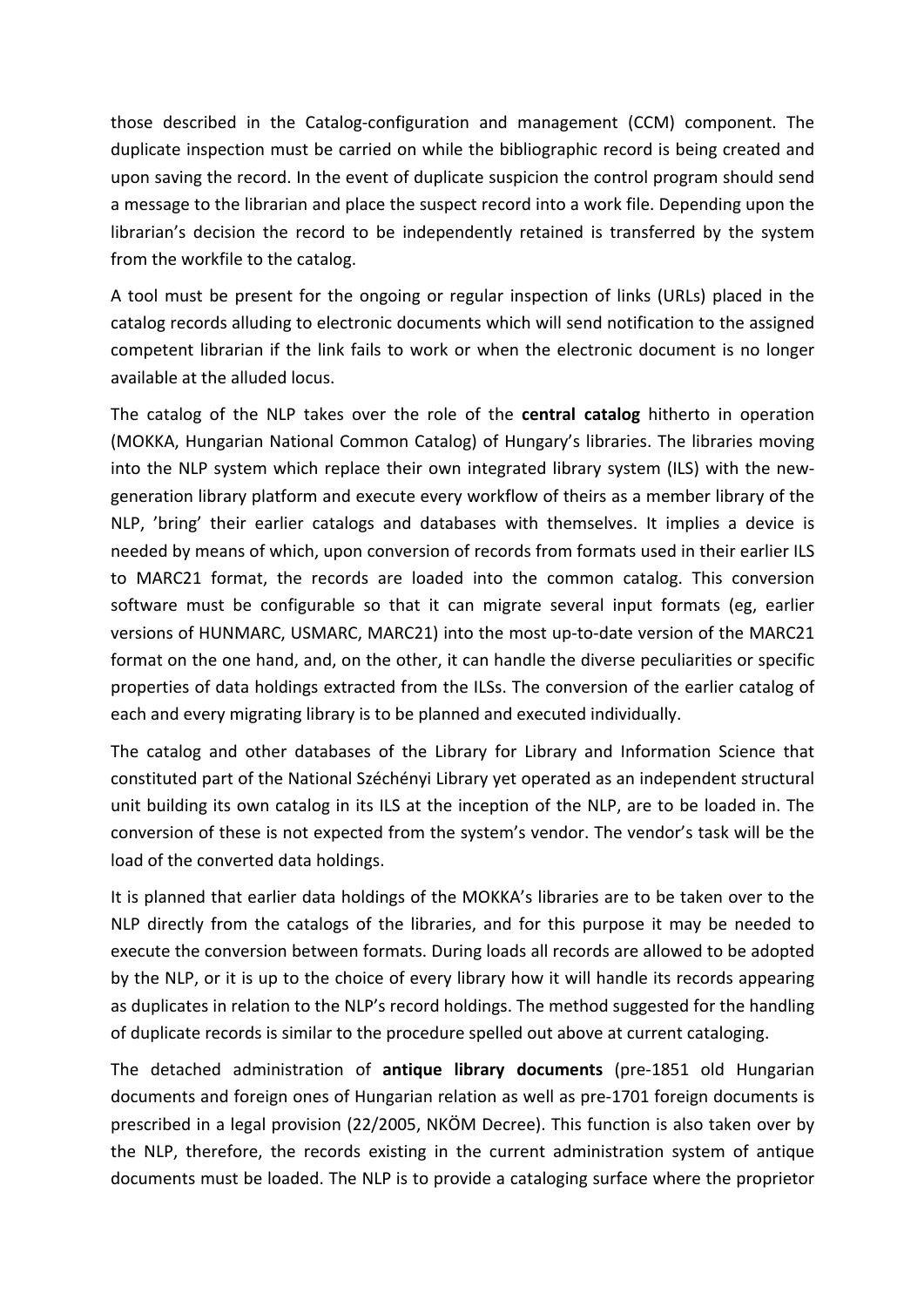libraries can catalog the antique documents directly in the common catalog. It is necessary to ensure the option of record upload for libraries which would upload the pertinent records from their own catalog. These opportunities are to be granted to libraries that are not members of the NLP.

The administration in the central catalog of descriptions and copy data of **periodical publications** of Hungarian libraries' holdings is also prescribed by law (7/1985. MM Decree). The National Periodical Database (NPA) will operate in the NLP in the way that it is only the National Széchényi Library that is allowed to create a bibliographic record or it is up to its decision to upload records of periodical publications from the catalog of other libraries. The holdings data belonging to the bibliographic records are handled by every library, so a surface or working layer is needed where data input and maintenance can be executed pursuant to the appropriate privilege by libraries that are not members of the NLP.

It is our wish to solve within the framework of the NLP the processing of articles released in **periodical publications and studies or papers published in volumes of studies** which has so far been done in a mixed manner, in the catalogs of libraries and in separate databases. A part of this processing job is going on in consortial form with the collaboration of libraries and other institutions. Here, too, the adequate surface of processing is to be ensured which can be utilized pursuant to privileges by non-NLP –member libraries.

The common catalog of the NLP must secure the operation of the National System of Document Supply (ODR) the central element of which is the support of *interlibrary loan* and the administration of the transactions (see ILL component). For this the administration of the petitioning and providing libraries as well as the administration of copies in the libraries which also shows the actual status of copies on the catalog interface. The administration of libraries for the NLP system is conceived to be realized pursuant to those written in the Central administration (CAD) component, therefore the CAT and CAD components must collaborate.

The administration of copy data is going to be solved in the NLP system according to the format 'MARC21 Format for Holdings Data', but the system must handle those copy data that are entered into the MARC fields 850 and 852 of the bibliographic record.

It is imperative in the common catalog that so-called **collections and virtual databases** can be built from selected records. There is no limit to the number of partial collections. The descriptions can belong to several partial collections at a time. The partial collections can be bound to the holdings of a member library, but they can span several libraries too. We wish to formulate a virtual database for the Hungarian National Bibliography, the administration of antique library documents, the central catalog of periodical publications, the national article-processing, electronic libraries etc. The record holdings of the individual partial collections can be shown in the framework of a self-contained service.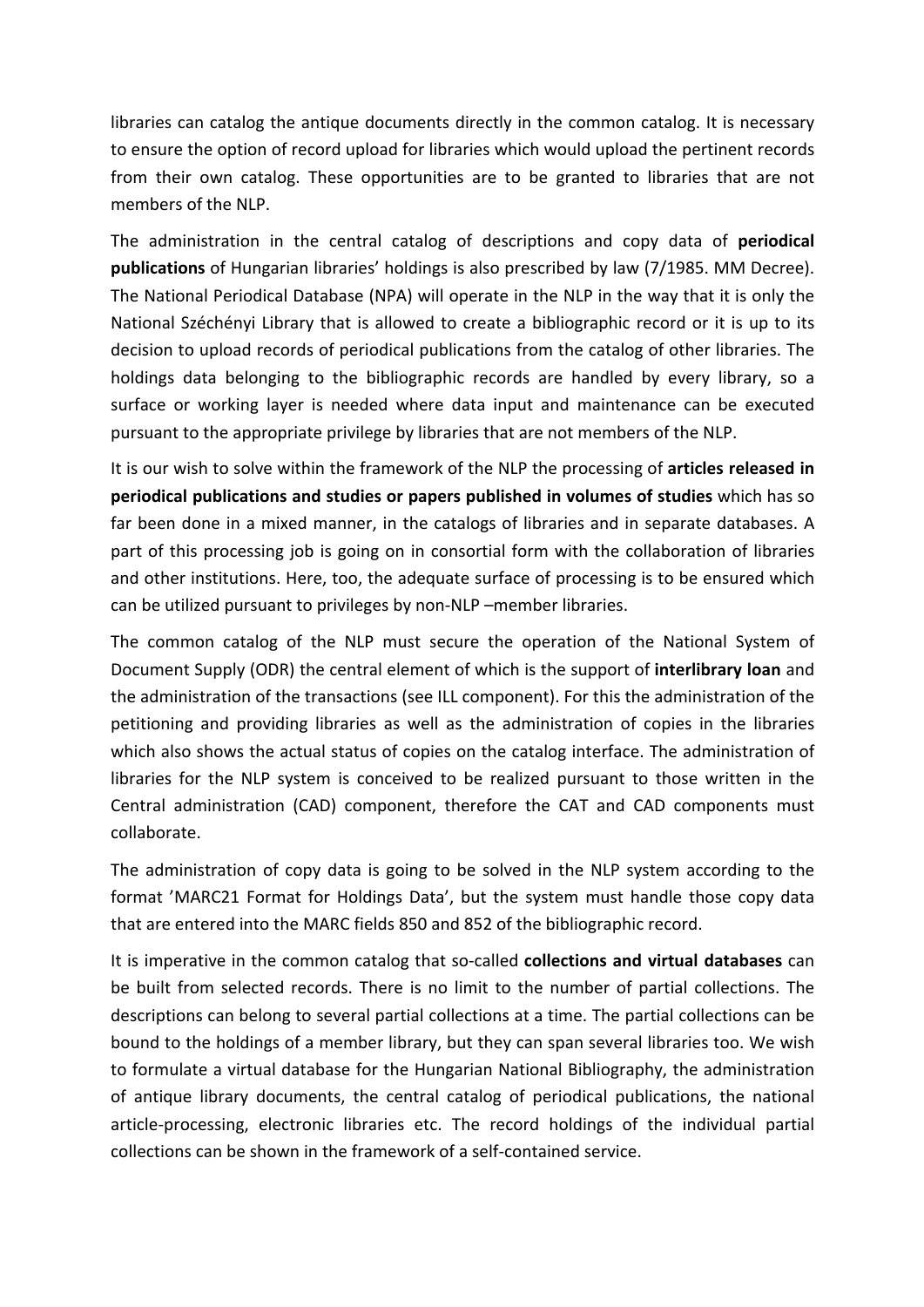#### **5.4.5 Namespace Integration (NSL)**

In the NLP project the Hungarian National Namespace is established as part of the national system of library profession but not within the framework of the National Library Platform. It is highly necessary, however, that the two systems closely collaborate.

The National Széchényi Library as a national public collection responsible for the production of the Hungarian National Bibliography has a stake in the foundation and maintenance of namespaces. It carries into effect its so-called local namespaces within the framework of cataloging with software running the catalog and in a database. Likewise, the other libraries too handle the name elements belonging to the namespace as part of their catalog.

It is to be accomplished in the NLP that the two systems (Hungarian National Namespace and NLP) can interact with one another via standard protocols. It is expedient if the National Namespace can receive the libraries' authority records in the formats (MARC21, Dublic Core) used by the libraries.

There is a need for a one-time upload of data existing in the catalogs and databases into the database of the Namespace, then for the ongoing record export from the catalog to the namespace. 

Another task is the elaboration of the workflow process by which elements of the National Namespace can automatically be carried over/upoloaded into the central catalog (or can be referred to) during cagtaloging work. While creating the authority record of an author not present in the catalog the system must examine whether the author exists in the Namespace. In the event of concordance the system must link into the authority record the author's identifier in the namespace. Should the author be still non-existent in the Namespace, the authority record created in the catalog together with the link to the actual work can be handed over to the Namespace.

The content of the National Namespace has to be accessible in the NLP's Discovery function at the search and display of both the records and the digital contents.

#### **5.4.6 Interlibrary Loan (ILL)**

The basic rules associated with interlibrary loan (with the National System of Document Supply) are laid down in a government decree in Hungary (73/2003. Govt Decree) The ILL software component is to be shaped so that it complies in full with the regulations of the cited decree. Essentially, it means that the document supply effected via interlibrary loan must be accomplished on a nationwide level relying on the administration of national locations or sites. This is assisted by the administration system jointly used by the libraries the two main elements of which is the central administration of the ODR's petitioning and providing libraries and the ever-current copy administration of holdings of the providing libraries reflecting the actual status of the document copies including the specific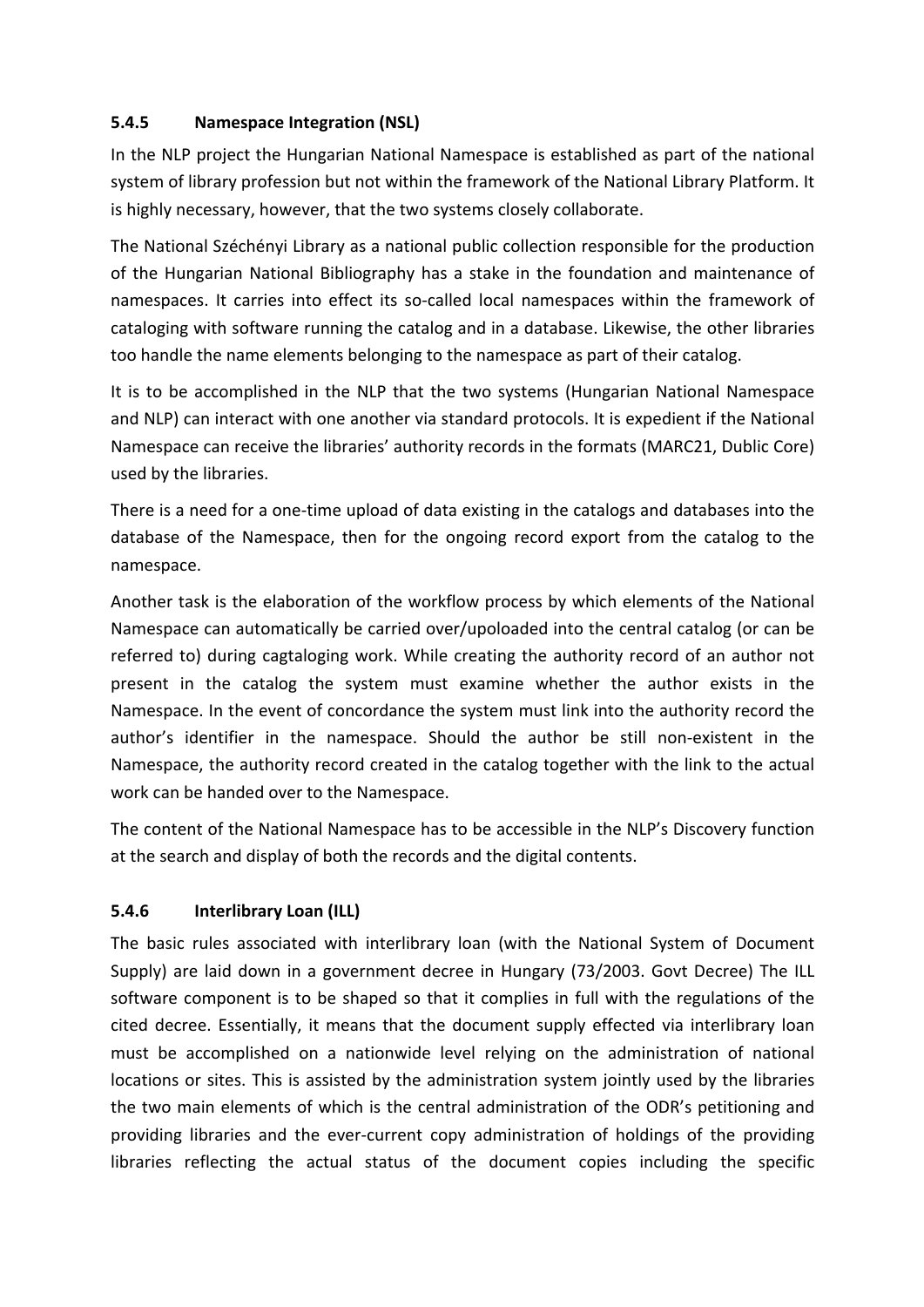prescriptions related to the use of the documents. The central administration of libraries is realized in the framework of the CAD component, the description of their service policy in the framework of the Library administration (LMA), while their copy administration is effected within the CAT component. Thus, the central administration component supporting interlibrary loan must fundamentally be built upon these.

The appropriate privileges to the component are to be fashioned for the librarian users.

The mission of the ILL software component is to cater to tasks of administration concomitant with bidirectional (petitioner and provider functions) interlibrary loan: to help attend to and administer the loan transactions between libraries to secure the loan of documents between two or more libraries, to serve photocopies and electronic copies as well as mediation of interlibrary requests and their full administration. The component must be in close relations, apart from those indicated above, with the UAD, PAY, STA, CLC, CIR components.

It is a fundamental requirement that the system should be ready to handle interlibrary loan, to send and accept requests and documents. The administration, sending and reception of requests between the libraries within the NLP is a vital service, but the system is to be suitable for handling requests from outside of the NLP (launched or received in email, in request template or any other route).

The administration of requests: it should be possible to classify the interlibrary requests into categories (request of location, document request from Hungary or from abroad, photocopy request, can be accomplished in photocopy only, not requested from abroad, local location, etc.) or to forward them to other localities or service sites as well as to delete them.

In interlibrary loan, the document types determined in the circulation policy of the individual libraries are involved, take part, their service or ban in interlibrary loan are indicated by the libraries in a record describing each copy. It is practical if the handling of concrete copies characteristic of the library's service policy is marked with icons or other graphical solutions on the surface of the interlibrary loan template. It is also needed to ensure the option of photocopy request in the event of document types that are not circulated in their original (eg, reading-room open shelf or the periodical holdings in most libraries) or do not possess independent copy records (journal article, a study in a volume of studies, part of a book). The service layer of the ILL should enable the handling of these photocopy requests and services as well.

To launch an interlibrary loan request the system should automatically place the bibliographic data of documents in the NLP common catalog into the appropriate slot of the interlibrary loan template. It can initiate requests related to documents that are not in the NLP catalog. In this case the system must offer a blank, unfilled template.

The request slip should be configurable, the characteristic features of the request can be selected in the proper fields and from predefined lists: the potential versions of the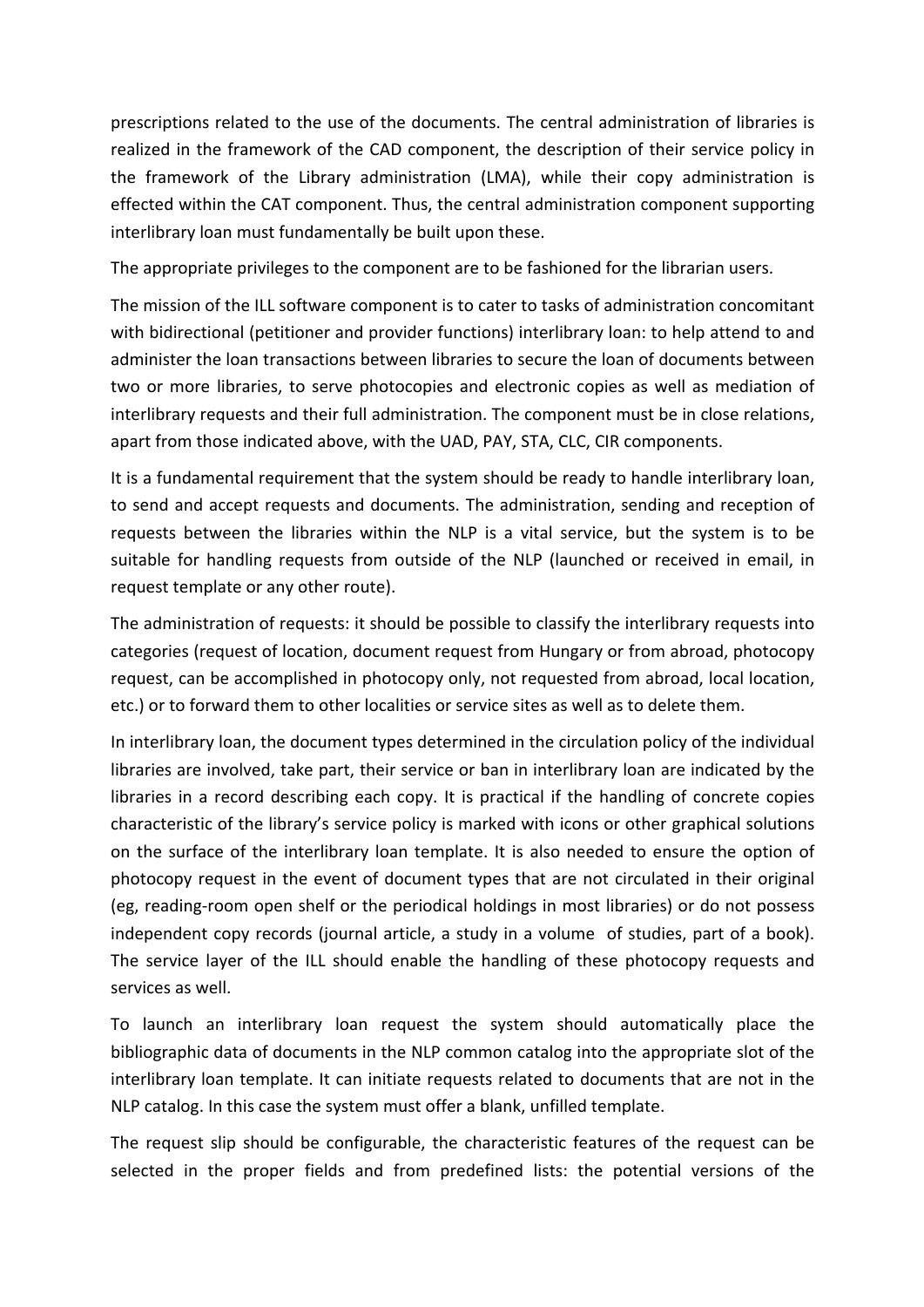fulfillment (eg, in the original, in photocopy, in electronic copy, printout, etc), other relevant settings and notations (eg, only the flagged edition is needed, required from abroad or not, request of price quote before fulfillment). The provider library can indicate the rules pertaining to the service of the document, eg, where is the sent document allowed to be used (eg, permission of reading room use only), in case of a service concerning a photocopy it can be retained or has to be returned, the usage can be prolonged or not, in case of nonfulfilled request the reason thereof.

In the administrative system of interlibrary loan requests the administration of both the petitioner library and the provider library is needed. The data of the petitioner library should automatically appear in the request template. If the request is launched from the catalog on a document to which only one locality belongs, then the data of the library matching the locality should be automatically loaded as well. If there are several localities of the required document in the catalog, the list of the localities must come up so that the petitioner library can select to which locality it wants to send the request. If there are more localities attached to the document, and the first library picked for provision is unable to fulfill the request, there is a way to forward it to another locality. It is an option too to designate a library outside of the NLP as a potential provider.

Every petitioner and provider library must be able to keep track of their requests and sent documents, that is, there is a need to administer transactions of interlibrary loan step by step and to show these. (eg, the bibliographic data and location number/call number, due dates, option to renew interlibrary loan, to place a hold in case of a document on loan, to send notifications and warnings to belated libraries and patrons to register the return and acknowledgement from the provider library, to keep record of unfulfilled requests). The status codes needed for tracking the requests must be selectable from a drop-down list. Apart from the tracking of requests in progress there must be an option to archive closed interlibrary transactions for both the petitioner and the provider library.

The notifications necessary regarding interlibrary loan and dedicated to partner libraries and patrons can be configurable.

The patron is allowed to indicate their claim of interlibrary loan on an item found in the catalog, but they must have at their disposal an online template for indicating a claim for a document not found in the catalog.

If the request concerns a document not found in Hungary, then it can be forwarded to some Hungarian libraries mediating interlibrary loans, primarily to The National Széchényi Library. For the administration of requests sent abroad and received from there the National Széchényi Library should have an own, special ILL interface not public for other libraries.

The interlibrary loan component is to be prepared for making contacts with other library systems (eg, SUBITO, OCLC).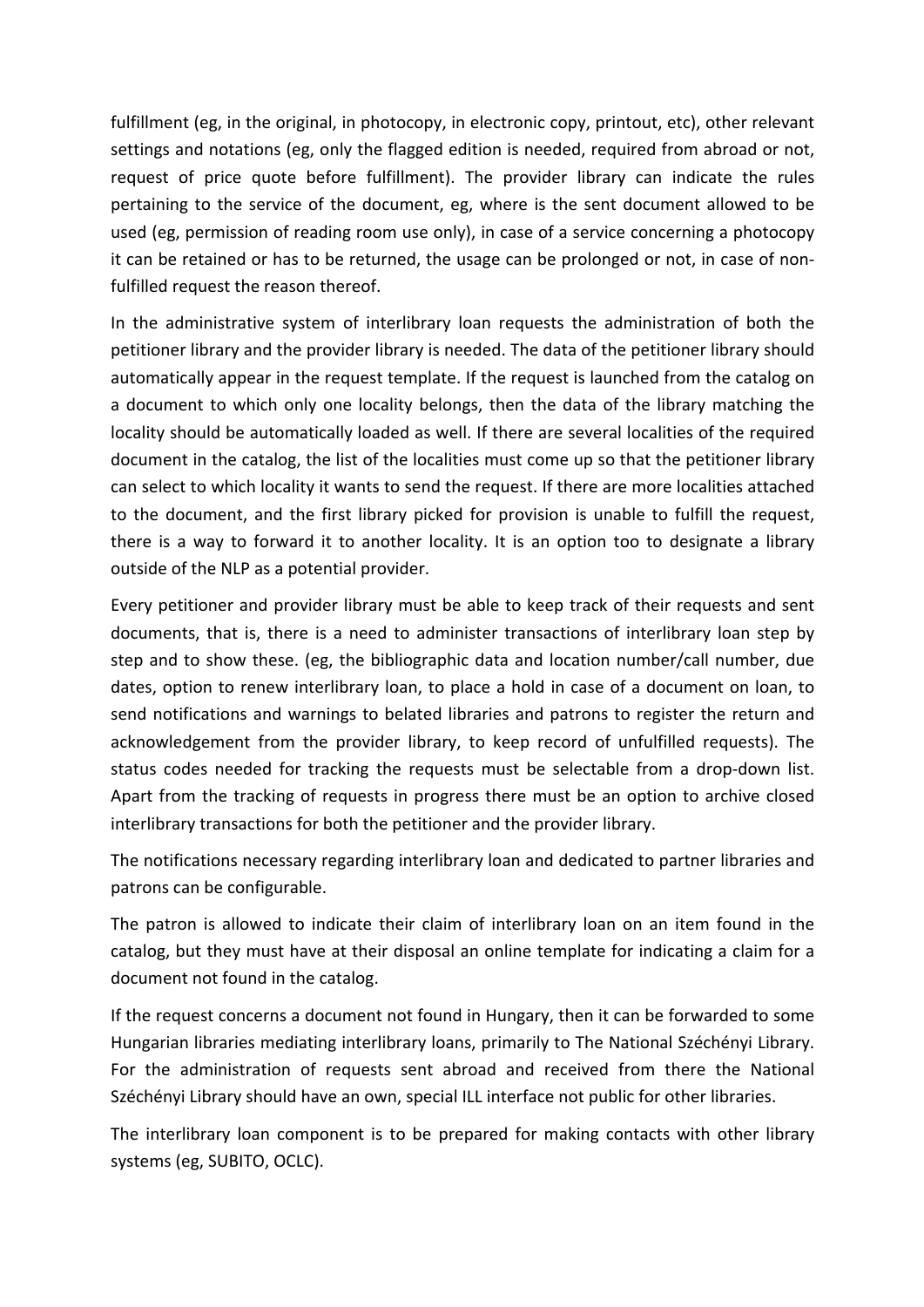The financial transactions and invoices related to interlibrary loan and photocopy service can be administered. In the loan administration of patrons the expenses associated with interlibrary loan services granted them should appear. The invoices can be administered and the data needed for administration can be configured as well.

The indispensible elements of the ILL component are the statistical data retrievable by library as well as the reports compiled with the utilization of the statistical data, since these are the basis of the provider libraries to get support from the budget as a result of their services in the National System of Document Supply. Such data, for instance, the number of launched and received requests in a given period, the number of documents received and sent in the original or in copy in a given period, by document type as well, the number of documents received and sent from Hungary and from abroad in the original or in replica; copy number of locality requests in total and by patron, the number of unfulfilled requests. The statistical data can be queried also in their national aggregation.

#### **5.4.7 Bibliography Management (BIM)**

The aim of the BIM component is dual:

- an option for forming virtual database (collection) in the catalog for the goal of thematic bibliographic services on the one hand. It is a preeminent aim to establish a collection from records belonging to the system of the Hungarian National Bibliography detached from the catalog functions, that is, the records without a copy and appearing only in the Hungarian National Bibliography mustn't be shown in the catalog. We wish to make the virtual database of the HNB accessible on a selfcontained website homepage (the formation of this is not expected from the Vendor);
- the existence of a bibliography-producing function, with configuration options.

The second indicated aim of the component is the existence of a software tool which, in order to provide various bibliographic (national, local, professional etc) tasks and their information services 

- can generate a bibliographic publication from records marked and produced in the bibliographic database (catalog),
- can generate a structured list (ad hoc bibliography) from the cluster of hits produced as a result of a query in the bibliographic database,
- can complement the records extracted from the database for the bibliographic publication with data originating from other sources either by record adoption or by direct data entry.

To accomplish the task it is necessary that certain operations can be performed by way of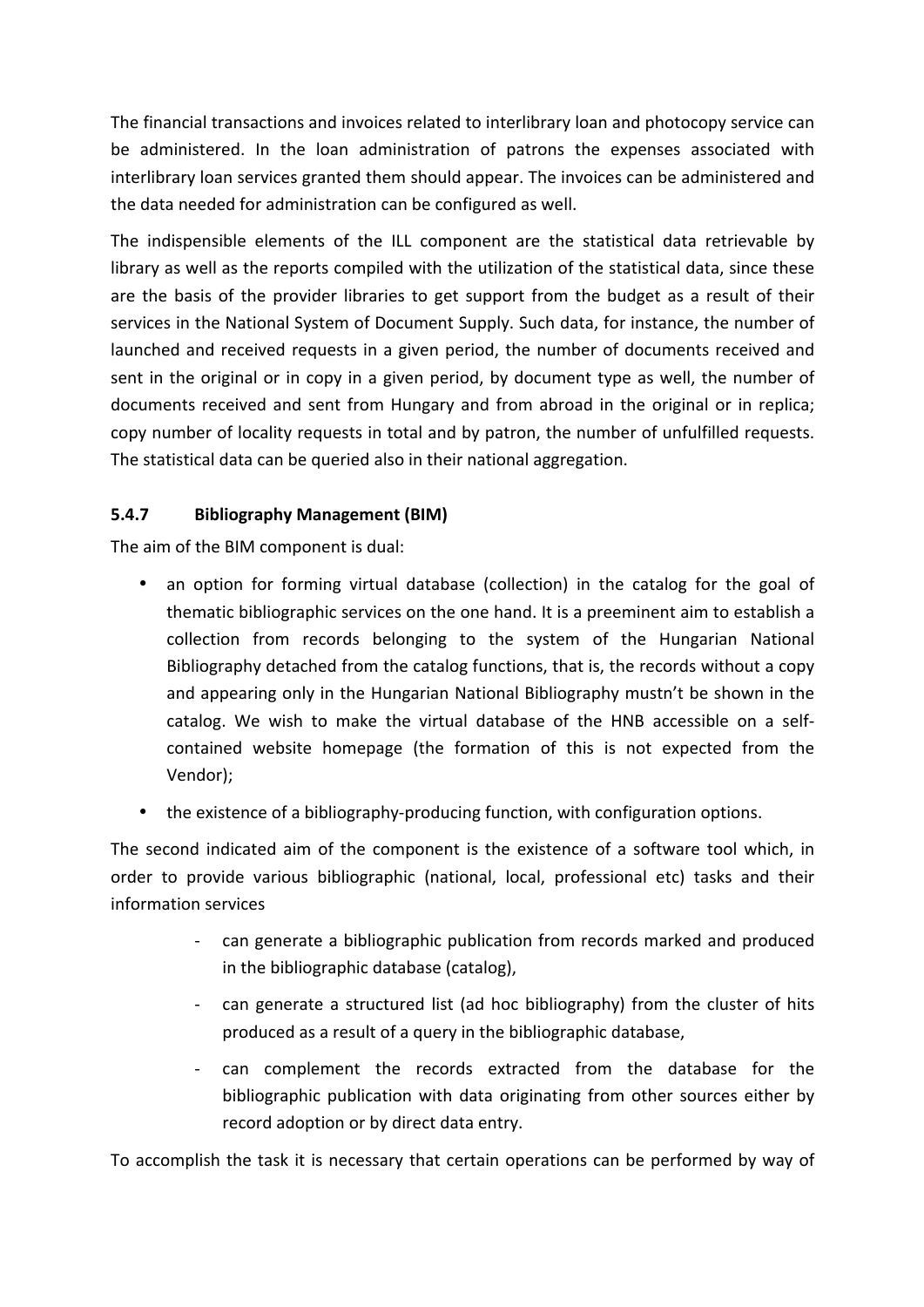preparing the editing work of the bibliography during cataloging and retrieval.

At cataloging it is a requirement that we can earmark in the database the records needed for the bibliographic service in a data field dedicated for this, or we can glean them in a virtual collection set up for this purpose (for the given publication or service). The number of virtual collections are unlimited, but depending on the aim of the service its content can be preserved and continuously expandable or, in the event of records marked for the periodically released bibliographic publications, following the run of an 'issue', the collection can be emptied for the material of the next issue.

The records flagged or gleaned in a collection can be extracted from the database at intervals corresponding to the periodicity of the bibliographic service, that is, to load over to the bibliography-producing component where by means of the software the records can be processed in a form matching predefined requirements and published.

The clusters of hits arising during query can also be transferred if need be to the bibliography-producing component in order to compile extemporanous bibliographies.

The bibliography-generating component should be able to perform the following functions with the cluster of records to be processed:

- parameters of the operations: the module is able to preserve the settings created for the permanent publications and services and to run them on every occasion needed. The saved settings can be altered if necessary;
- The sorting of records according to a particular aspect (arrangement in professional groups and in alphabetic order within it, or merely arrangement in alphabetic order);
- The item numbering of the sorted records in harmony with the given bibliographic publication;
- The indexing of sorted and item-numbered records on the basis of various fields (name, title, subject, ISBN/ISSN index, etc) – the index items refer to the item number and not to the record identifier of the database/catalog:
- Standardized display of the records in a predefined and configurable form;
- Following the editing operations (or without these if required) the records are to be entered into a textfile in a form manageable in a text editor, in selectable format (txt, doc, docx, odt, etc.);
- Following the editing operations the creation of publications for online surface (html) on the basis of prescribed typographical commands or in a format allowing for printing as well (pdf).

As far as the bibliography-generating component is concerned, a prioritized request from the NSZL is the production of issues of online periodical publications published in the framework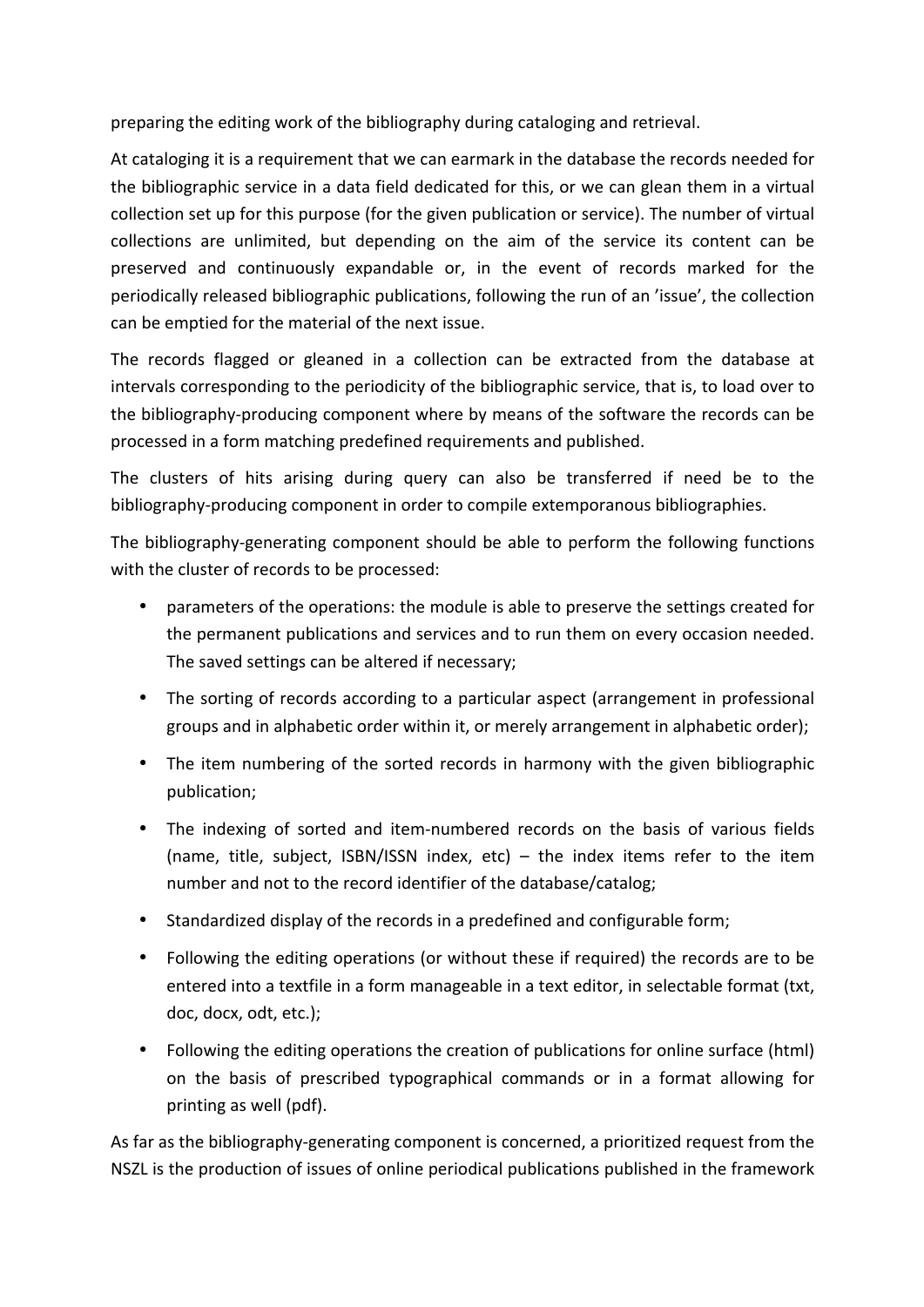of the branches of the current HNB (MNB-WWW).

The component is necessary for the creation of the special bibliographic publications of the Library for Library and Information Science operating in the organization of NLs but also as an independent unit. One of these periodical publications is self-contained and downloadable as an electronic publication, while the others appear as columns of printed special journals.

The information service of the NSZL receives many orders for the compilation of extempore bibliographies which can be of large size depending on the topic and the period to be processed which calls for the generation of a bibliographic product supplied with adequately structured and supplied with indexes either in printed or in electronic form.

The bibliography-generating component must satisfy in configurable fashion the needs of every library joining the NLP.

#### **5.4.8 Digital Collection Management (Digital Repositories) (DCM)**

The NLP must support the handling of digital objects, their identification, the formation of collections from electronic and digital (digitized) objects and their service. The handling of digital objects is in harmony with that of the conventional, analogous library documents, taking account of the peculiarities of electronic and digital documents in the workflow process. The module is built upon the OAIS model. It is closely related to the GTE component. The storage places of the archival and service copies per necessity made up of digital objects are the digital repositories. The functions of the module include the version management, the optimal formation of metadata structure to the document types and partial collections, the conversion of metadata into standard formats, firm identifiers and the presence of a reference resolver. There is a need to display the collections of the digital library system as an independent service.

#### **5.4.9 Access Management (ACC)**

The component secures the management of profiles of general access which allows for the treatment (creation, modification, deletion) of rules restricting the access to the content of the catalog and the analogous and digital collections. Its obligation is to support the innovation of library content service (e-loan, document delivery, legitimate digitization of works under copyright) and to fix record restrictions associated with objects available via catalog entries and the ensuring of user access matching the rules in the library, on the internet or in the closed network system.

The rules of restriction can be set by the authorized library staff-members. The data needed for the rules can be conveyed by the authorized librarians and persons entitled to disclose data (eg, publishers, right owners).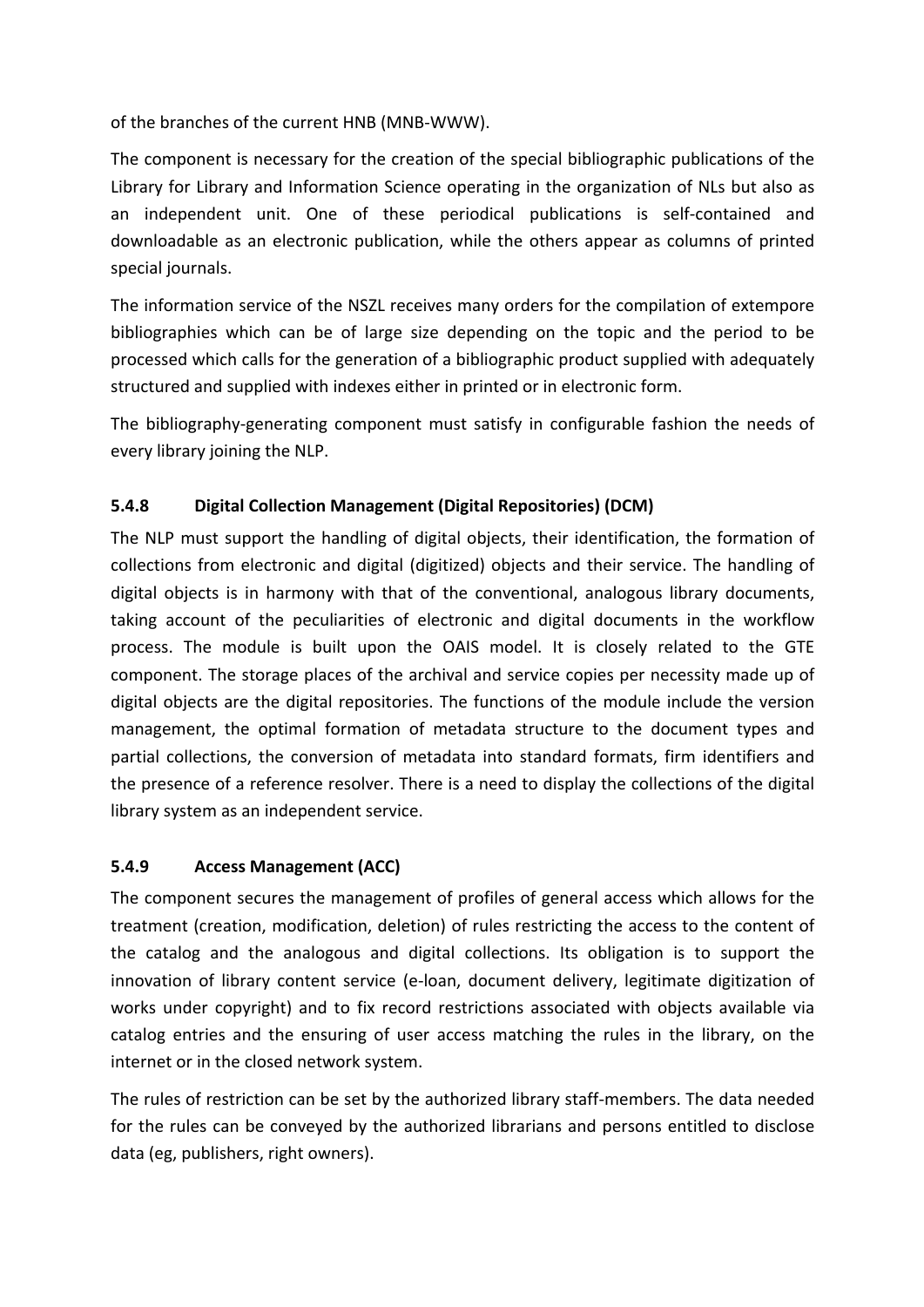The technical solution to the restrictions is to be handled by DRM methods.

The grounds of rules restricting access can be:

- legal provision
	- o Act LXXVI of the year 1999 on copyright
	- o pertinent legal rules and directives of the EU
- license, statement
	- **o** Creative Commons (https://creativecommons.org/)
	- o Open Access
- restrictions determined by private persons, bodies, institutions
	- o restriction on personal or privacy rights
	- o conditions set from donor
	- o institution's business policy

#### Types of restrictions

● restrictions on data

o the visibility and editability of individual bibliographic data can be configurably adjusted for colleagues and end users

● temporal restrictions

o keep a tab on the expiry of the time of restriction and the automatic modification and dissolution of the restriction (eg, keeping track of the time-limit of copyright and the automatic modification and dissolution, keep the information on access permissions (licenses) updated ensuring the input of data concerning copyright and commerce accessibility and the ability to query these from other systems in compliance with the procedure of copyright clearance supported at the European level (138/2014 Govt Decree on the detailed rules of utilization of orphan works).

o in case of time-based documents the setting of possible duration of broadcasting permitted by copyright.

spatial restriction

o it is a restriction which fixes the use of an analogous or electronic document to a location. For instance, documents in the collections of the national library can be used only in the library building. It is characteristic of digital objects that they can be provided in service within one or more buildings.

age-bracket restriction

o as in the case of some documents the access bound to age-bracket might emerge, the system must signal the restriction on age-bracket or age limit at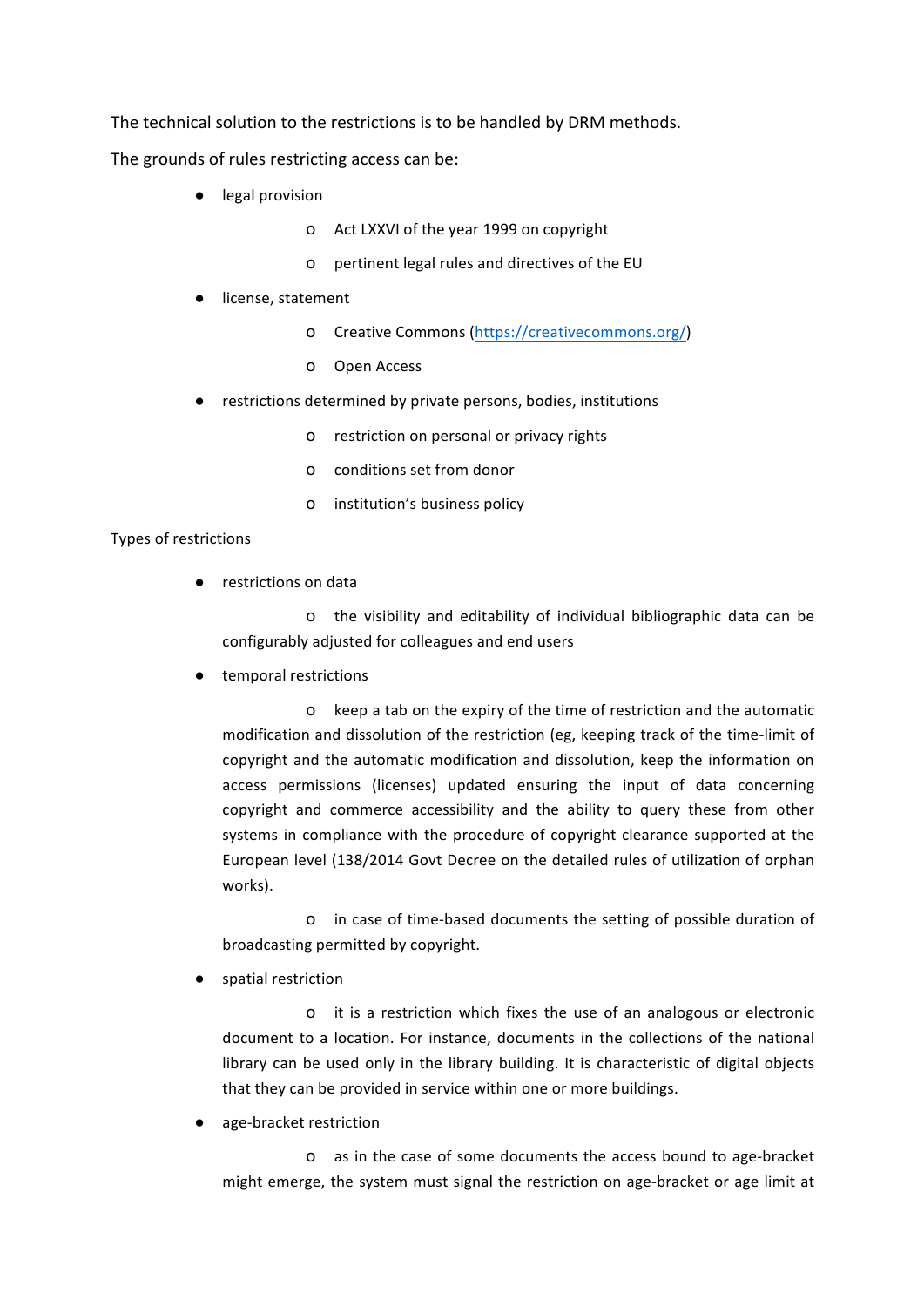least in the form of a sign and/or message.

● handling restriction bound to copyright

o The component must ensure that in the procedures of acquisition and processing and thereafter too those entitled can record fix information on the copyright status of the work (under copyright protection, orphan work, public domain) and/or licenses, or Open Access.

- **•** identification of orphan works in a manner integrated into the workflows of copyright clearance;
- . it is a need to form the option of automated exchange of data with the orphan works register of EUIPO;
- . the shaping of tight nesting with determined internal and external components (eg, ISBN management) in order to keep legal and access data updated;
- . the option of handling documentation on rights ownership and fee collecting with respect to restrictions.
- technical restrictions (limitations to the usage of end users)
	- o In the event of digital documents
		- downloadable,
		- printable/non-printable,
		- **•** a screen capture can be made of the document or not,
		- only a part of the document is to be published,
		- only image of reduced quality, perhaps image with watermark.
- restriction on the copy level

o In case of an analogous document the restriction on copy can be interpreted when one or more copies of an edition is under restriction of turnover for some reason.

o In case of digital documents it must be secured that a publication may be in use in as many copies in the online space (closed network, internet or downloaded form) as is permitted by legal regulations or the copyright holder.

#### *5.5 Central technical services*

#### **5.5.1 Service Management (SMG)**

This is an assembly of functions supporting the administration and configuration of librarylevel or central services in the NLP system. This module ensures that electronic or business services can be attached to the system, or to regulate them centrally. It warrants also the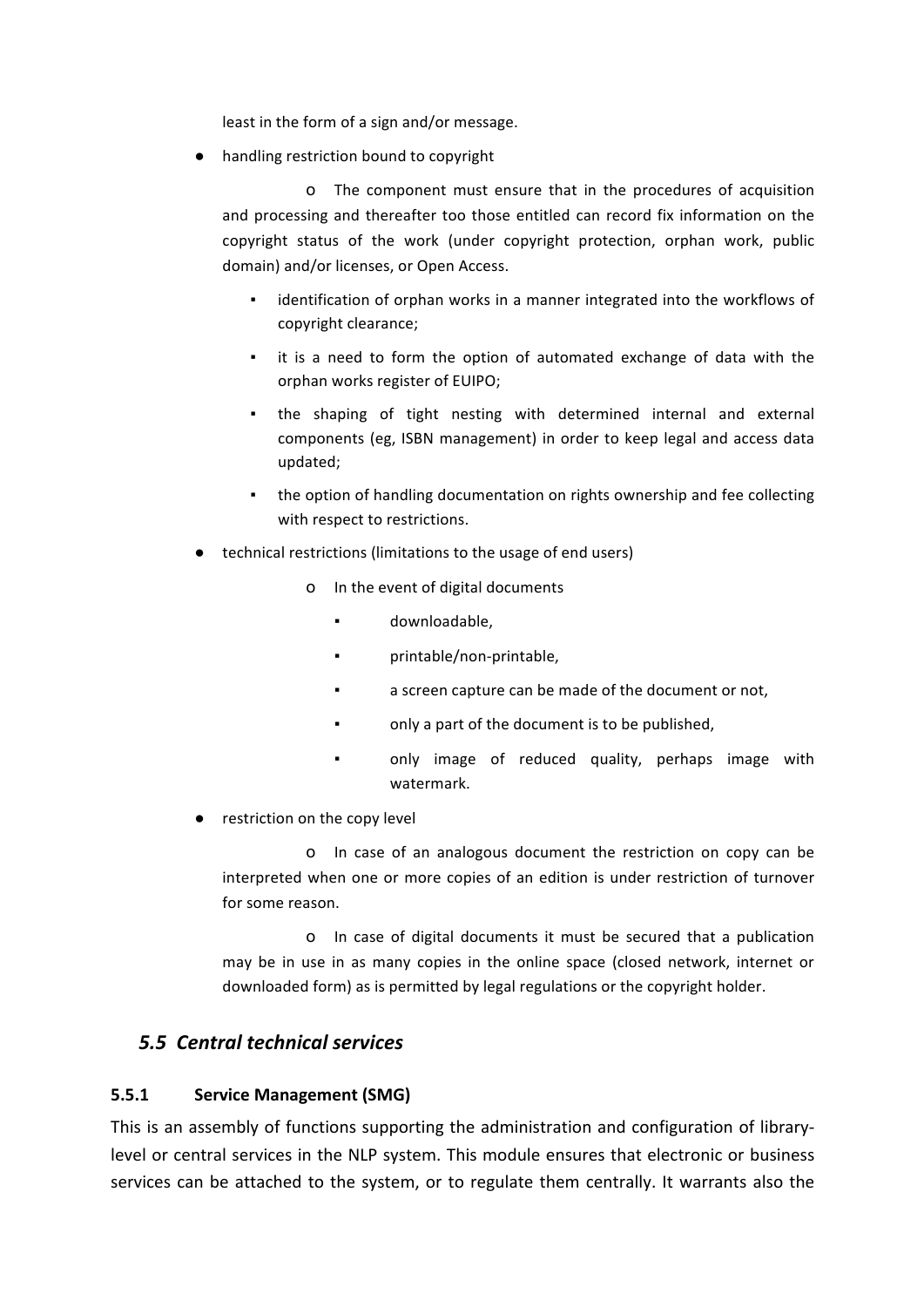administration of pertinent systems of content management, education support and reference.

The system to be developed is to provide the individual libraries with the opportunity for configuring services of reprography (digital and printed photocopy production) and other ordered ones (document preparation, hold request). in accordance with the policy of each library. The technical parameters of the reprographic services (eg, digital, printed, quality, size, packing, binding etc), the modes of payment (bankcard, PayPal, etc) as well as the manner of pickup (pickup locally, delivery, online, etc.) are configurable.

As a central service the Service managment system should secure what digital objects and data can be accessed from the NLP system by services related to the NLP system. Such services are the content management systems (CMS – eg, Drupal, WordPress, Yoomla etc.), education support systems (LMS – eg, Moodle etc) and publishing aid systems (eg, Open Journal System (OJS), Open Monograph Press etc).

The content services to be realized in the framework of the NLS Project can adapt themselves to the NLP system through the support of the Service management module. This can be the route to the generation of the so-called virtual exhibitions as well. The system's task is to ensure ways to bring about web-based compilations from a cluster of documents defined by authorized staff members with the help of schemata and stylesheets customable according to needs with an option for posterior editing.

The NLP system has to ensure the collaboration with the major reference (citation) systems (eg, MTMT; EndNote, RefWorks, Zotero, etc.)

The system is able to communicate in a configurable manner with the various frame systems of learning (higher and public education), e-learning and e-government (eg, Neptun, Coospace, Modulo, etc.).

The Service management module should provide a tool for the collation of texts.

The enrichment of bibliographic items (Enrichment Catalog) can be configured even with the involvement of the community (crowdsourcing) (eg, book-jackets, covers, display of topographical data on a map, georeferral, timeline, labeling, table of contents service, textrecording, pattern recognition, associated sources, etc.).

It must be warranted that the user can initiate various services (eg, reprographic order, preparation in reading room, sending, sharing, comment, etc) from a list of hits in a configurable manner.

The system must implement the 'Ask a Librarian' function and provide tools for the realization of services of professional literature (literature research, theme alert, etc.)

To assist the library information work a database must be set up which will store the patrons's requests and the responses given to them, enable the allocation of responses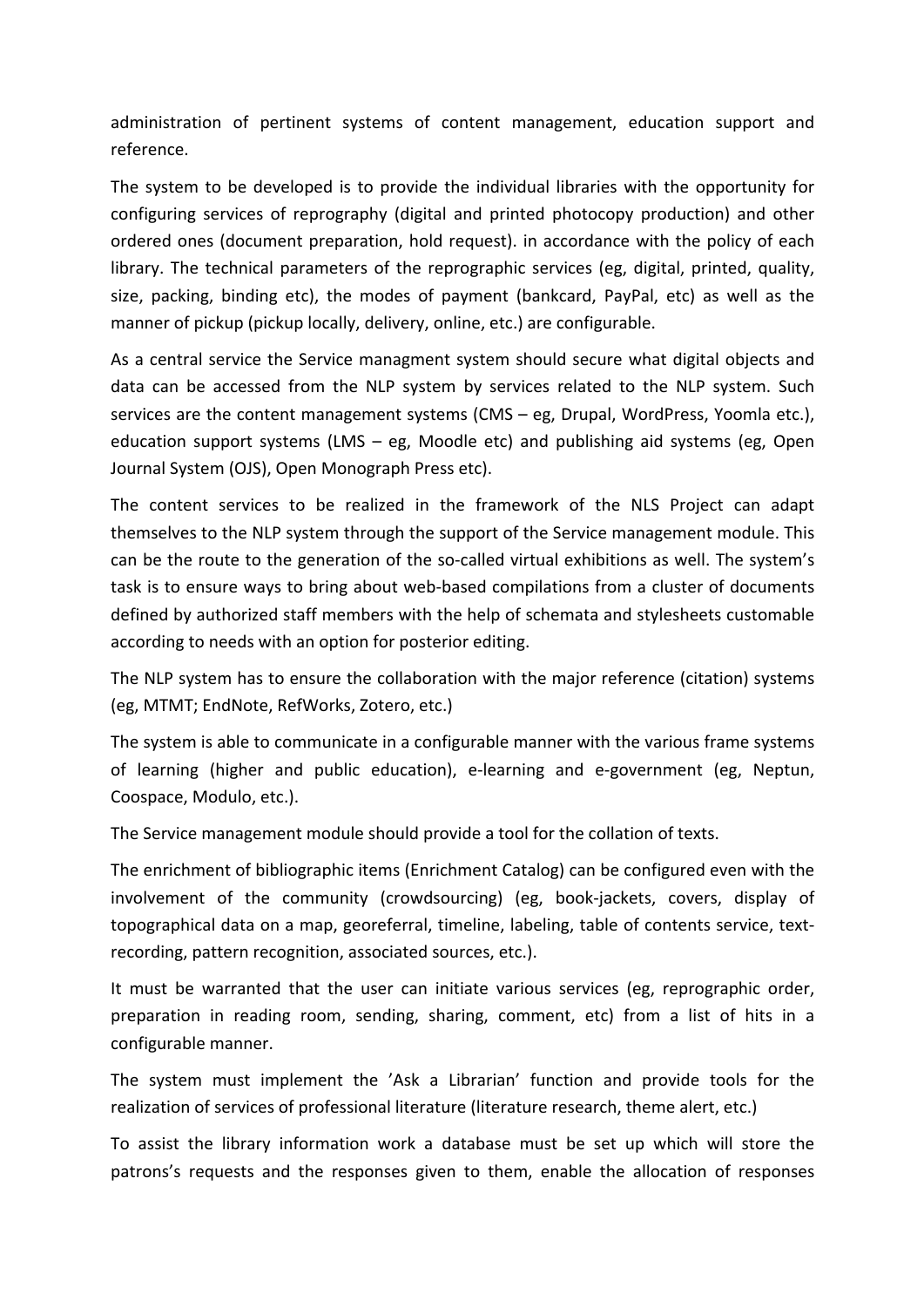given to earlier requests to a new request and support the organization of the work of the information service (allocation of patrons' requests to the librarians).

#### **5.5.2 Central Administration (CAD)**

In this component the registration of libraries involved in the NLP and those coming into contact with it is enacted.

To handle the component, central administrators are to be effectuated and their data and privileges managed. It is desirable to set up at least a three-layer system of administration: central, library and local (for some partial duties within a library). The component must be related to the LMA component. Every operation and alteration carried out in the system must be logged, and the log should be handled by the central administrators.

The central administration component provides an opportunity for registering the member libraries of NLP, entering their data and maintaining them. Upon creation of a new library a library administrator too must automatically be created and assigned to it. It is desirable that following the entry of the library the data maintenance is performed by the given library's own administrator. 

This is the component where the library codes are assigned which are used by libraries in the common catalog and in interlibrary loan (in the ODR system). The library codes are handled and distributed by the National Széchényi Library and dispensed with.

The component takes stock not only of the NLP member libraries but also the data of libraries providing as well as those petitioning interlibrary loan in the National System of Document Supply. According to requirements of the National System of Document Supply (ODR) the administration of libraries should be of four-level (library – point of service – collection -location) to properly reflect the libraries of more complex structure (eg, university libraries).

It is desirable that the list of Hungarian libraries (http://ki.oszk.hu/magyarorszagikonyvtarak-adatbazisa) be accessible in the component and an option is present to search, browse and sort the hits in the database. All data of the flagged library should be displayed. The site of the libraries are to be shown in a map and they should be searchable in a map.

This component allows for the NLP member libraries to shape their own image. The vendor of the system should warrant opportunities for configuration regarding the library's image elements by which an indvidual facade can be produced without programing skills for the libraries joining the NLP. Nevertheless, the entire system should have a unified image.

The component enables the setting and maintenance of central parameters needed for the operation of the other modules (eg, the parameters of narrowing capabilities applicable by the search engine can be configured at both the common central and the library level.

The system allows for the institutions to effectuate services granted at the institution level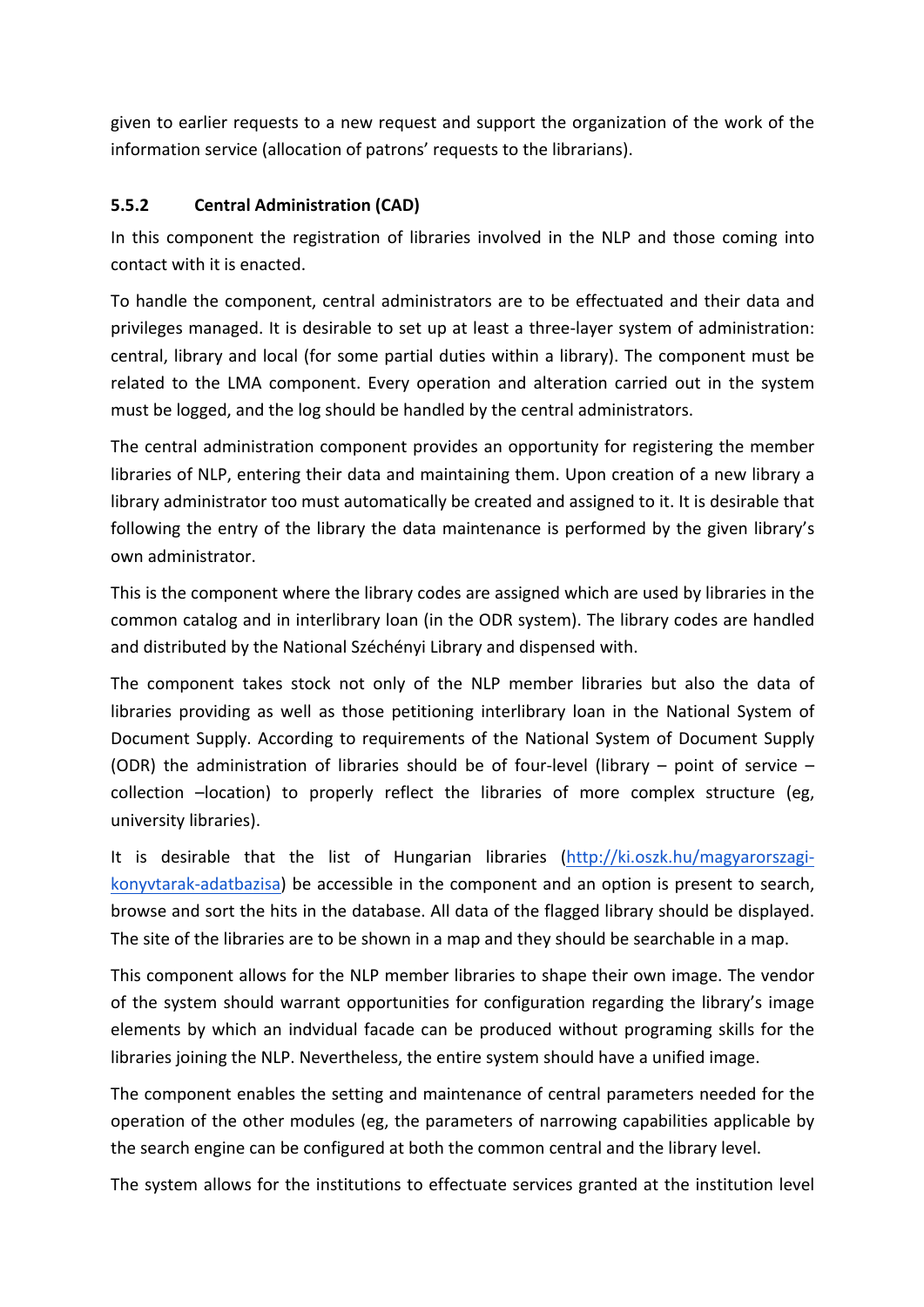according to groups (library groups) as well both in the area of data and privilege.

#### **5.5.3 Catalog Configuration and Management (CCM)**

The CCM component clamps together those functions by means of which the settings of the Cataloging module (CCQ) and the common catalog (CAT) as well as their various modes of appearance can be implemented.

As for the cataloging it is expected that the system is suitable for processing library and archival (manuscript department) material and analogous and electronic documents. To ensure this, it must support the application of a variety of regulations and different data exchange formats (eg, MARC21, Dublin Core, BIBFRAME). There should be an option to choose a format for cataloging and a set of elements matching the selected format is to be brought up in the cataloging module. The librarian user can generate shemes saved with their choice and other settings for cataloging.

The system must have an instrument for data conversion between the cataloging structures and support the data carry-over in harmony with the rules of conversion.

There must be an opportunity in this component to set the cataloging surface and to formulate cataloging templates. The topical layout of the cataloging template can be configured by an authorized user without the vendor's inteference.

In this component the content of all the lists is to be determined that are offered up by the system in a drop-down menu in the course of catalonging for the cataloging librarian so that it can choose the appropriate value. It should be an opportunity to draw up such lists independent of the vendor. Here one can define the tools flexibly assisting data input.

In this component the qualification and authentication levels of the catalog records can be determined and the values set here can be offered up in a drop-down menu in the cataloging template. It is also configured here the elements of syntactic control necessary at the save of the bibliographic record, eg, the rules of inspection of non-permitterd characters.

The system must provide a tool in case of every unit of information (in the case of bibliographic data, subject heading etc., on a field level with common records) for administering which librarian/library submitted the statement.

The lists of subject headings and thesauri employed in the common catalog can be administered.

It is possible to define non-MARC21 fields which enable the typing in of non-bibliographic data in the cataloging record (eg, control codes necessary in the records to be gleaned for the bibliographic publication for the editing of the publication; administrative data necessary for the arrangement and management of analytical processing of periodical publications). The definition of these data fields is possible for the authorized librarian.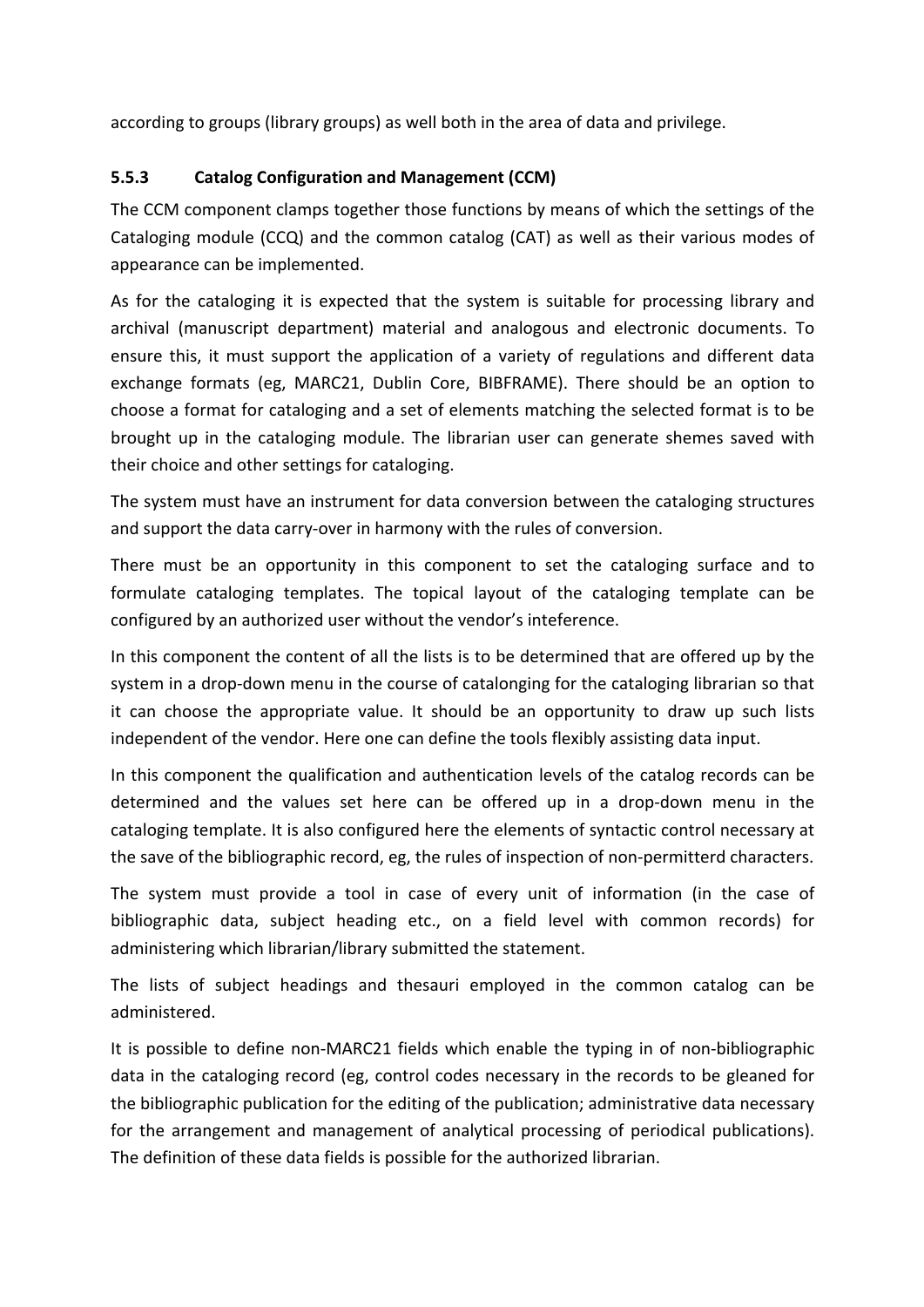Fields are needed also for storing and resolving identifiers of certain documents (eg, incunabula, old books) recorded in bibliograpic databases and handbooks and cited in the literature (eg, RMK, RMNY, VD16, VD17). Also, it is necessary to store and resolve earlier system identifiers taken over from former systems (eg, EPA ID, MEK ID, DKA ID).

It is possible to determine data elements to be involved in the duplicate inspection of records by virtue of which the system will perform the collation examination among the records.

Standard, individually desired and unique formats of display must be freely defined for the virtual collections as well. Apart from the predefined formats the definitions of individual presentation modes can also be preserved.

By marking the records one can constitute partial collections and 'virtual' databases in unlimited numbers and search for the records narrowed down into collections and to show the partial collection as part of thematic services (eg, 'database' of the HNB, special bibliographies, catalogs of assorted collection parts, certain elements of the central catalogs: administration of antique documents, National Periodical Database). The list of the partial collections and the description of their characteristics are contained in the CCM component.

# *5.6 Technical Services*

#### **5.6.1 General Expectations of Information Technology**

The NLP software should support the data storage to be brought about in a (geo)redundant manner in terms of the handled contents, and the reserved operation, that is, in the event of service outage the redundant site is capable of taking over the functions in a short period of time and the recovery won't involve data loss or inconsistent state. The live service is invariably secured by a (primary) NLP installation running on a given locality, while there is a backup site installed in another locality with full functionality that can be run automatically or by manual intervention.

The system is of full modular structure. This allows for several basic configurations and the changing thereof:

- libraries participating in the system may use even a module divergent from the basic module, ie, the system makes it possible to operate in parallel several versions of the same module,

- the modules can be freely replaceable, their upgrade to more state-of-the-art versions is possible;
- the modules can communicate with one another on standard interfaces, that is, the change of the module won't debilitate the operation of other modules;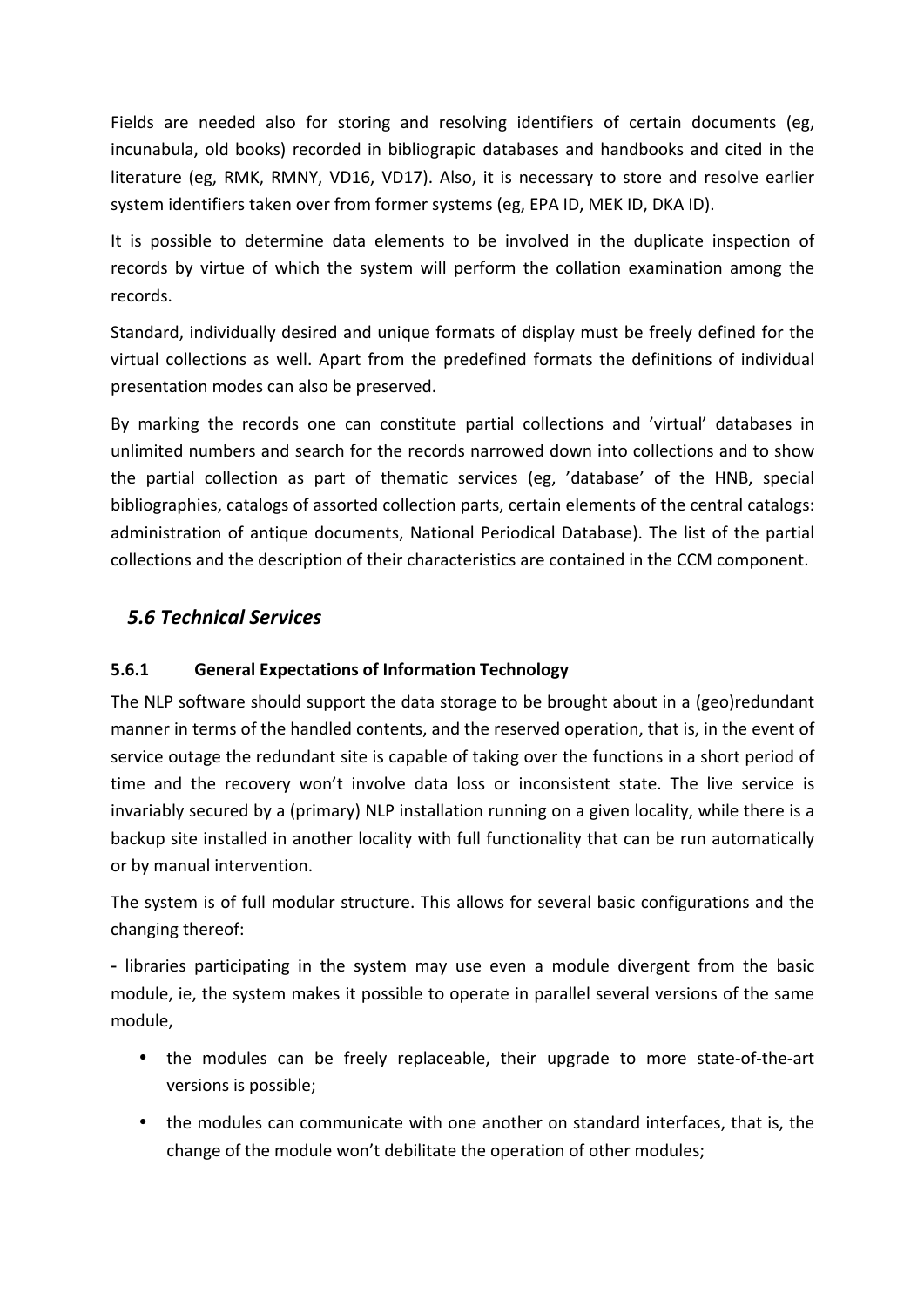• the modules themselves are independent of the programming language, ie, they can be written in any language.

The linguistic appearance of the modules (screens, images of printing) is freely selectable from among the languages offered, by installation and by user too. The number of languages available can be freely expanded, the system gives assistance to translations via user functions without a programmer's interference.

The effectuation of the system is independent of the database manager. In the system, any database handling tool can be used the replacement of which is possible in the technical advancement.

As for the functions, in each function (catalog, treatment of privileges and users, institutional namespaces, etc.) several layers are to be materialized:

- common layer: participants handle common data on the commonly used software;
- central layer: data generated by software differing by institutions are synchronized and uploaded into the central data storage or downloaded from it by the systems;
- shared layer: the NLP system is capable of reaching data stored in the institutions' own systems without taking them over or harvesting them using them for view or listing. In this case both the application software and the data remain within the scope of the related institutions and won't merge with the NLP system.

In the course of data processing the catalogers have access to the data on the basis of levels of qualification and authentication. In a complex system they are enabled to move the data forward in the procedure, to raise them on higher level of qualification and authentication or relegate them on a lower level, to delegate tasks and assignments, to publish data, etc. The system warrants access to the data across the whole spectrum along this logic.

#### **5.6.2 Display, User Interface, Facade (UIX)**

The UIX component contains those functions which display the given contents to users according to parameters fixed by the configurational modules. All functions of the system can be accessed and handled via internet browsers guaranteeing the same quality of appearance in the most frequently used browsers. The rendering surface should adapt itself to the capabilities of the various (eg, mobile) devices and browsers. The user surface can be partially or fully written into other languages and the user can shift the language any time. As a baseline, the system must be in Hungarian and in English.

The entire system will have a unified facade with the employment of a unified suite of icons. In addition, this component should ensure the appearance of an individual image for the libraries without programming/encoding, with parameters. On its own surface a member library should have the opportunity to feature the institution and its logo, configurable color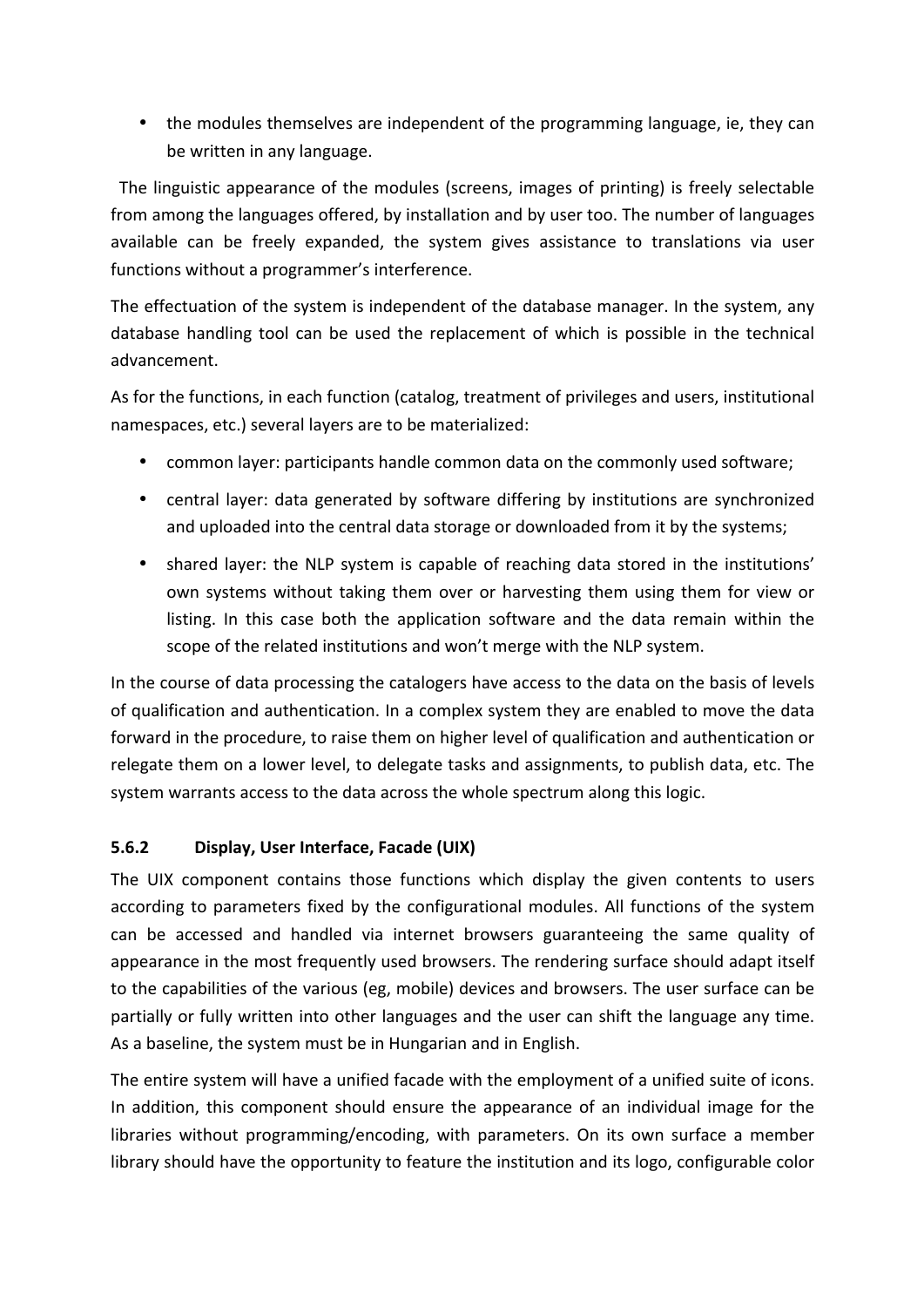schemes and fonts. On the emerging surface there should be available a virtual keyboard for the input of special characters.

There is an option to form an accessible user surface in compliance with level 'AA' of the W3C Accessibility Standard, eg, a mode of operation of oversize contrast for the visibility disabled, a loudspeaker help, the embedding of a text reciter, option of setting and enlarging font size.

Across the entire system there is a regularly updated context-sensitive help for the user surfaces. Also, the use of QR codes is possible (eg, mobile help, display of information, a map of building for easy roaming). There are push-based notifications, configurable at the level of institution and by member library, on the events, useful information, contingent problems. There is an option to keep news, associated curiosities on perpetual display. The user surface must have an option for web-based update.

Access to the functions is possible according to privileges, in a configurable manner (at the institutional level and at the workflow level within it). The state of being logged-in should be finely visible on the opening page and, pursuant to the privileges of the signed-in user, the functions associated to them must come up (or get into active status). It is possible to use several functions in parallel, with passability, and the navigation between the individual functions should be clearly viewable. While the function given in the user account is being used the other functions too can be viewable/accessible. The user can set the various elements of the display (opening of some functions on a new page, in a new window, a set of tools with parameters, etc.). Among data accessible within the functions there should be an option for query and sorting of hits.

In the NLP and Discovery system the display can be configurable. The data must be displayable concerning all types of documents, together with special data, and in every function configurably depending on the special treatment. It is possible to formulate brief and detailed forms of display for the bibliographic, authority and copy data.

In a number of functions of the NLP system (acquisitions, cataloging, circulation, etc.,) the formats of display should be configurably crafted and customizable according to the specifics and data of the tasks.

In the Discovery system it is possible to determine various formats (eg, display of clusters of hits in formats with the determination of fields and field groups). In the patron settings too there must be an option to choose a format for saving and printing into the patron's library and for forwarding. The patron can choose from a list of predefined formats, or from a predefined list of data elements. The system is able to show indexed data originating from other databases via the standard API. There is an option for graphic display or data visualization on the basis of a list of hits (eg, charts on the percent division of hits, the placement of data on a timeline).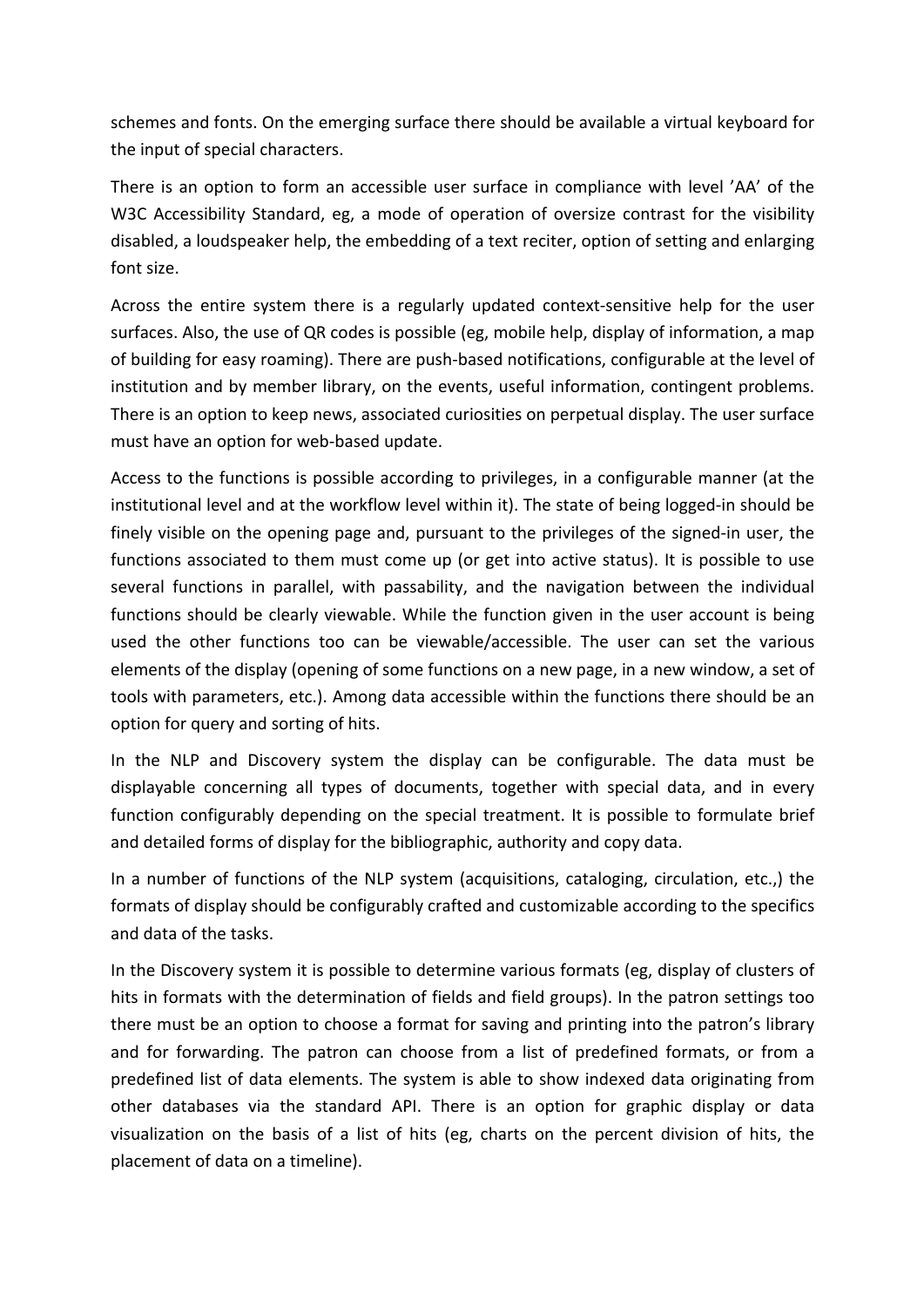When the digital contents are shown, it should be possible to create flexible visualizing pages(s) and to form various display surfaces according to document types and partial collections. There are to be customizable user surfaces: layers formed individually by partial collection (appearance, functions, helps, headers, footers).

The display of digital objects must be enacted according to rules of restriction (cf ACC component). The service of works under copyright protection is enacted on the basis of permissions set in the administration of copyrights (DRM protection).

The accessibility of client programs necessary for reading the documents must be ensured on the surface. When displaying the documents stored as images an option must be presented for enlargement, swiveling and mirroring. In the case of books scanned as pictures there should be an online book-reading function, that is, display without download in the browser with turning pages, zooming and search (bookmarking) options.

The webpage displaying the document can be shared in the major social media pages and its link sent via email. There must be an option for displaying documents similar to the hit, flexibly defined on the basis of metadata.

## **5.6.3 Export/Import, Linking (EIL)**

The content of the component: an assembly of functions handling standard export and import data exchange standards which make it possible to form standard relations with other systems. There is an option to perform data manipulations different from other communication panels of the system: the upload, modification or deletion of bibliographic authority and copy data of the documents, electronic documents and user data one by one and bulk. The export and import of cataloging data of documents typically in MARC21 and HUNMARC formats as well as in MARCXML environment. Character coding into UTF8, in case of API functions as well. As regards user data there is an option for standard data exchange and linking to external administration systems.

The system is enabled to publish its public data onto the semantic web utilizing the internationally used standards and dictionaries.

The migrational upload of the system must be enacted not through the EIL module but the vendor must surrender the migration tool applied by it as part of the range of shipping so that the NLP-based affiliations can be managed at a later date.

#### **5.6.4 Metadata Conversion, Uploader and Downloader (MDC)**

The module enables the upload and download of metadata and catalog entries related to digital objects between systems as well as their conversion between formats. The module uses standard data exchange protocols and formats for data export and import. The conversion optinally ranges to include bibliographic, authority and holdings data, those of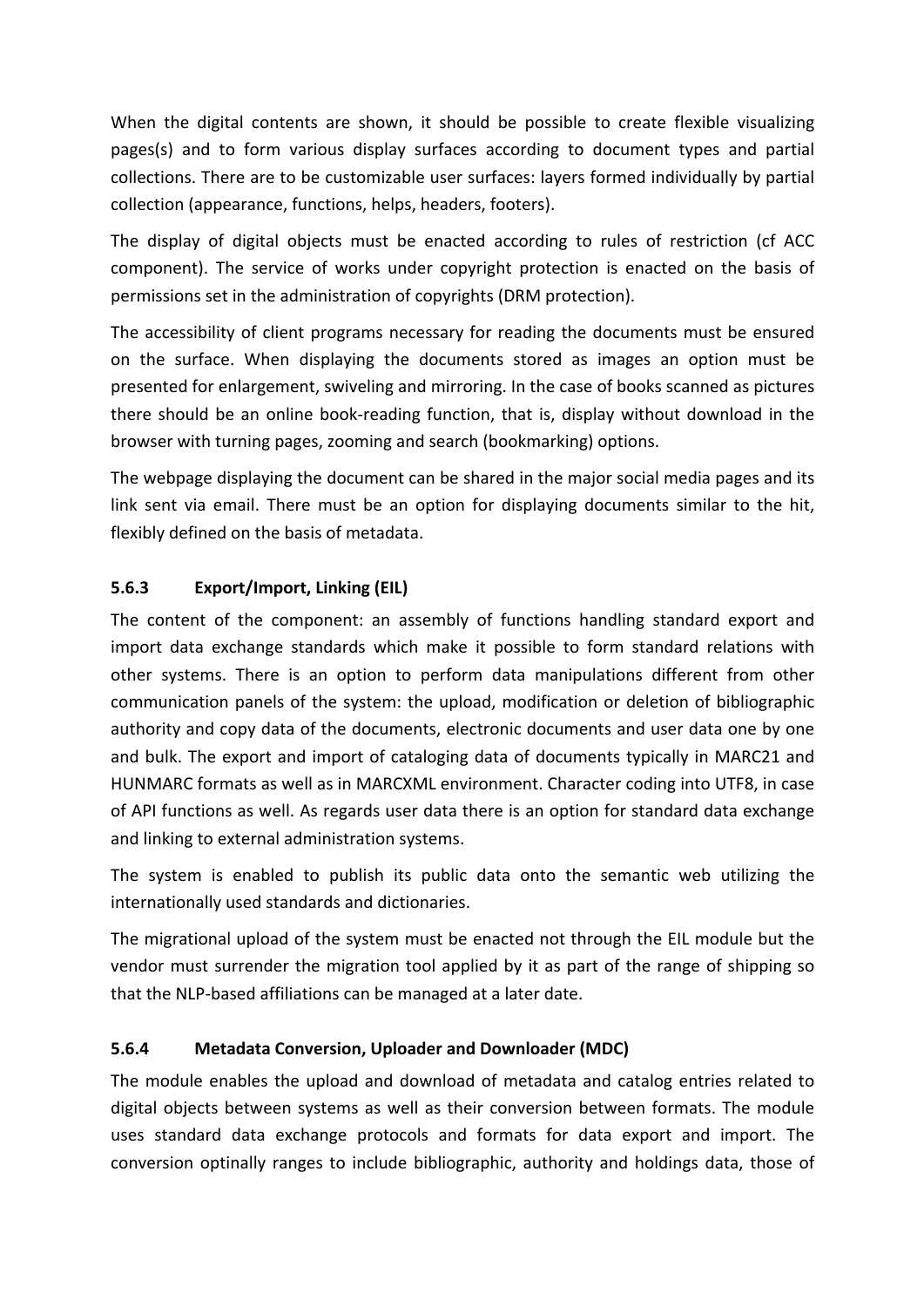the acquisitions, serials management and circulation modules as well as the necessary character code conversion. It can pass on record links and preserve the original relations. The functions ensure automatic and manual handling of metadata and the download clusters of object metadata determined by means of filters.

#### **5.6.5 Help Desk (HDS)**

This module provides the classical help-desk functions in which context-sensitive tickets can be brought about and managed irrespective of which level of the NLP unit the particular ticket refers to. A multilevel currently updated help desk is needed in Hungarian and English. A system of request for assistance between the library and its patrons, between the librarians and the developers and a system for trouble reporting and for suggestion of development between librarians and developers. The help designed for patrons and librarians must be context-sensitive and messages can be sent, in association with chat service. The incoming questions/demands can be delegated within the library and among them and the colleagues can choose and perform tasks not yet allocated to an accessible staff member.

## *5.7 Storing services*

#### **5.7.1 Temporary Storage of Electronic Documents (EDS)**

In this storage are placed those files which arrive either from digitization or via other channels, but with the arrival the related workflows have not been terminated yet. The fastaccess temporary stores linked to the workflow administration make the electronic document available during execution of the individual work phases (eg, arrival check-in, porcessing) pinned to authorization, and with remote access as well and a minimal need of mandatory metadata. In the process it is possible to assign qualification and authentication levels to documents, automatically during the procedures of upload, load and machine processing or by staff members too with tools and surfaces adequately shaped for this purpose. Upon execution of the proper administration, processing, cataloging tasks the objects will get into the archive storage or the deposit of service copies warranting longterm preservation.

The temporary provisional storage does not separate physically from the database and the sorting layers it is simply a logical view of the complex procedures of the qualification and authentication of data.

#### **5.7.2 Long-Term Preservation (LTP)**

The software effectuating the function of long-term preservation is part of the range of this RfP. As a result of the realization of the function it is expected that the NSZL can satisfy its obligations of long-term preservation specified in legal rules (Act 140/1997 On the antique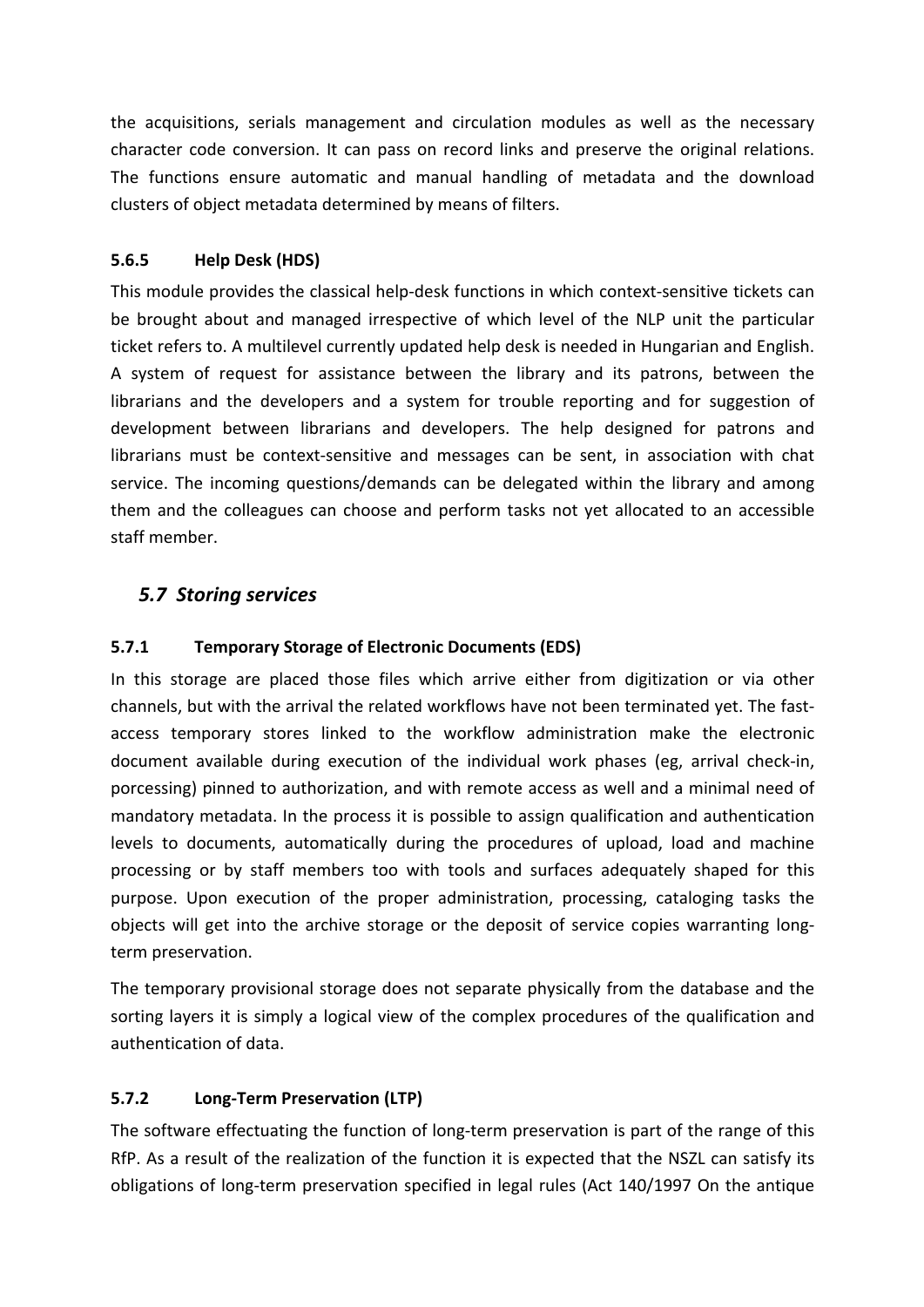institutions, the public library supply and public learning 134. § 5; 30/2014 (IV.10.) EMMI Decree  $8 \xi(1)$  4). The hardware infrastructure necessary for long-term preservation is supplied by the tender announcer.

The task of the system warranting long-term preservation is to maintain the digital documents and data of the collection of the National Széchényi Library in the long run. In the NLP, long-term preservation is the duty of the National Széchényi Library, so this function is not to be attained for other libraries by the Vendor.

The types of digital objects to be treated in the LTP module: still, motion picture, text (of binary coding [eg, doc, ppt, xls stb.], (html, xml, ALTO xml, TEI etc.) voice, audio, 3D and the combination of these. The most frequently used formats: JPEG2000, JPG, HTML, XML, PDF, PDF/A, e-pub, VAW, MP3 etc. The preservation of backups and saves generated during web harvesting is the duty of this module as well.

The system of the NLP uses standard metadata and de facto digital formats. The treatment of digital objects in the NLP system takes place according the the OAIS model (ISO 14721:2003).

The creation of a software-based solution supporting the multiplication and storage necessary for the long-term preservation of digital objects is also an expectation from the module. It must enable the identification, integrity, software-supported readability of the digital documents and objects the integrity of its structure and the execution of operations related to the objects (control, supervision, migration, conversion, compression, etc.).

The handling of the LTP module is performed by staff members and/or programs with the appropriate privilege. It is guaranteed that the state prior to the execution of an operation can be restored and recovered, even concerning multiple operations as well.

The handling of the metadata necessary for long-term preservation is to be solved by the vendor, eg. on the basis of Preservation Metadata: Implementation Strategies [PREMIS], Metadata Encoding and Transmission Standard [METS] or other de facto standards.

The module can handle the metadata pertaining to the history of digital objects (eg, migration, conversion, compression, control etc.).

#### **5.7.3 Standard Storages and their Conduits (SSI)**

The component must enable the coupling to repositories which are not in the pooled storages of the NLP and to which direct access is to be secured via the catalog entry. Therefore, the NLP is to communicate with the software programs of repositories (Eprints, Dspace, Jadox) to ensure the transfer of metadata between repository and catalog, to yield the documents' access data to the query system. It must collaborate with other systems (eg, Open Journal Systems, Magyar Tudományos Művek Tára – MTMT).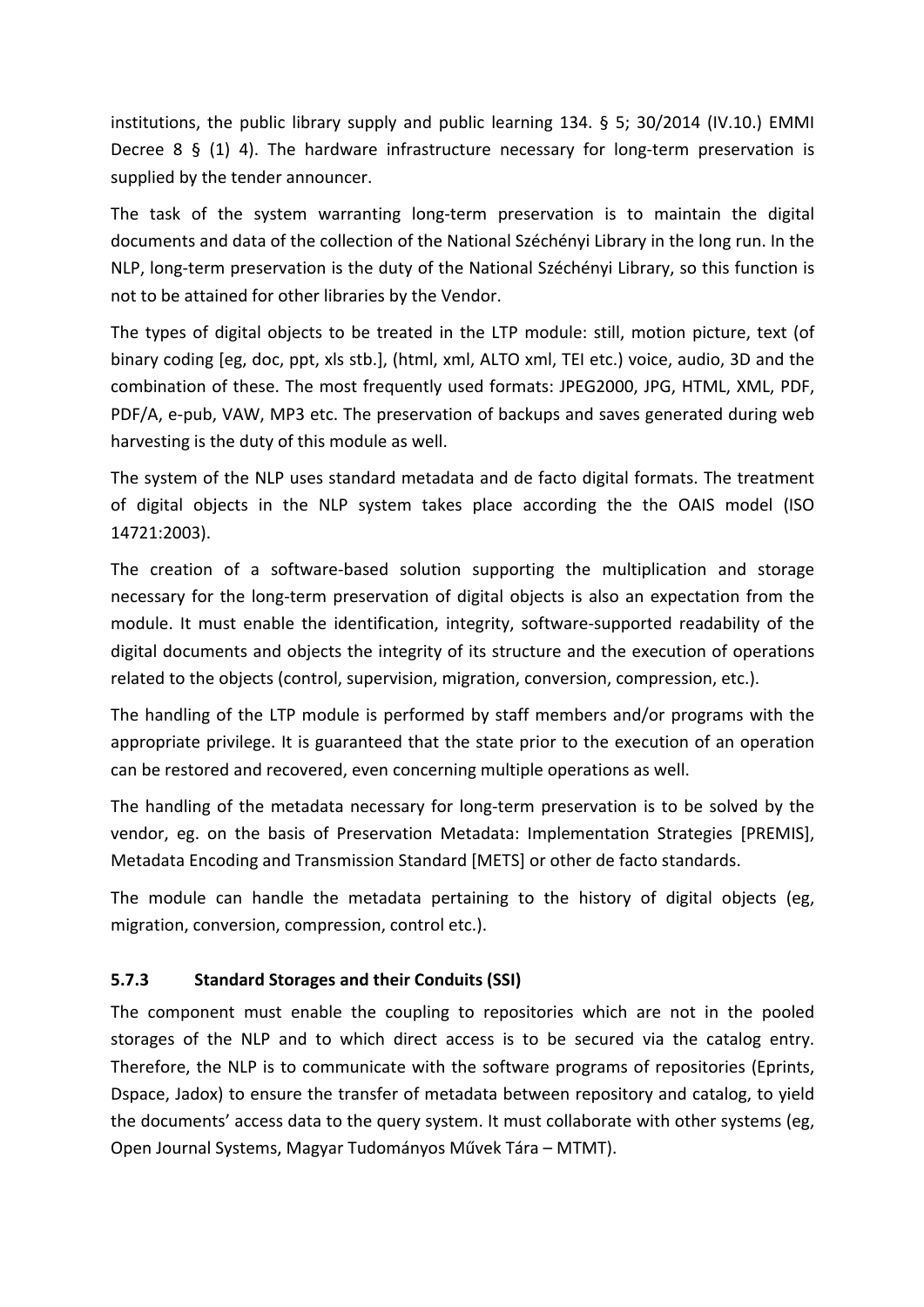# *5.8 Modules specific to the National Széchényi Library*

#### **5.8.1 Document Reception System (GTE)**

The specific national library function of the National Széchényi Library is the management of international publication identifier numbers (the maintenance of the ISBN/ISMN and ISSN national agencies) and the reception aand distribution of analogous and electronic deposit copies among authorized libraries. The GTA component supports activities with respect to these functions and the maintenance of administration (except for the tasks of the ISSN national agency). The GTA component is an upfront system of the NLP used only by the NSZL. In view of the fact that the NSZL itself is entitled to get deposit copies, thus the GTE component is a software element in close relations with the acquisitions module (ACQ) and the system of digital collection management.

The NSZL wishes to solve the allocation and administration of ISBN and ISMN international identifiers (ID number of publishers and publications) through this. Also, the processing of the check-in and adoption into inventory of the incoming deposit copies. The administration of the deposit copy service is similar to that of the library holdings ('inventory book') but not the same.

Into this process do we wish to integrate the submission process of electronic publications arriving in the NSZL either as a deposit copy, or as a copy prescribed in the EMMI decree 30/2014.

The procedures described herein precedes the conventional libraray holdings management, holdings acquisitions and does not affect the other libraries. They can nonetheless come into relationship with this upfront system as publishers or deposit copy providers

The process rolls out with the publisher's registration where the publisher supplies (and maintains later) its own data and records the fundamental bibliographic data of its publication in progress and thereby asks for a publication identification number. To this is attached the copyright management and a part of access management: the publisher gives a statement on the copyright owner of its publication and, also, conveys the permissions regarding the use of electronic documents (eg, how many simultaneous uses are permitted at the national library points to be formulated in the closed network of libraries entitled to deposit copies.

The bibliographic data given by the publisher are controled and complemented at the arrival of the publication, then lifted over into the NLP system they constitute the first cataloging record that is utilized also in the ACQ module for the generation of an order item. The component ensures MARC21 compatibility.

For the administration of publishers the GTE component uses the partner database established within the framework of the NLP system which must be formed in a way that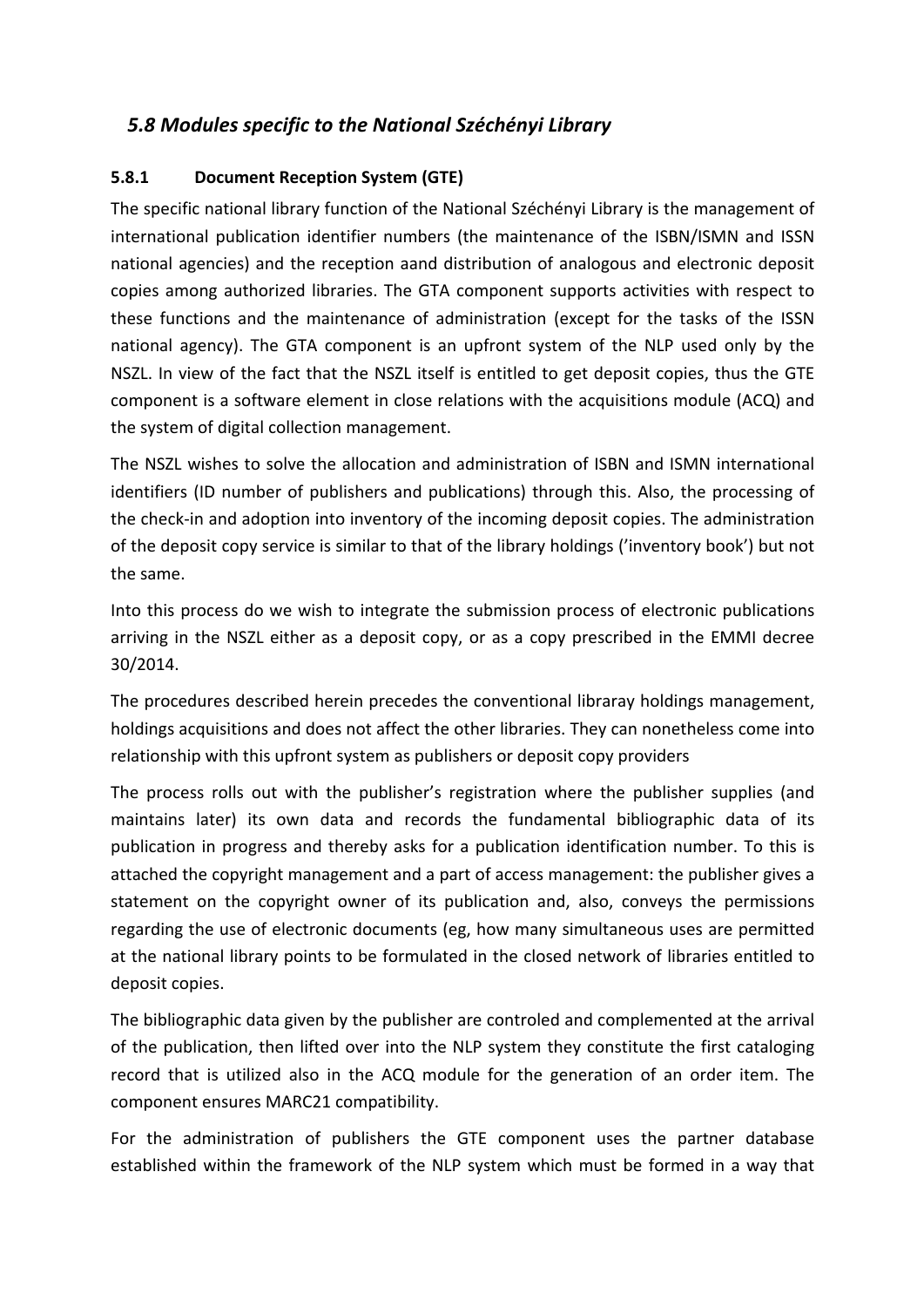one of the potential roles of institutions to be admitted is that of the publisher. In the GTE component, for the entry and display of data of partners of the publisher role, a selfcontained surface is to be shaped that makes visible the pertinent data and contact persons, the publisher identifier assigned by the agency included. Access must be granted to the publishers for the maintenance and modification of their data. Among the publishers public bodies as well as private persons may appear, and distinction must be made between their public and non-public data.

The task of the software component is the treatment of ISBN and ISMN identifiers: the allocation, administration of ranges of numbers, the previous allocation and automatic generation of publication identifiers (by means of a determined algorithm), on web-based interface too, the transformation of ISBN identifiers from 10 to 13 digits, compilation of lists and statistics. Since the NSZL has to provide lists of Hungarian publishers for the international agencies at certain intervals, the format of the component should be compatible with the standard-based format ONIX (Online Information Exchange).

The GTE's additional task is to check in the arrival of analogous and electronic (offline and online) publications as deposit copies, to control ISBN/ISMN identifiers, to handle the data of publications released without identifiers. A web-based interface is to be shaped for data of the publications to be adopted through which the registration of the publications can be enacted as well as the claim for publications not submitted, the compilation of various lists and the recording of the distribution of the deposit copies. The data of the database administrating the deposit copies must at designated intervals be printed into a (paperbased) log of arrivals.

The preliminary bibliographic records having been inspected, they should be loaded into the NLP after conversion to MARC 21 format and the record identifier created in the NLP should be sent back to the deposit copy administration.

The deposit copy adminstration database must be prepared for financial transactions (these are needed when the allocation of publication identifiers will be fee-based) and for recording data needed for the national statistical stock-taking of publications.

To submit the deposit copy of electronic documents on the web-based interface the submitter is to fill in a template on which the metadata of the publication can be typed. Beside individual upload there has to be an option for batch upload as well. The upload is possible via multiple protocols, eg, FTP, SWORD, SCP. In case of batch upload it is ensured that the submitters feed in in bulk the metadata of the documents in a variety of viable formats (MARC, qDC, ONIX, Excel). An automatic virus-search must be performed on the uploaded documents. In case of bigger upload the system ensures the control of the integrity of the upload package. The upload system must automatically read the documents' technical metadata (eg, file type, size, date) which it attaches to the descriptive data. When a submission package is being arrived, the system should send an automatic feedback to the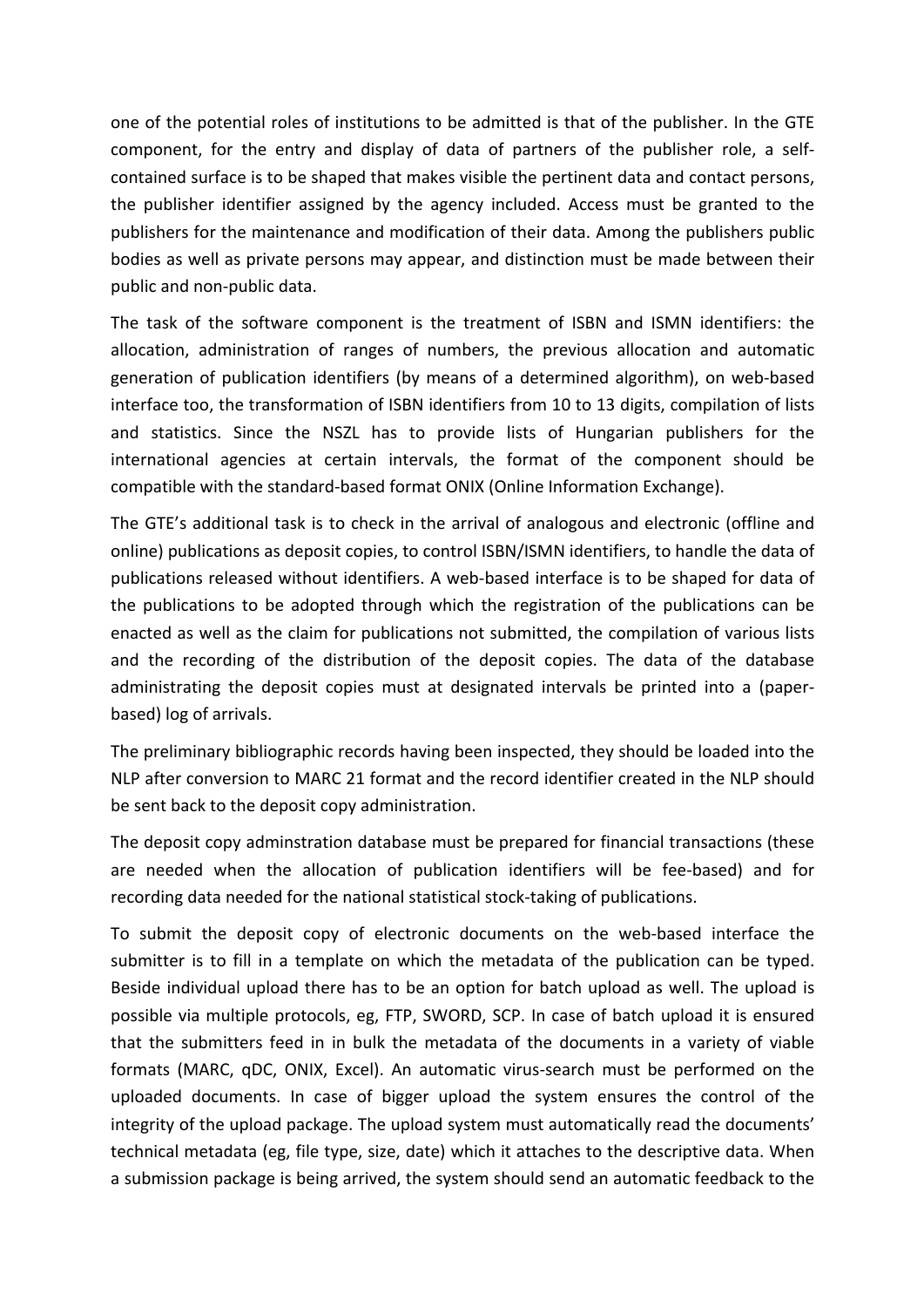submitter and a signal to the basket of those in charge of e-document management. Should some defect or error arise upon supervision, or for some reason the submitted document is rejected, a response of this content must be ensured by the system. The system is able to receive various versions and formats of a document as well as individual documents and periodical publications of hierarchic structure (consisting of partial units).

The system receives the various multiple versions of documents digitized by the libraries. It should handle a variety of formats (eg, TIFF, JPG, PDF). A limit can be set concerning the size of the submission package and the number of objects in it which warrants the acceptance of packages of big size, complex and containg many objects. If the size of a submission package or the number of its objects exceeds the values manageable by the system, then it must send an automatic feedback to the submitter.

The accepted, controlled and approved documents are to be handed over by the Document receiving system to the system managing digital collections where if need be the service version is produced.

Beside acceptance the system is able to download electronic documents accessible online if the submitter supplies only a URL, an address of oversize file delivery or other sources.

#### **5.8.2 Web Harvesting (HAR)**

The functional content of web harvesting is not the subject of this acquisition, while the access and treatment in the NLP of the web archive arising from the result thereof must be realized the same way as the treatment of images, videos, etc.

The self-contained project of web harvest development, which is going to be effected separately, aims to create the concept, structural frames and information infrastructure of a would-be Hungarian internet archive (webarchive) and to set up a test archive.

The ultimate goal of the web harvest development project pointing far beyond the NLP project is the creation of a system which, in addition to the task of preserving Hungarian and Hungary-related cultural heritage appearing on the internet in the long run, will serve the requirements of education, scientific research, state organizations, business sphere and some internet users.

The public service of metadata and fulltext search engine of the web archive and the service of archived web pages within the NSZL and the NSZL and NAVA points on dedicated computers must be coupled up to the NLP as any other storage of digital objects. In the course of the handling of the NLP catalog an option must be present for supplying the htmlbased digital objects placed in the web archive with metadata (for cataloging), or for transferring metadata into the catalog by means of the MDC module and with the help of these metadata the queries of the DRY module must expand to include the web archive. The running of fulltext retrieval by special software and the delivery of the results while retaining